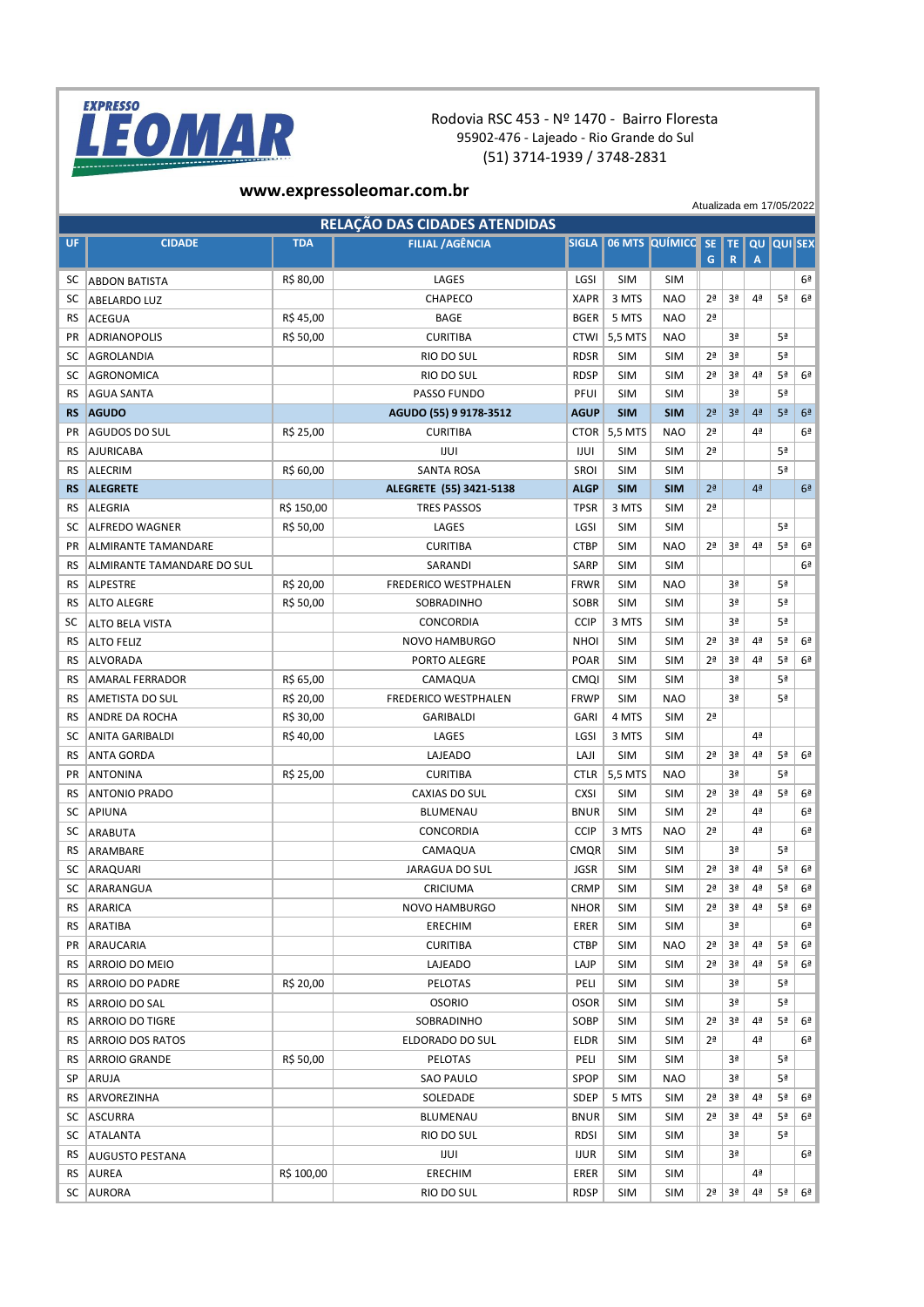| <b>RS</b> | <b>BAGE</b>                                     |            | BAGE (53) 3311-2616                                    | <b>BGEP</b> | 5 MTS      | <b>NAO</b>     |                | 3 <sup>a</sup> | 4 <sup>2</sup> |    | 6 <sup>2</sup> |
|-----------|-------------------------------------------------|------------|--------------------------------------------------------|-------------|------------|----------------|----------------|----------------|----------------|----|----------------|
| SC        | BALNEARIO ARROIO DO SILVA                       |            | CRICIUMA                                               | <b>CRMR</b> | <b>SIM</b> | <b>SIM</b>     | 2 <sup>a</sup> |                | 4ª             |    | 6 <sup>a</sup> |
| sc        | <b>BALNEARIO CAMBORIU</b>                       |            | <b>ITAJAI</b>                                          | <b>ITJP</b> | <b>SIM</b> | <b>SIM</b>     | 2 <sup>a</sup> | 3ª             | 4ª             | 5ª | 6 <sup>2</sup> |
| sc        | <b>BALNEARIO GAIVOTA</b>                        | R\$ 50,00  | CRICIUMA                                               | <b>CRMR</b> | <b>SIM</b> | <b>SIM</b>     |                | 3ª             |                | 5ª |                |
| SC        | <b>BALNEARIO PICARRAS</b>                       |            | <b>ITAJAI</b>                                          | ITJR        | <b>SIM</b> | <b>SIM</b>     | 2 <sup>a</sup> | 3ª             | 4 <sup>a</sup> | 5ª | 6 <sup>a</sup> |
| RS        | <b>BALNEARIO PINHAL</b>                         |            | <b>OSORIO</b>                                          | <b>OSOI</b> | <b>SIM</b> | <b>SIM</b>     | 2ª             |                | 4ª             |    | 6ª             |
| SC        | <b>BALNEARIO RINCAO</b>                         |            | CRICIUMA                                               | <b>CRMP</b> | <b>SIM</b> | <b>SIM</b>     |                | 3ª             |                | 5ª |                |
| <b>PR</b> | <b>BALSA NOVA</b>                               | R\$ 80,00  | <b>CURITIBA</b>                                        | <b>CTBR</b> | 5 MTS      | <b>NAO</b>     |                |                | 4 <sup>a</sup> |    |                |
| SC        | <b>BANDEIRANTE</b>                              |            | <b>CHAPECO</b>                                         | <b>XAPI</b> | 3 MTS      | <b>NAO</b>     | 2 <sup>a</sup> | 3ª             | 4ª             | 5ª | 6 <sup>2</sup> |
| RS        | <b>BARAO</b>                                    |            | GARIBALDI                                              | GARP        | <b>SIM</b> | <b>SIM</b>     | 2ª             | 3ª             | 4ª             | 5ª | 6 <sup>2</sup> |
| RS        | <b>BARAO DE COTEGIPE</b>                        |            | <b>ERECHIM</b>                                         | <b>EREP</b> | <b>SIM</b> | <b>SIM</b>     | 2 <sup>a</sup> |                |                | 5ª |                |
| RS        | <b>BARAO DO TRIUNFO</b>                         | R\$ 50,00  | <b>ELDORADO DO SUL</b>                                 | <b>ELDR</b> | <b>SIM</b> | <b>SIM</b>     | 2 <sup>a</sup> |                | 4ª             |    | 6ª             |
| SC        | <b>BARRA BONITA</b>                             |            | CHAPECO                                                | <b>XAPI</b> | 3 MTS      | <b>NAO</b>     | 2 <sup>a</sup> | 3ª             | 4ª             | 5ª | 6 <sup>2</sup> |
| <b>RS</b> | <b>BARRA DO GUARITA</b>                         |            | <b>TRES PASSOS</b>                                     | <b>TPSR</b> | 3 MTS      | <b>SIM</b>     |                | 3ª             |                |    |                |
| RS        | <b>BARRA DO QUARAI</b>                          | R\$ 50,00  | <b>URUGUAIANA</b>                                      | <b>URGR</b> | 3 MTS      | <b>NAO</b>     |                |                |                | 5ª |                |
| RS        | <b>BARRA DO RIBEIRO</b>                         |            | ELDORADO DO SUL                                        | <b>ELDR</b> | <b>SIM</b> | <b>SIM</b>     | 2 <sup>a</sup> |                | 4ª             |    | 6ª             |
| RS        | <b>BARRA DO RIO AZUL</b>                        | R\$ 100,00 | ERECHIM                                                | ERER        | <b>SIM</b> | <b>SIM</b>     |                | 3ª             |                |    | 6ª             |
| RS        | <b>BARRA FUNDA</b>                              |            | SARANDI                                                | <b>SARP</b> | <b>SIM</b> | <b>SIM</b>     | 2 <sup>a</sup> |                | 4ª             |    | 6 <sup>2</sup> |
| SC        | <b>BARRA VELHA</b>                              |            | <b>ITAJAI</b>                                          | ITJI        | <b>SIM</b> | <b>SIM</b>     | 2ª             | 3ª             | 4ª             | 5ª | 6 <sup>2</sup> |
| RS        | <b>BARRACAO</b>                                 |            | PASSO FUNDO                                            | PFUI        | <b>SIM</b> | <b>SIM</b>     | 2 <sup>a</sup> |                | 4ª             |    |                |
| RS        | <b>BARROS CASSAL</b>                            |            | LAJEADO                                                | LAJI        | <b>SIM</b> | <b>SIM</b>     | 2 <sup>a</sup> |                | 4ª             |    | 6ª             |
| SP        | <b>BARUERI</b>                                  |            | SAO PAULO                                              | <b>SPOP</b> | <b>SIM</b> | <b>NAO</b>     | 2 <sup>a</sup> |                | 4ª             |    | 6 <sup>a</sup> |
| SC        | <b>BENEDITO NOVO</b>                            | R\$45,00   | <b>BLUMENAU</b>                                        | <b>BNUP</b> | <b>SIM</b> | <b>SIM</b>     |                |                | 4 <sup>a</sup> |    |                |
| RS        | BENJAMIN CONSTANT DO SUL                        | R\$ 100,00 | <b>ERECHIM</b>                                         | EREI        | <b>SIM</b> | <b>SIM</b>     | 2 <sup>a</sup> |                |                | 5ª |                |
| RS        |                                                 |            | GARIBALDI                                              | GARP        | <b>SIM</b> | <b>SIM</b>     | 2ª             | 3ª             | 4 <sup>a</sup> | 5ª | 6 <sup>a</sup> |
| sc        | <b>BENTO GONCALVES</b><br><b>BIGUACU</b>        |            | <b>FLORIANIPOLIS</b>                                   | <b>FLNP</b> | 3 MTS      | <b>NAO</b>     | 2 <sup>a</sup> | 3ª             | 4 <sup>a</sup> | 5ª | 6 <sup>a</sup> |
| SP        | BIRITIBA-MIRIM                                  | R\$ 50,00  | <b>SAO PAULO</b>                                       | <b>SPOR</b> | <b>SIM</b> | <b>NAO</b>     |                | 3ª             |                | 5ª |                |
| <b>SC</b> |                                                 |            |                                                        | <b>BNUP</b> | <b>SIM</b> | <b>SIM</b>     | 2 <sup>a</sup> | 3 <sup>a</sup> | 4ª             | 5ª | 6 <sup>a</sup> |
| RS        | <b>BLUMENAU</b><br><b>BOA VISTA DAS MISSOES</b> |            | <b>BLUMENAU (47) 3304-1900</b><br>FREDERICO WESTPHALEN | <b>FRWP</b> | SIM        | <b>NAO</b>     | 2 <sup>a</sup> |                |                |    |                |
|           | <b>BOA VISTA DO BURICA</b>                      |            |                                                        | <b>TPSI</b> | <b>SIM</b> | <b>SIM</b>     | 2ª             |                | 4 <sup>a</sup> |    | 6 <sup>a</sup> |
| RS<br>RS  | <b>BOA VISTA DO CADEADO</b>                     |            | <b>TRES PASSOS</b><br><b>IJUI</b>                      | <b>IJUP</b> | <b>SIM</b> | <b>SIM</b>     |                |                |                | 5ª |                |
|           |                                                 |            |                                                        |             |            |                | 2 <sup>a</sup> |                |                |    |                |
| <b>RS</b> | <b>BOA VISTA DO INCRA</b>                       |            | IJUI<br><b>GARIBALDI</b>                               | <b>IJUR</b> | <b>SIM</b> | <b>SIM</b>     |                |                |                | 5ª |                |
| RS        | <b>BOA VISTA DO SUL</b>                         |            |                                                        | GARR        | 4 MTS      | <b>SIM</b>     |                | 3ª             |                |    |                |
| PR        | <b>BOCAIUVA DO SUL</b>                          | R\$ 50,00  | <b>CURITIBA</b>                                        | <b>CTWR</b> | 5 MTS      | <b>NAO</b>     |                | 3ª             |                | 5ª |                |
| SC        | <b>BOM JARDIM DA SERRA</b>                      | R\$ 80,00  | LAGES                                                  | LGSI        | 3 MTS      | <b>SIM</b>     |                |                |                | 5ª |                |
| <b>RS</b> | <b>BOM JESUS</b>                                |            | VACARIA                                                | <b>VACI</b> | <b>SIM</b> | <b>SIM</b>     | 2 <sup>a</sup> | 3ª             | 4 <sup>a</sup> | 5ª | 6 <sup>a</sup> |
| RS        | <b>BOM PRINCIPIO</b>                            |            | NOVO HAMBURGO                                          | NHOI        | SIM        | $\mathsf{SIM}$ | 2 <sup>a</sup> | 3ª             | 4ª             | 5ª | 6 <sup>a</sup> |
| RS.       | <b>BOM PROGRESSO</b>                            |            | TRES PASSOS                                            | <b>TPSP</b> | SIM        | <b>SIM</b>     | 2 <sup>a</sup> | 3ª             | 4 <sup>a</sup> | 5ª | 6 <sup>2</sup> |
| SC        | <b>BOM RETIRO</b>                               |            | LAGES                                                  | LGSR        | <b>SIM</b> | <b>SIM</b>     |                |                |                | 5ª |                |
| RS.       | <b>BOM RETIRO DO SUL</b>                        |            | LAJEADO                                                | LAJR        | <b>SIM</b> | <b>SIM</b>     | 2ª             | 3ª             | 4ª             | 5ª | 6 <sup>2</sup> |
| RS        | <b>BOQUEIRAO DO LEAO</b>                        |            | LAJEADO                                                | LAJI        | <b>SIM</b> | <b>SIM</b>     | 2ª             | 3ª             | 4 <sup>a</sup> | 5ª | 6 <sup>a</sup> |
| RS.       | <b>BOSSOROCA</b>                                | R\$40,00   | SAO LUIZ GONZAGA                                       | <b>SLGI</b> | <b>SIM</b> | <b>SIM</b>     |                |                | 4 <sup>a</sup> |    |                |
| SC        | <b>BOTUVERA</b>                                 |            | ITAJAI                                                 | ITJI        | <b>SIM</b> | <b>SIM</b>     | 2ª             |                | 4 <sup>a</sup> |    |                |
| RS        | <b>BOZANO</b>                                   | R\$40,00   | <b>PANAMBI</b>                                         | PBIP        | SIM        | <b>SIM</b>     | 2 <sup>a</sup> |                | 4 <sup>a</sup> |    | 6ª             |
| SC        | <b>BRACO DO NORTE</b>                           |            | CRICIUMA                                               | <b>CRMR</b> | <b>SIM</b> | <b>SIM</b>     | 2ª             | 3ª             | 4 <sup>a</sup> | 5ª | 6ª             |
| SC        | <b>BRACO DO TROMBUDO</b>                        |            | RIO DO SUL                                             | RDSR        | SIM        | <b>SIM</b>     | 2ª             | 3ª             |                | 5ª |                |
| RS.       | BRAGA                                           | R\$ 150,00 | <b>TRES PASSOS</b>                                     | <b>TPSP</b> | 3 MTS      | <b>SIM</b>     |                |                | 4 <sup>a</sup> |    |                |
| RS        | <b>BROCHIER</b>                                 |            | LAJEADO                                                | LAJI        | <b>SIM</b> | <b>SIM</b>     | 2ª             | 3ª             | 4 <sup>a</sup> | 5ª | 6ª             |
| SC        | <b>BRUNOPOLIS</b>                               | R\$ 80,00  | LAGES                                                  | LGSI        | SIM        | <b>SIM</b>     |                |                |                |    | 6ª             |
| SC        | <b>BRUSQUE</b>                                  |            | <b>ITAJAI</b>                                          | <b>ITJR</b> | SIM        | <b>SIM</b>     | 2 <sup>a</sup> | 3ª             | 4 <sup>a</sup> | 5ª | 6 <sup>2</sup> |
| RS        | BUTIA                                           |            | ELDORADO DO SUL                                        | ELDR        | SIM        | <b>SIM</b>     | 2ª             |                | 4ª             |    | 6ª             |
| RS        | <b>CACAPAVA DO SUL</b>                          |            | SANTA MARIA                                            | <b>STMI</b> | SIM        | <b>SIM</b>     | 2 <sup>a</sup> |                | 4ª             |    | 6ª             |
| RS.       | <b>CACEQUI</b>                                  |            | SANTIAGO                                               | <b>STGR</b> | SIM        | <b>SIM</b>     | 2 <sup>a</sup> |                | 4ª             |    |                |
| RS        | CACHOEIRA DO SUL                                |            | SANTA CRUZ DO SUL                                      | <b>STAI</b> | <b>SIM</b> | <b>SIM</b>     | 2ª             | 3ª             | 4 <sup>a</sup> | 5ª | 6ª             |
| RS        | CACHOEIRINHA                                    |            | PORTO ALEGRE                                           | <b>POAP</b> | SIM        | <b>SIM</b>     | 2ª             | 3ª             | 4 <sup>a</sup> | 5ª | 6 <sup>a</sup> |
| RS.       | CACIQUE DOBLE                                   |            | PASSO FUNDO                                            | PFUI        | SIM        | <b>SIM</b>     | 2ª             |                | 4 <sup>a</sup> |    |                |
| RS.       | CAIBATE                                         |            | SAO LUIZ GONZAGA                                       | SLGI        | SIM        | <b>SIM</b>     | 2ª             |                |                | 5ª |                |
| RS.       | CAICARA                                         |            | <b>FREDERICO WESTPHALEN</b>                            | <b>FRWP</b> | SIM        | <b>NAO</b>     |                |                |                | 5ª |                |
| SP        | CAIEIRAS                                        |            | SAO PAULO                                              | <b>SPOP</b> | SIM        | <b>NAO</b>     | 2ª             |                | 4ª             |    | 6ª             |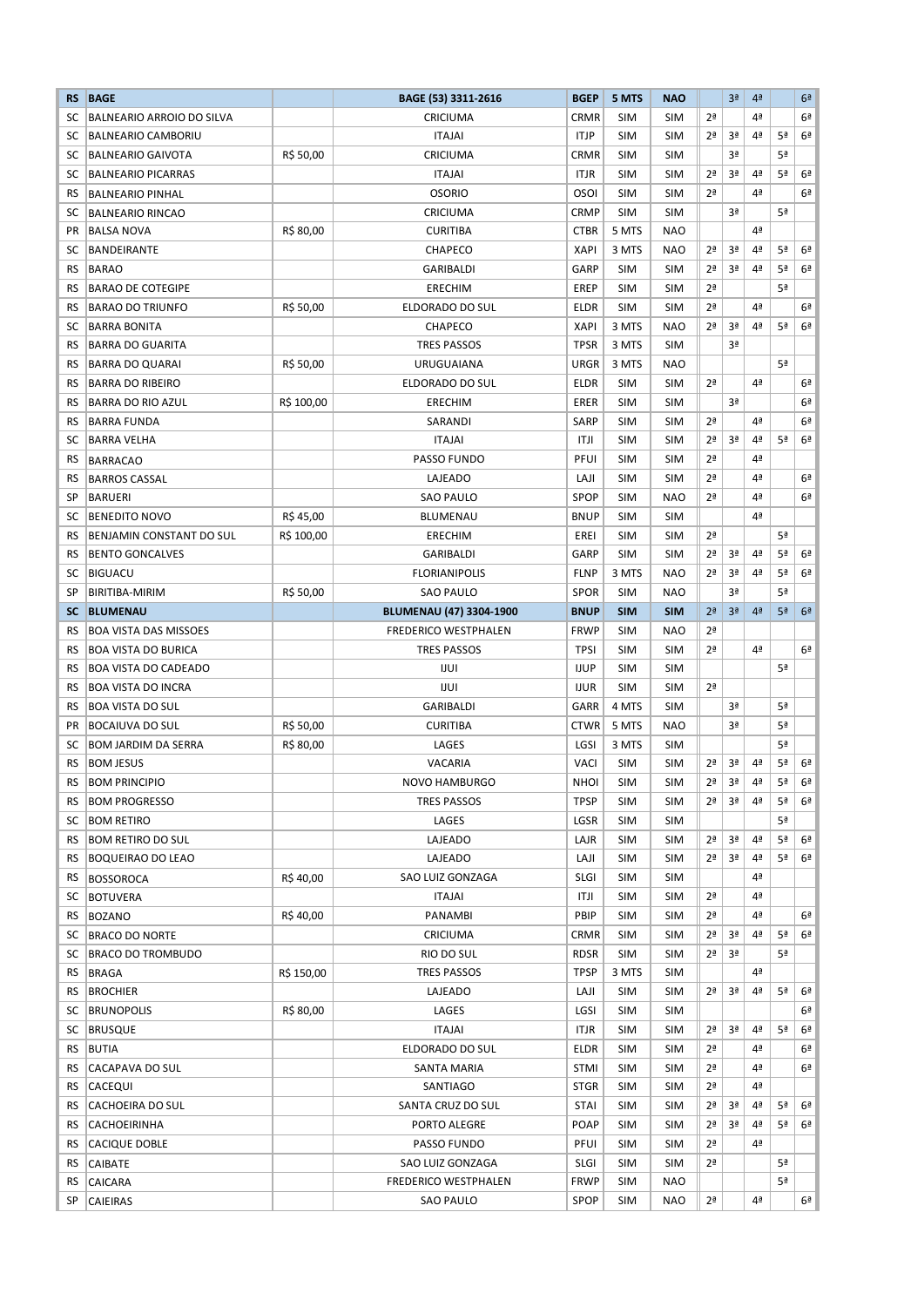| SP        | CAJAMAR                    |            | <b>SAO PAULO</b>             | <b>SPOP</b> | <b>SIM</b> | <b>NAO</b> | 2ª             |                | 4ª             |    | 6 <sup>a</sup> |
|-----------|----------------------------|------------|------------------------------|-------------|------------|------------|----------------|----------------|----------------|----|----------------|
| <b>RS</b> | <b>CAMAQUA</b>             |            | CAMAQUA (51) 3671-0779       | <b>CMQP</b> | <b>SIM</b> | <b>SIM</b> | 2 <sup>a</sup> | 3 <sup>a</sup> | 4 <sup>2</sup> | 5ª | 6 <sup>2</sup> |
| RS        | CAMARGO                    |            | <b>MARAU</b>                 | <b>MAUR</b> | <b>SIM</b> | <b>SIM</b> | 2ª             | 3ª             | 4ª             | 5ª | 6ª             |
| RS        | <b>CAMBARA DO SUL</b>      | R\$ 120,00 | <b>CAXIAS DO SUL</b>         | <b>CXSI</b> | 4,5 MTS    | <b>SIM</b> |                | 3ª             |                | 5ª |                |
| SC        | CAMBORIU                   |            | <b>ITAJAI</b>                | <b>ITJP</b> | <b>SIM</b> | <b>SIM</b> | 2 <sup>a</sup> | 3ª             | 4 <sup>a</sup> | 5ª | 6 <sup>a</sup> |
| RS        | CAMPESTRE DA SERRA         |            | <b>VACARIA</b>               | VACI        | 4 MTS      | <b>SIM</b> |                |                | 4ª             |    |                |
| RS        | <b>CAMPINA DAS MISSOES</b> |            | <b>SANTA ROSA</b>            | <b>SROI</b> | <b>SIM</b> | <b>SIM</b> |                | 3ª             |                | 5ª |                |
| <b>PR</b> | CAMPINA GRANDE DO SUL      |            | <b>CURITIBA</b>              | <b>CTBP</b> | <b>SIM</b> | <b>NAO</b> | 2 <sup>a</sup> | 3ª             | 4 <sup>a</sup> | 5ª | 6 <sup>a</sup> |
| RS        | <b>CAMPINAS DO SUL</b>     |            | ERECHIM                      | EREI        | <b>SIM</b> | <b>SIM</b> | 2ª             |                |                | 5ª |                |
| SC        | <b>CAMPO ALEGRE</b>        | R\$ 100,00 | JARAGUA DO SUL               | <b>JGSR</b> | <b>SIM</b> | <b>SIM</b> | 2ª             |                | 4 <sup>a</sup> |    | 6 <sup>2</sup> |
| SC        | <b>CAMPO BELO DO SUL</b>   |            | LAGES                        | LGSR        | 3 MTS      | <b>SIM</b> |                |                | 4 <sup>a</sup> |    |                |
| RS        | CAMPO BOM                  |            | <b>NOVO HAMBURGO</b>         | <b>NHOP</b> | <b>SIM</b> | <b>SIM</b> | 2 <sup>a</sup> | 3ª             | 4ª             | 5ª | 6 <sup>a</sup> |
| PR        | <b>CAMPO DO TENENTE</b>    | R\$ 50,00  | <b>CURITIBA</b>              | <b>CTOR</b> | 5 MTS      | <b>NAO</b> | 2ª             | 3ª             | 4ª             | 5ª | 6 <sup>a</sup> |
| <b>PR</b> | <b>CAMPO LARGO</b>         |            | <b>CURITIBA</b>              | <b>CTBP</b> | <b>SIM</b> | <b>NAO</b> | 2 <sup>a</sup> | 3ª             | 4ª             | 5ª | 6ª             |
| <b>PR</b> | <b>CAMPO MAGRO</b>         |            | <b>CURITIBA</b>              | <b>CTBP</b> | 5 MTS      | <b>NAO</b> | 2 <sup>a</sup> |                | 4ª             |    | 6ª             |
| RS        | CAMPO NOVO                 |            | <b>TRES PASSOS</b>           | <b>TPSP</b> | <b>SIM</b> | <b>SIM</b> |                |                | 4ª             |    | 6ª             |
| <b>RS</b> | <b>CAMPOS BORGES</b>       |            | SOBRADINHO                   | <b>SOBR</b> | <b>SIM</b> | <b>SIM</b> |                | 3ª             |                | 5ª |                |
| <b>RS</b> | CANDELARIA                 |            | SANTA CRUZ DO SUL            | <b>STAP</b> | <b>SIM</b> | <b>SIM</b> | 2 <sup>a</sup> | 3ª             | 4ª             | 5ª | 6 <sup>a</sup> |
| RS        | CANDIDO GODOI              |            | SANTA ROSA                   | <b>SROR</b> | <b>SIM</b> | <b>SIM</b> |                | 3ª             |                | 5ª |                |
| RS        | CANDIOTA                   |            | BAGE                         | <b>BGER</b> | 5 MTS      | <b>NAO</b> |                | 3ª             |                |    |                |
| RS        | CANELA                     |            | <b>NOVO HAMBURGO</b>         | <b>NHOI</b> | <b>SIM</b> | <b>SIM</b> | 2ª             | 3ª             | 4ª             | 5ª | 6 <sup>a</sup> |
| RS        | CANGUCU                    |            | PELOTAS                      | PELI        | <b>SIM</b> | <b>SIM</b> | 2ª             |                | 4 <sup>a</sup> |    | 6 <sup>a</sup> |
| <b>RS</b> | CANOAS                     |            | PORTO ALEGRE                 | <b>POAP</b> | <b>SIM</b> | <b>SIM</b> | 2 <sup>a</sup> | 3ª             | 4 <sup>a</sup> | 5ª | 6 <sup>a</sup> |
| <b>RS</b> | CANUDOS DO VALE            |            | LAJEADO                      | LAJI        | <b>SIM</b> | <b>SIM</b> | 2ª             | 3ª             | 4ª             | 5ª | 6ª             |
| SC        | CAPAO ALTO                 |            | LAGES                        | LGSP        | <b>SIM</b> | <b>SIM</b> |                |                | 4ª             |    |                |
| RS        | CAPAO BONITO DO SUL        | R\$ 80,00  | VACARIA                      | <b>VACI</b> | <b>SIM</b> | <b>SIM</b> |                |                | 4ª             |    |                |
|           |                            |            |                              |             |            |            | 2 <sup>a</sup> | 3ª             | 4 <sup>a</sup> | 5ª | 6 <sup>a</sup> |
| RS        | CAPAO DA CANOA             |            | <b>OSORIO</b>                | <b>OSOP</b> | <b>SIM</b> | <b>SIM</b> |                |                |                |    |                |
| RS        | CAPAO DO CIPO              | R\$ 100,00 | SANTIAGO                     | <b>STGR</b> | 3 MTS      | <b>NAO</b> | 2ª             |                |                |    |                |
| <b>RS</b> | CAPAO DO LEAO              |            | PELOTAS                      | PELR        | <b>SIM</b> | <b>NAO</b> | 2 <sup>a</sup> | 3ª             | 4 <sup>a</sup> | 5ª | 6 <sup>a</sup> |
| RS        | CAPELA DE SANTANA          |            | <b>NOVO HAMBURGO</b>         | <b>NHOR</b> | <b>SIM</b> | <b>SIM</b> | 2 <sup>a</sup> | 3ª             | 4ª             | 5ª | 6ª             |
| RS        | <b>CAPITAO</b>             |            | LAJEADO                      | LAJI        | <b>SIM</b> | <b>SIM</b> | 2 <sup>a</sup> |                | 4ª             |    | 6ª             |
| SC        | <b>CAPIVARI DE BAIXO</b>   |            | CRICIUMA                     | <b>CRMR</b> | <b>SIM</b> | <b>SIM</b> | 2 <sup>a</sup> | 3ª             | 4 <sup>a</sup> | 5ª | 6 <sup>a</sup> |
| <b>RS</b> | <b>CAPIVARI DO SUL</b>     |            | <b>OSORIO</b>                | <b>OSOI</b> | SIM        | <b>SIM</b> | 2ª             |                | 4 <sup>a</sup> |    | 6ª             |
| RS        | CARAA                      | R\$ 30,00  | <b>OSORIO</b>                | <b>OSOI</b> | SIM        | <b>SIM</b> |                | 3ª             |                | 5ª |                |
| SP        | CARAPICUIBA                |            | SAO PAULO                    | <b>SPOP</b> | <b>SIM</b> | <b>NAO</b> | 2 <sup>a</sup> |                | 4 <sup>a</sup> |    | 6 <sup>a</sup> |
| <b>RS</b> | <b>CARAZINHO</b>           |            | CARAZINHO (54) 3331-6412     | <b>CRZP</b> | <b>SIM</b> | <b>SIM</b> | 2 <sup>a</sup> | 3 <sup>a</sup> | 4ª             | 5ª | 6 <sup>2</sup> |
| RS        | <b>CARLOS BARBOSA</b>      |            | <b>GARIBALDI</b>             | GARP        | <b>SIM</b> | <b>SIM</b> | 2 <sup>a</sup> | 3 <sup>a</sup> | 4ª             | 5ª | 6ª             |
| RS        | <b>CARLOS GOMES</b>        | R\$ 100,00 | ERECHIM                      | EREI        | SIM        | <b>SIM</b> |                |                | 4ª             |    |                |
| RS.       | CASCA                      |            | MARAU                        | <b>MAUP</b> | <b>SIM</b> | <b>SIM</b> | 2 <sup>a</sup> | 3ª             | 4ª             | 5ª | 6 <sup>2</sup> |
| RS        | <b>CASEIROS</b>            |            | PASSO FUNDO                  | PFUI        | <b>SIM</b> | <b>SIM</b> |                | 3ª             |                | 5ª |                |
| RS        | <b>CATUIPE</b>             |            | <b>IJUI</b>                  | <b>IJUR</b> | <b>SIM</b> | <b>SIM</b> | 2 <sup>a</sup> |                |                | 5ª |                |
| <b>RS</b> | <b>CAXIAS DO SUL</b>       |            | CAXIAS DO SUL (54) 3229-1019 | <b>CXSP</b> | <b>SIM</b> | <b>SIM</b> | 2 <sup>a</sup> | 3 <sup>a</sup> | 4 <sup>2</sup> | 5ª | 6 <sup>2</sup> |
| SC        | <b>CELSO RAMOS</b>         | R\$ 100,00 | LAGES                        | LGSI        | 3 MTS      | <b>SIM</b> |                |                |                |    | 6 <sup>2</sup> |
| RS.       | CENTENARIO                 | R\$ 100,00 | ERECHIM                      | ERER        | <b>SIM</b> | <b>SIM</b> |                |                | 4ª             |    |                |
| RS.       | <b>CERRITO</b>             | R\$ 50,00  | PELOTAS                      | PELI        | <b>SIM</b> | <b>NAO</b> |                | 3ª             |                | 5ª |                |
| PR        | <b>CERRO AZUL</b>          | R\$ 50,00  | CURITIBA                     | <b>CTWI</b> | 5 MTS      | <b>NAO</b> | 2 <sup>a</sup> |                | 4 <sup>a</sup> |    | 6ª             |
| RS        | <b>CERRO BRANCO</b>        |            | AGUDO                        | <b>AGUP</b> | SIM        | <b>SIM</b> | 2 <sup>a</sup> |                | 4ª             |    | 6 <sup>a</sup> |
| RS.       | CERRO GRANDE               | R\$ 60,00  | FREDERICO WESTPHALEN         | <b>FRWI</b> | <b>SIM</b> | <b>NAO</b> | 2 <sup>a</sup> |                |                |    |                |
| RS.       | CERRO GRANDE DO SUL        |            | CAMAQUA                      | <b>CMQI</b> | SIM        | <b>SIM</b> |                | 3ª             |                | 5ª |                |
| RS.       | <b>CERRO LARGO</b>         |            | SAO LUIZ GONZAGA             | <b>SLGR</b> | <b>SIM</b> | <b>SIM</b> |                | 3ª             |                | 5ª |                |
| SC        | <b>CERRO NEGRO</b>         |            | LAGES                        | LGSR        | 3 MTS      | <b>SIM</b> |                |                | 4 <sup>a</sup> |    |                |
| RS        | <b>CHAPADA</b>             |            | CARAZINHO                    | <b>CRZI</b> | 5 MTS      | <b>NAO</b> |                |                | 4ª             |    |                |
| SC        | CHAPADAO DO LAGEADO        |            | RIO DO SUL                   | <b>RDSI</b> | <b>SIM</b> | <b>SIM</b> |                | 3ª             |                | 5ª |                |
| SC.       | <b>CHAPECO</b>             |            | CHAPECO (49) 9 8404-8478     | <b>XAPP</b> | 3 MTS      | <b>SIM</b> | 2 <sup>a</sup> | 3 <sup>a</sup> | 4 <sup>2</sup> | 5ª | 6 <sup>2</sup> |
| RS        | CHARQUEADAS                |            | ELDORADO DO SUL              | <b>ELDR</b> | <b>SIM</b> | <b>SIM</b> | 2ª             | 3ª             | 4 <sup>a</sup> | 5ª | 6ª             |
| RS        | <b>CHARRUA</b>             | R\$ 100,00 | PASSO FUNDO                  | <b>PFUR</b> | SIM        | <b>SIM</b> |                |                |                | 5ª |                |
| RS        | CHIAPETTA                  |            | TRES PASSOS                  | <b>TPSR</b> | 3 MTS      | <b>SIM</b> | 2 <sup>a</sup> |                |                |    |                |
| RS        | <b>CHUI</b>                | R\$ 180,00 | PELOTAS                      | PELI        | SIM        | <b>SIM</b> |                | 3ª             |                | 5ª |                |
| RS        | <b>CHUVISCA</b>            |            | CAMAQUA                      | <b>CMQR</b> | <b>SIM</b> | <b>SIM</b> |                | 3ª             |                | 5ª |                |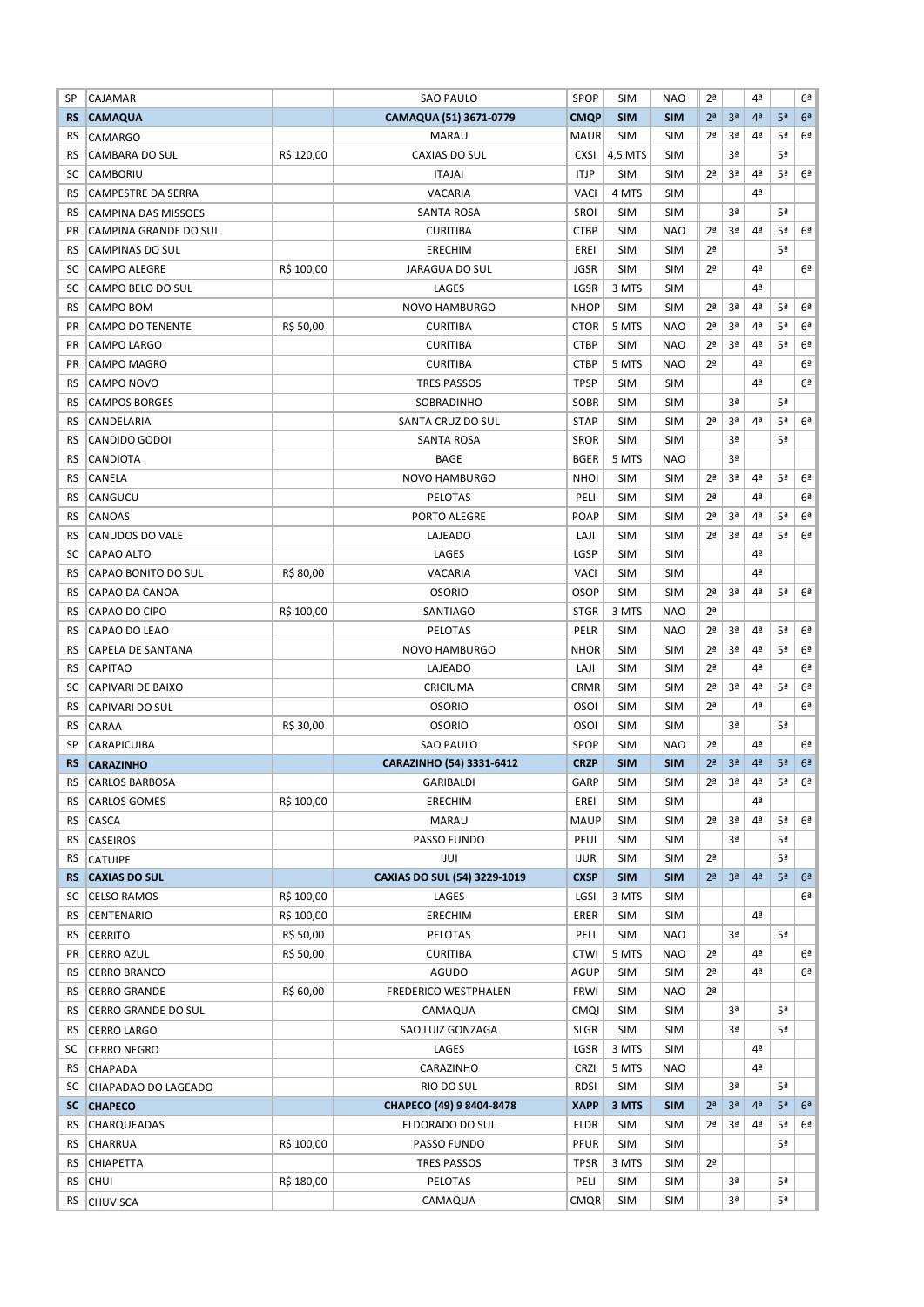| RS        | <b>CIDREIRA</b>                |            | <b>OSORIO</b>                   | <b>OSOI</b> | <b>SIM</b> | <b>SIM</b> | 2 <sup>a</sup> |                | 4ª             |                | 6ª             |
|-----------|--------------------------------|------------|---------------------------------|-------------|------------|------------|----------------|----------------|----------------|----------------|----------------|
| RS        | <b>CIRIACO</b>                 |            | PASSO FUNDO                     | PFUI        | <b>SIM</b> | <b>SIM</b> |                | 3ª             |                | 5ª             |                |
| SC        | <b>COCAL DO SUL</b>            |            | CRICIUMA                        | CRMP        | <b>SIM</b> | <b>SIM</b> |                | 3ª             |                | 5 <sup>a</sup> |                |
| RS        | <b>COLINAS</b>                 |            | LAJEADO                         | LAJR        | <b>SIM</b> | <b>SIM</b> | 2ª             | 3ª             | 4ª             | 5 <sup>a</sup> | 6ª             |
| <b>PR</b> | <b>COLOMBO</b>                 |            | <b>CURITIBA</b>                 | <b>CTBP</b> | <b>SIM</b> | <b>NAO</b> | 2 <sup>a</sup> | 3ª             | 4ª             | 5ª             | 6 <sup>a</sup> |
| RS.       | <b>COLORADO</b>                |            | CARAZINHO                       | <b>CRZI</b> | 4 MTS      | <b>NAO</b> | 2 <sup>a</sup> |                | 4ª             |                | 6 <sup>a</sup> |
| SC.       | <b>CONCORDIA</b>               |            | <b>CONCORDIA (49) 3444-5757</b> | <b>CCIP</b> | <b>SIM</b> | <b>SIM</b> | 2 <sup>a</sup> | 3 <sup>a</sup> | 4 <sup>2</sup> | 5 <sup>a</sup> | 6 <sup>a</sup> |
| RS        | <b>CONDOR</b>                  |            | PANAMBI                         | PBIP        | 5 MTS      | <b>SIM</b> | 2ª             | 3ª             | 4ª             | 5ª             | 6 <sup>a</sup> |
| RS        | <b>CONSTANTINA</b>             |            | SARANDI                         | <b>SARP</b> | <b>SIM</b> | <b>SIM</b> |                |                |                | 5ª             |                |
| PR        | CONTENDA                       | R\$ 25,00  | <b>CURITIBA</b>                 | <b>CTOR</b> | 5 MTS      | <b>NAO</b> |                | 3ª             |                | 5 <sup>a</sup> |                |
| <b>RS</b> | <b>COQUEIRO BAIXO</b>          |            | LAJEADO                         | LAJI        | <b>SIM</b> | <b>SIM</b> | 2 <sup>a</sup> | 3ª             | 4 <sup>a</sup> | 5ª             | 6 <sup>a</sup> |
| RS        | COQUEIROS DO SUL               |            | SARANDI                         | <b>SARP</b> | 5 MTS      | <b>SIM</b> |                |                |                |                | 6ª             |
| SC        | CORDILHEIRA ALTA               |            | CHAPECO                         | <b>XAPP</b> | 3 MTS      | <b>NAO</b> | 2 <sup>a</sup> | 3ª             | 4ª             | 5ª             | 6 <sup>a</sup> |
|           |                                |            | <b>IJUI</b>                     | <b>IJUR</b> | <b>SIM</b> | <b>SIM</b> | 2ª             |                | 4ª             |                | 6ª             |
| RS        | <b>CORONEL BARROS</b>          |            |                                 |             |            |            |                | 3ª             |                | 5ª             |                |
| RS        | <b>CORONEL BICACO</b>          |            | <b>TRES PASSOS</b>              | <b>TPSR</b> | <b>SIM</b> | <b>SIM</b> |                |                |                |                |                |
| SC        | <b>CORONEL FREITAS</b>         |            | CHAPECO                         | <b>XAPP</b> | 3 MTS      | <b>NAO</b> | 2 <sup>a</sup> | 3ª             | 4ª             | 5ª             | 6 <sup>a</sup> |
| <b>RS</b> | <b>CORONEL PILAR</b>           |            | <b>GARIBALDI</b>                | <b>GARI</b> | 4 MTS      | <b>SIM</b> |                | 3ª             |                | 5ª             |                |
| SC        | <b>CORREIA PINTO</b>           |            | LAGES                           | LGSP        | <b>SIM</b> | <b>SIM</b> |                | 3ª             |                |                | 6ª             |
| SC        | <b>CORUPA</b>                  |            | <b>JARAGUA DO SUL</b>           | <b>JGSP</b> | <b>SIM</b> | <b>SIM</b> | 2 <sup>a</sup> |                | 4ª             |                | 6 <sup>a</sup> |
| SP        | <b>COTIA</b>                   |            | <b>SAO PAULO</b>                | SPOP        | <b>SIM</b> | <b>NAO</b> |                | 3ª             |                | 5ª             |                |
| RS        | <b>COTIPORA</b>                |            | <b>GARIBALDI</b>                | GARR        | 4 MTS      | <b>SIM</b> |                | 3ª             |                | 5 <sup>a</sup> |                |
| RS        | <b>COXILHA</b>                 |            | PASSO FUNDO                     | PFUR        | <b>SIM</b> | <b>SIM</b> |                | 3ª             |                | 5ª             |                |
| <b>SC</b> | <b>CRICIUMA</b>                |            | <b>CRICIUMA (48) 3443-7944</b>  | <b>CRMP</b> | <b>SIM</b> | <b>SIM</b> | 2 <sup>a</sup> | 3 <sup>a</sup> | 4 <sup>2</sup> | 5 <sup>a</sup> | 6 <sup>2</sup> |
| RS        | CRISSIUMAL                     |            | <b>TRES PASSOS</b>              | <b>TPSP</b> | <b>SIM</b> | <b>SIM</b> | 2ª             | 3ª             | 4ª             | 5ª             | 6 <sup>a</sup> |
| RS        | <b>CRISTAL</b>                 |            | CAMAQUA                         | <b>CMQR</b> | <b>SIM</b> | <b>SIM</b> | 2ª             |                | 4ª             |                | 6ª             |
| RS        | <b>CRISTAL DO SUL</b>          |            | FREDERICO WESTPHALEN            | <b>FRWP</b> | <b>SIM</b> | <b>NAO</b> | 2ª             |                | 4ª             |                | 6ª             |
| RS        | <b>CRUZ ALTA</b>               |            | IJUI                            | <b>IJUP</b> | <b>SIM</b> | <b>SIM</b> | 2ª             | 3ª             | 4 <sup>2</sup> | 5ª             | 6 <sup>a</sup> |
| RS        | CRUZALTENSE                    | R\$ 100,00 | <b>ERECHIM</b>                  | EREI        | <b>SIM</b> | <b>SIM</b> | 2 <sup>a</sup> |                |                | 5 <sup>a</sup> |                |
| <b>RS</b> | <b>CRUZEIRO DO SUL</b>         |            | LAJEADO                         | LAJP        | <b>SIM</b> | <b>SIM</b> | 2 <sup>a</sup> | 3ª             | 4ª             | 5ª             | 6 <sup>a</sup> |
| SC        | <b>CUNHA PORA</b>              |            | CHAPECO                         | <b>XAPR</b> | 3 MTS      | <b>NAO</b> | 2ª             | 3ª             | 4ª             | 5ª             | 6 <sup>a</sup> |
| <b>PR</b> | <b>CURITIBA</b>                |            | <b>CURITIBA (41) 3551-0936</b>  | <b>CTBP</b> | <b>SIM</b> | <b>NAO</b> | 2 <sup>a</sup> | 3 <sup>a</sup> | 4 <sup>2</sup> | 5 <sup>a</sup> | 6 <sup>2</sup> |
| SC        | <b>CURITIBANOS</b>             |            | LAGES                           | LGSR        | <b>SIM</b> | <b>SIM</b> |                | 3ª             |                |                | 6 <sup>a</sup> |
| RS        | <b>DAVID CANABARRO</b>         |            | PASSO FUNDO                     | PFUI        | <b>SIM</b> | <b>SIM</b> |                | 3ª             |                | 5ª             |                |
| RS        | <b>DERRUBADAS</b>              |            | <b>TRES PASSOS</b>              | <b>TPSP</b> | 3 MTS      | <b>SIM</b> |                | 3ª             |                |                |                |
| SC        | DESCANSO                       |            | CHAPECO                         | <b>XAPI</b> | 3 MTS      | <b>NAO</b> | 2 <sup>a</sup> | 3ª             | 4ª             | 5ª             | 6 <sup>a</sup> |
| <b>RS</b> | <b>DEZESSEIS DE NOVEMBRO</b>   |            | SAO LUIZ GONZAGA                | <b>SLGR</b> | <b>SIM</b> | <b>SIM</b> |                | 3ª             |                |                |                |
| SP        | <b>DIADEMA</b>                 |            | <b>SAO PAULO</b>                | SPOP        | <b>SIM</b> | <b>NAO</b> | 2 <sup>a</sup> |                | 4ª             |                | 6ª             |
| RS        | DILERMANDO DE AGUIAR           | R\$ 30,00  | SANTA MARIA                     | <b>STMI</b> | SIM        | <b>SIM</b> |                | 3ª             |                | 5ª             |                |
| RS        | <b>DOIS IRMAOS</b>             |            | NOVO HAMBURGO                   |             |            |            |                | 3ª             | 4 <sup>a</sup> | 5ª             | 6 <sup>a</sup> |
| RS        | <b>DOIS IRMAOS DAS MISSOES</b> |            |                                 | <b>NHOR</b> | <b>SIM</b> | <b>SIM</b> | 2ª             |                |                |                |                |
|           |                                | R\$ 120,00 | <b>FREDERICO WESTPHALEN</b>     | <b>FRWR</b> | SIM        | <b>NAO</b> |                |                |                |                | 6ª             |
| RS.       | <b>DOIS LAJEADOS</b>           |            | <b>GUAPORE</b>                  | LAJR        | <b>SIM</b> | <b>SIM</b> | 2ª             | 3ª             | 4 <sup>a</sup> | 5ª             | 6ª             |
| RS        | <b>DOM FELICIANO</b>           |            | CAMAQUA                         | <b>CMQI</b> | <b>SIM</b> | <b>SIM</b> |                | 3ª             |                | 5ª             |                |
| RS        | DOM PEDRITO                    |            | BAGE                            | <b>BGER</b> | 5 MTS      | NAO        |                |                | 4 <sup>a</sup> |                | 6ª             |
| RS.       | DOM PEDRO DE ALCANTARA         |            | <b>OSORIO</b>                   | <b>OSOR</b> | SIM        | <b>SIM</b> |                | 3ª             |                | 5 <sup>a</sup> |                |
| SC        | DONA EMMA                      |            | RIO DO SUL                      | <b>RDSI</b> | SIM        | <b>SIM</b> | 2ª             |                | 4ª             |                | 6 <sup>a</sup> |
| RS        | <b>DONA FRANCISCA</b>          |            | AGUDO                           | AGUP        | SIM        | <b>SIM</b> | 2ª             | 3ª             | 4ª             | 5ª             | 6 <sup>2</sup> |
| RS        | DOUTOR MAURICIO CARDOSO        | R\$ 60,00  | <b>SANTA ROSA</b>               | <b>SROR</b> | <b>SIM</b> | SIM        |                |                |                | 5ª             |                |
| SC        | <b>DOUTOR PEDRINHO</b>         |            | BLUMENAU                        | <b>BNUR</b> | <b>SIM</b> | SIM        |                |                | 4ª             |                |                |
| RS        | <b>DOUTOR RICARDO</b>          |            | LAJEADO                         | LAJI        | SIM        | <b>SIM</b> | 2ª             | 3ª             | 4ª             | 5ª             | 6 <sup>a</sup> |
| PR        | <b>DOUTOR ULYSSES</b>          | R\$ 50,00  | <b>CURITIBA</b>                 | <b>CTWI</b> | 5 MTS      | <b>NAO</b> |                |                | 4ª             |                |                |
| <b>RS</b> | <b>ELDORADO DO SUL</b>         |            | ELDORADO DO SUL (51) 3940-1025  | <b>ELDP</b> | <b>SIM</b> | <b>SIM</b> | 2 <sup>a</sup> | 3 <sup>a</sup> | 4 <sup>2</sup> | 5 <sup>a</sup> | 6 <sup>2</sup> |
| SP        | <b>EMBU DAS ARTES</b>          | R\$ 50,00  | <b>SAO PAULO</b>                | SPOP        | <b>SIM</b> | <b>NAO</b> |                | 3ª             |                | 5ª             |                |
| SP        | EMBU-GUACU                     | R\$ 80,00  | SAO PAULO                       | <b>SPOR</b> | <b>SIM</b> | <b>NAO</b> |                | 3ª             |                | 5 <sup>a</sup> |                |
| RS.       | ENCANTADO                      |            | LAJEADO                         | LAJR        | <b>SIM</b> | <b>SIM</b> | 2ª             | 3ª             | 4 <sup>a</sup> | 5ª             | 6 <sup>a</sup> |
| RS.       | ENCRUZILHADA DO SUL            |            | SANTA CRUZ DO SUL               | <b>STAI</b> | SIM        | <b>SIM</b> | 2ª             | 3ª             | 4 <sup>a</sup> | 5ª             | 6 <sup>2</sup> |
| RS        | <b>ENGENHO VELHO</b>           |            | SARANDI                         | SARP        | 5 MTS      | <b>SIM</b> |                |                |                | 5ª             |                |
| RS        | <b>ENTRE RIOS DO SUL</b>       | R\$ 100,00 | ERECHIM                         | EREI        | SIM        | <b>SIM</b> | 2ª             |                | 4ª             |                |                |
| RS        | <b>ENTRE-IJUIS</b>             |            | IJUI                            | IJUI        | SIM        | <b>SIM</b> | 2ª             | 3ª             | 4ª             | 5ª             | 6 <sup>2</sup> |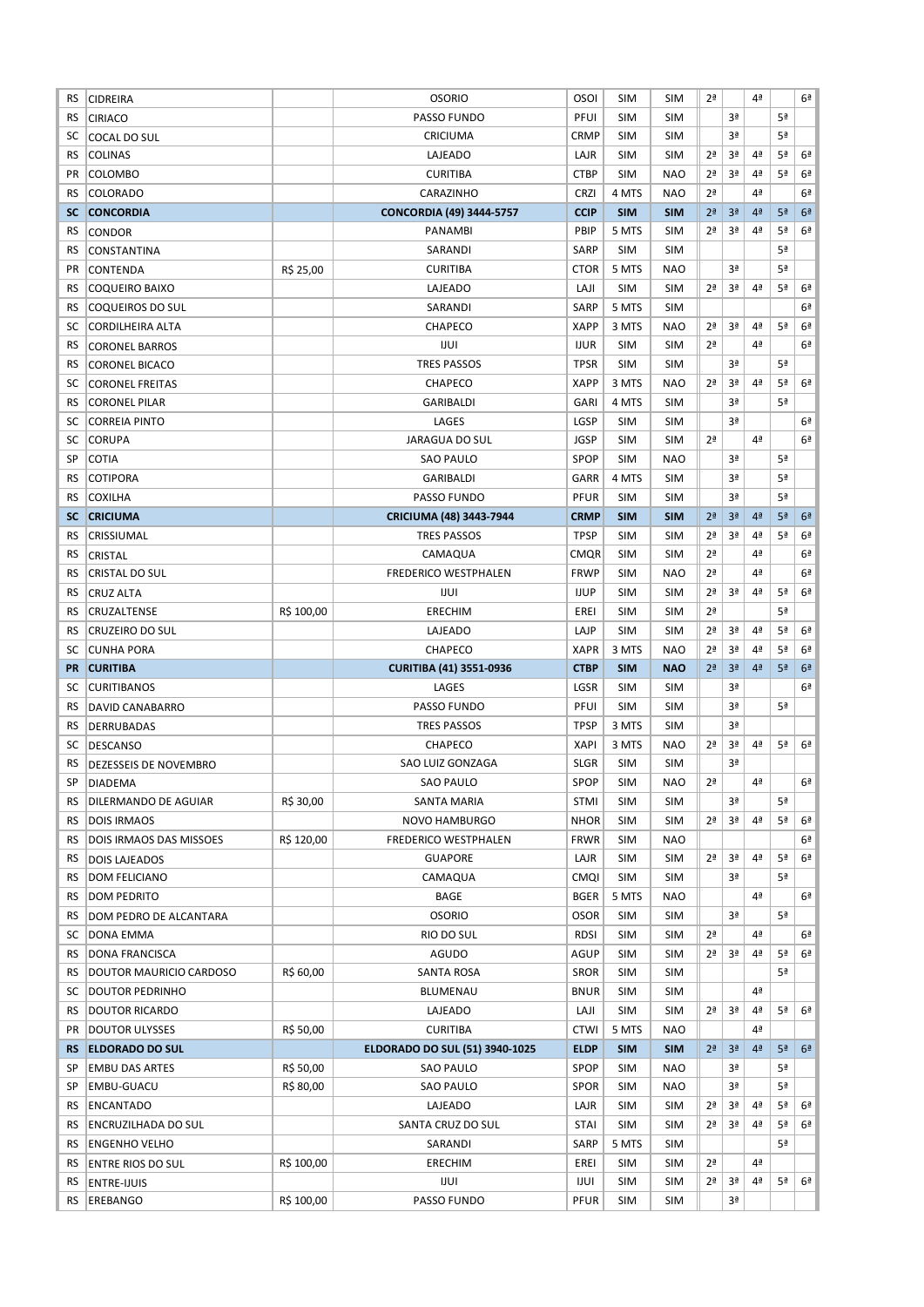| <b>RS</b> | <b>ERECHIM</b>               |            | ERECHIM (54) 3529-0676              | <b>EREP</b> | <b>SIM</b> | <b>SIM</b> | 2 <sup>a</sup> | 3 <sup>a</sup> | 4 <sup>a</sup> | 5 <sup>a</sup> | 6 <sup>2</sup> |
|-----------|------------------------------|------------|-------------------------------------|-------------|------------|------------|----------------|----------------|----------------|----------------|----------------|
| SC        | <b>ERMO</b>                  | R\$ 50,00  | CRICIUMA                            | <b>CRMR</b> | <b>SIM</b> | <b>SIM</b> | 2ª             |                | 4ª             |                |                |
| RS        | ERNESTINA                    |            | SOLEDADE                            | <b>SDEP</b> | 5 MTS      | <b>SIM</b> |                | 3ª             |                | 5ª             |                |
| <b>RS</b> | <b>ERVAL GRANDE</b>          |            | ERECHIM                             | EREI        | <b>SIM</b> | <b>SIM</b> | 2 <sup>a</sup> |                |                | 5ª             |                |
| <b>RS</b> | <b>ERVAL SECO</b>            |            | <b>FREDERICO WESTPHALEN</b>         | <b>FRWP</b> | <b>SIM</b> | <b>NAO</b> |                |                |                |                | 6 <sup>a</sup> |
| <b>RS</b> | ESMERALDA                    | R\$ 50,00  | <b>VACARIA</b>                      | VACI        | <b>SIM</b> | <b>SIM</b> |                | 3ª             |                | 5ª             |                |
| <b>RS</b> | ESPERANCA DO SUL             |            | TRES PASSOS                         | <b>TPSP</b> | <b>SIM</b> | <b>SIM</b> |                |                | 4 <sup>a</sup> |                | 6 <sup>a</sup> |
| RS        | <b>ESPUMOSO</b>              |            | CARAZINHO                           | <b>CRZI</b> | <b>SIM</b> | <b>SIM</b> | 2 <sup>a</sup> | 3ª             | 4 <sup>a</sup> | 5ª             | 6 <sup>a</sup> |
| RS        | <b>ESTACAO</b>               |            | <b>PASSO FUNDO</b>                  | <b>PFUR</b> | <b>SIM</b> | <b>SIM</b> | 2ª             | 3ª             | 4 <sup>a</sup> | 5ª             | 6 <sup>2</sup> |
| RS        | <b>ESTANCIA VELHA</b>        |            | <b>NOVO HAMBURGO</b>                | <b>NHOR</b> | <b>SIM</b> | <b>SIM</b> | 2ª             | 3ª             | 4 <sup>a</sup> | 5ª             | 6 <sup>2</sup> |
| <b>RS</b> | <b>ESTEIO</b>                |            | NOVO HAMBURGO                       | <b>NHOP</b> | <b>SIM</b> | <b>SIM</b> | 2 <sup>a</sup> | 3ª             | 4ª             | 5ª             | 6 <sup>a</sup> |
| RS        | <b>ESTRELA</b>               |            | LAJEADO                             | LAJP        | <b>SIM</b> | <b>SIM</b> | 2ª             | 3ª             | 4 <sup>a</sup> | 5ª             | 6 <sup>2</sup> |
| RS        | <b>ESTRELA VELHA</b>         |            | SOBRADINHO                          | SOBP        | <b>SIM</b> | <b>SIM</b> | 2 <sup>a</sup> | 3ª             | 4 <sup>a</sup> | 5ª             | 6ª             |
|           |                              |            |                                     |             |            |            |                |                |                |                |                |
| <b>RS</b> | <b>EUGENIO DE CASTRO</b>     | R\$ 80,00  | IJUI                                | <b>IJUI</b> | <b>SIM</b> | <b>SIM</b> |                |                |                |                | 6 <sup>2</sup> |
| RS        | <b>FAGUNDES VARELA</b>       |            | <b>GARIBALDI</b>                    | <b>GARI</b> | 4 MTS      | <b>SIM</b> |                | 3ª             |                | 5ª             |                |
| <b>RS</b> | <b>FARROUPILHA</b>           |            | <b>CAXIAS DO SUL</b>                | <b>CXSR</b> | <b>SIM</b> | <b>SIM</b> | 2ª             | 3ª             | 4 <sup>a</sup> | 5ª             | 6 <sup>a</sup> |
| RS        | <b>FAXINAL DO SOTURNO</b>    |            | <b>AGUDO</b>                        | <b>AGUP</b> | <b>SIM</b> | <b>SIM</b> | 2ª             | 3ª             | 4 <sup>a</sup> | 5ª             | 6 <sup>a</sup> |
| RS        | FAXINALZINHO                 | R\$ 100,00 | ERECHIM                             | <b>ERER</b> | <b>SIM</b> | <b>SIM</b> | 2 <sup>a</sup> |                |                | 5ª             |                |
| PR        | <b>FAZENDA RIO GRANDE</b>    |            | <b>CURITIBA</b>                     | <b>CTWP</b> | 5 MTS      | <b>NAO</b> | 2 <sup>a</sup> | 3ª             | 4ª             | 5ª             | 6 <sup>a</sup> |
| RS        | <b>FAZENDA VILANOVA</b>      |            | LAJEADO                             | LAJR        | <b>SIM</b> | <b>SIM</b> | 2ª             | 3ª             | 4 <sup>a</sup> | 5ª             | 6 <sup>2</sup> |
| RS        | FELIZ                        |            | NOVO HAMBURGO                       | <b>NHOI</b> | <b>SIM</b> | <b>SIM</b> | 2ª             | 3ª             | 4 <sup>a</sup> | 5ª             | 6 <sup>2</sup> |
| SP        | <b>FERRAZ DE VASCONCELOS</b> | R\$ 50,00  | SAO PAULO                           | <b>SPOP</b> | <b>SIM</b> | <b>NAO</b> |                | 3ª             |                | 5ª             |                |
| SC        | <b>FLOR DO SERTAO</b>        |            | <b>CHAPECO</b>                      | <b>XAPI</b> | 3 MTS      | <b>NAO</b> | 2 <sup>a</sup> | 3ª             | 4ª             | 5ª             | 6 <sup>a</sup> |
| RS        | <b>FLORES DA CUNHA</b>       |            | CAXIAS DO SUL                       | <b>CXSR</b> | 4,5 MTS    | <b>SIM</b> | 2ª             | 3ª             | 4 <sup>a</sup> | 5ª             | 6 <sup>a</sup> |
| RS        | <b>FLORIANO PEIXOTO</b>      | R\$ 100,00 | PASSO FUNDO                         | PFUR        | <b>SIM</b> | <b>SIM</b> |                |                |                | 5ª             |                |
| SC        | FLORIANOPOLIS                |            | <b>FLORIANIPOLIS</b>                | <b>FLNP</b> | 3 MTS      | <b>NAO</b> | 2 <sup>a</sup> | 3ª             | 4 <sup>a</sup> | 5 <sup>a</sup> | 6 <sup>a</sup> |
| RS        | <b>FONTOURA XAVIER</b>       |            | SOLEDADE                            | <b>SDEP</b> | 3 MTS      | <b>SIM</b> | 2ª             | 3ª             | 4 <sup>a</sup> | 5ª             | 6 <sup>a</sup> |
| RS        | <b>FORMIGUEIRO</b>           |            | AGUDO                               | <b>AGUR</b> | <b>SIM</b> | <b>SIM</b> | 2 <sup>a</sup> |                | 4 <sup>a</sup> |                | 6ª             |
| RS        | <b>FORQUETINHA</b>           |            | LAJEADO                             | LAJI        | <b>SIM</b> | <b>SIM</b> | 2 <sup>a</sup> | 3ª             | 4ª             | 5ª             | 6ª             |
| SC        | <b>FORQUILHINHA</b>          |            | CRICIUMA                            | <b>CRMP</b> | <b>SIM</b> | <b>SIM</b> | 2 <sup>a</sup> | 3ª             | 4ª             | 5ª             | 6 <sup>a</sup> |
| RS        | <b>FORTALEZA DOS VALOS</b>   |            | CARAZINHO                           | <b>CRZI</b> | 4 MTS      | <b>NAO</b> |                | 3ª             |                | 5ª             |                |
| SP        | <b>FRANCISCO MORATO</b>      | R\$ 50,00  | <b>SAO PAULO</b>                    | <b>SPOR</b> | <b>SIM</b> | <b>NAO</b> |                | 3ª             |                | 5ª             |                |
| SP        | <b>FRANCO DA ROCHA</b>       | R\$ 50,00  | <b>SAO PAULO</b>                    | <b>SPOR</b> | <b>SIM</b> | <b>NAO</b> |                | 3ª             |                | 5ª             |                |
| <b>RS</b> | <b>FREDERICO WESTPHALEN</b>  |            | FREDERICO WESTPHALEN (55) 3744-3460 | <b>FRWP</b> | <b>SIM</b> | <b>NAO</b> | 2 <sup>a</sup> | 3 <sup>a</sup> | 4 <sup>a</sup> | 5 <sup>a</sup> | 6 <sup>2</sup> |
| SC        | <b>FREI ROGERIO</b>          | R\$ 80,00  | LAGES                               | LGSI        | <b>SIM</b> | <b>SIM</b> |                |                |                |                | 6ª             |
| <b>RS</b> | <b>GARIBALDI</b>             |            | GARIBALDI (54) 3698-6533            | <b>GARP</b> | <b>SIM</b> | <b>SIM</b> | 2 <sup>a</sup> | 3 <sup>a</sup> | 4 <sup>2</sup> | 5 <sup>a</sup> | 6 <sup>a</sup> |
| SC        | <b>GARUVA</b>                | R\$ 25,00  | JARAGUA DO SUL                      | <b>JGSR</b> | SIM        | SIM        |                | 3ª             |                | 5ª             |                |
| SC        | GASPAR                       |            | BLUMENAU                            | <b>BNUP</b> | <b>SIM</b> | <b>SIM</b> | 2 <sup>a</sup> | 3ª             | 4 <sup>a</sup> | 5ª             | 6 <sup>a</sup> |
| RS        | GAURAMA                      |            | ERECHIM                             | ERER        | <b>SIM</b> | <b>SIM</b> |                | 3ª             |                |                | 6ª             |
| RS        | <b>GENERAL CAMARA</b>        |            | ELDORADO DO SUL                     | <b>ELDR</b> | <b>SIM</b> | <b>SIM</b> | 2ª             |                | 4 <sup>a</sup> |                | 6ª             |
| RS        |                              | R\$ 60,00  | MARAU                               | MAUR        | <b>SIM</b> | <b>SIM</b> | 2 <sup>a</sup> |                |                | 5ª             |                |
|           | <b>GENTIL</b>                |            |                                     | PFUR        |            |            | 2 <sup>a</sup> | 3ª             | 4 <sup>a</sup> | 5ª             | 6 <sup>a</sup> |
| RS        | <b>GETULIO VARGAS</b>        |            | PASSO FUNDO                         |             | <b>SIM</b> | <b>SIM</b> |                |                |                |                |                |
| RS        | <b>GIRUA</b>                 |            | SANTA ROSA                          | <b>SROR</b> | <b>SIM</b> | <b>SIM</b> | 2 <sup>a</sup> |                | 4 <sup>a</sup> |                | 6ª             |
| RS        | <b>GLORINHA</b>              |            | PORTO ALEGRE                        | POAI        | <b>SIM</b> | <b>SIM</b> |                | 3ª             |                | 5ª             |                |
| RS.       | <b>GRAMADO</b>               |            | NOVO HAMBURGO                       | <b>NHOI</b> | <b>SIM</b> | <b>SIM</b> | 2ª             | 3ª             | 4 <sup>a</sup> | 5ª             | 6 <sup>2</sup> |
| <b>RS</b> | <b>GRAMADO XAVIER</b>        |            | LAJEADO                             | LAJI        | <b>SIM</b> | <b>SIM</b> | 2ª             |                | 4 <sup>a</sup> |                | 6 <sup>2</sup> |
| RS        | <b>GRAVATAI</b>              |            | PORTO ALEGRE                        | <b>POAR</b> | <b>SIM</b> | <b>SIM</b> | 2 <sup>a</sup> | 3ª             | 4 <sup>a</sup> | 5ª             | 6 <sup>a</sup> |
| SC        | GRAVATAL                     |            | CRICIUMA                            | CRMR        | <b>SIM</b> | <b>SIM</b> | 2ª             |                | 4 <sup>a</sup> |                | 6 <sup>2</sup> |
| RS.       | GUABIJU                      |            | GARIBALDI                           | GARI        | 4 MTS      | <b>SIM</b> |                | 3ª             |                | 5ª             |                |
| SC        | <b>GUABIRUBA</b>             |            | <b>ITAJAI</b>                       | ITJI        | <b>SIM</b> | <b>SIM</b> | 2 <sup>a</sup> | 3ª             | 4 <sup>a</sup> | 5ª             | 6 <sup>a</sup> |
| RS        | GUAIBA                       |            | ELDORADO DO SUL                     | ELDP        | <b>SIM</b> | <b>SIM</b> | 2ª             | 3ª             | 4ª             | 5ª             | 6ª             |
| <b>RS</b> | <b>GUAPORE</b>               |            | GUAPORE (51) 3714-1939              | <b>LAJP</b> | <b>SIM</b> | <b>SIM</b> | 2 <sup>a</sup> | 3 <sup>a</sup> | 4 <sup>a</sup> | 5 <sup>a</sup> | 6 <sup>2</sup> |
| SC        | GUARACIABA                   |            | CHAPECO                             | <b>XAPI</b> | 3 MTS      | <b>NAO</b> | 2 <sup>a</sup> | 3ª             | 4 <sup>a</sup> | 5ª             | 6ª             |
| SC        | GUARAMIRIM                   |            | JARAGUA DO SUL                      | <b>JGSP</b> | <b>SIM</b> | <b>SIM</b> | 2 <sup>a</sup> | 3ª             | 4 <sup>a</sup> | 5ª             | 6ª             |
| RS.       | <b>GUARANI DAS MISSOES</b>   |            | SAO LUIZ GONZAGA                    | <b>SLGR</b> | <b>SIM</b> | <b>SIM</b> |                | 3ª             |                | 5ª             |                |
| SP        | GUARAREMA                    | R\$ 60,00  | SAO PAULO                           | <b>SPOR</b> | <b>SIM</b> | <b>NAO</b> |                | 3ª             |                | 5ª             |                |
| PR        | <b>GUARATUBA</b>             |            | <b>CURITIBA</b>                     | <b>CTLR</b> | 5,5 MTS    | <b>NAO</b> | 2 <sup>a</sup> | 3ª             | 4 <sup>a</sup> | 5ª             | 6ª             |
| SP        | <b>GUARULHOS</b>             |            | <b>SAO PAULO</b>                    | <b>SPOP</b> | <b>SIM</b> | <b>NAO</b> | 2ª             |                | 4 <sup>a</sup> |                | 6ª             |
| RS        | <b>HARMONIA</b>              |            | LAJEADO                             | LAJI        | SIM        | <b>SIM</b> | 2ª             | 3ª             | 4ª             | 5ª             | 6 <sup>a</sup> |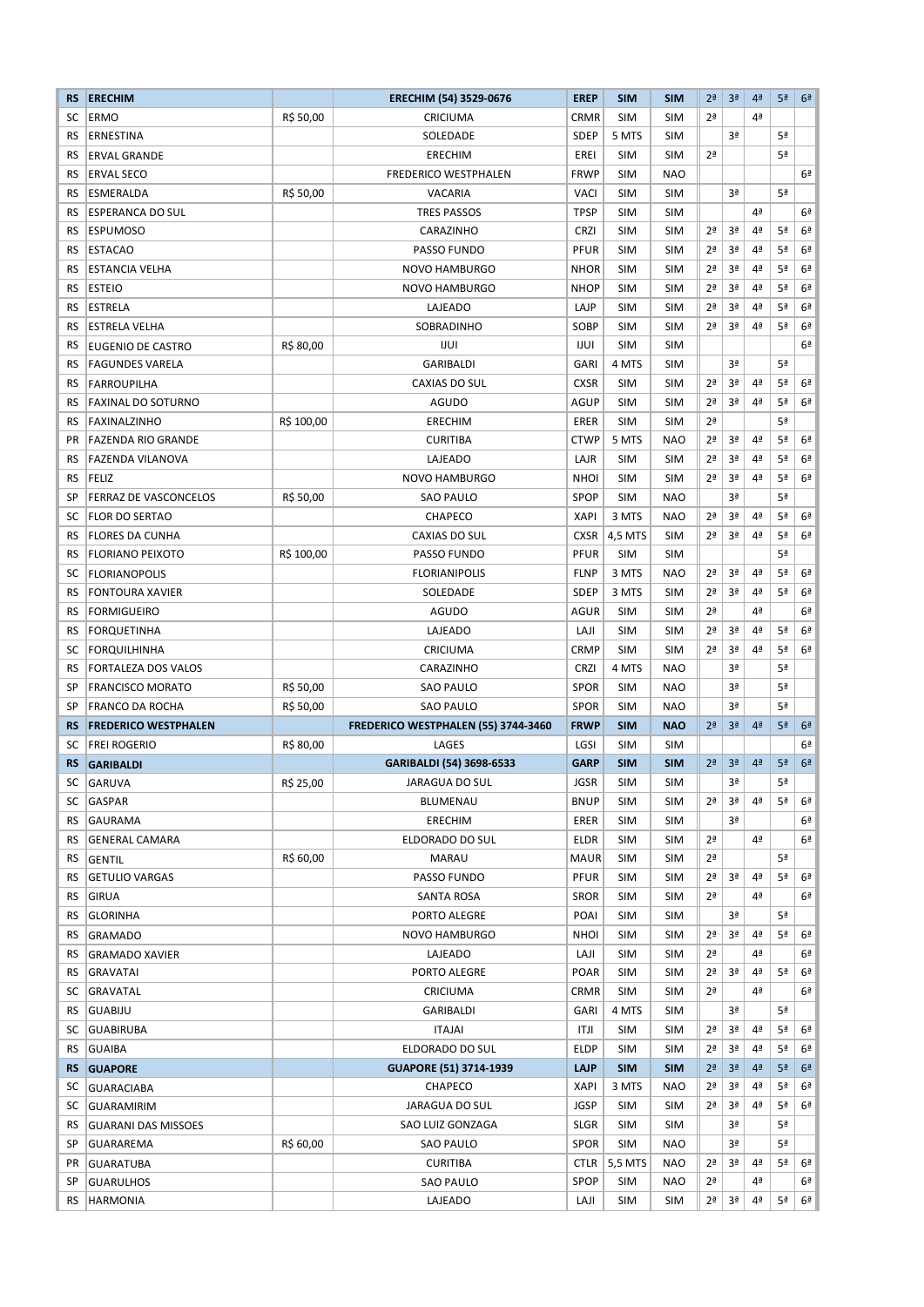| RS                     | <b>HERVAL</b>               | R\$ 50,00  | <b>PELOTAS</b>                | PELI                | <b>NAO</b>        | <b>SIM</b>        |                      |                |                | 5ª |                |
|------------------------|-----------------------------|------------|-------------------------------|---------------------|-------------------|-------------------|----------------------|----------------|----------------|----|----------------|
| RS                     | <b>HERVEIRAS</b>            | R\$ 30,00  | SANTA CRUZ DO SUL             | <b>STAI</b>         | <b>SIM</b>        | <b>SIM</b>        |                      | 3ª             |                | 5ª |                |
| RS                     | <b>HORIZONTINA</b>          |            | <b>SANTA ROSA</b>             | SROI                | <b>SIM</b>        | <b>SIM</b>        | 2 <sup>a</sup>       | 3ª             | 4ª             | 5ª | 6 <sup>a</sup> |
| RS                     | <b>HULHA NEGRA</b>          |            | <b>BAGE</b>                   | <b>BGEP</b>         | 5 MTS             | <b>NAO</b>        |                      | 3ª             |                |    |                |
| <b>RS</b>              | <b>HUMAITA</b>              |            | <b>TRES PASSOS</b>            | <b>TPSP</b>         | <b>SIM</b>        | <b>SIM</b>        | 2ª                   | 3ª             | 4ª             | 5ª | 6 <sup>2</sup> |
| RS                     | <b>IBARAMA</b>              |            | SOBRADINHO                    | SOBP                | <b>SIM</b>        | <b>SIM</b>        | 2 <sup>a</sup>       |                | 4ª             |    | 6 <sup>a</sup> |
| RS                     | <b>IBIACA</b>               |            | PASSO FUNDO                   | PFUI                | <b>SIM</b>        | <b>SIM</b>        | 2 <sup>a</sup>       | 3ª             | 4 <sup>a</sup> | 5ª | 6 <sup>a</sup> |
| RS                     | <b>IBIRAIARAS</b>           |            | PASSO FUNDO                   | <b>PFUR</b>         | <b>SIM</b>        | <b>SIM</b>        |                      | 3ª             |                | 5ª |                |
| SC                     | <b>IBIRAMA</b>              |            | RIO DO SUL                    | <b>RDSR</b>         | <b>SIM</b>        | <b>SIM</b>        | 2 <sup>a</sup>       | 3ª             | 4ª             | 5ª | 6ª             |
| RS                     | <b>IBIRAPUITA</b>           |            | SOLEDADE                      | <b>SDEP</b>         | SIM               | <b>SIM</b>        |                      | 3ª             |                | 5ª |                |
| <b>RS</b>              | <b>IBIRUBA</b>              |            | CARAZINHO                     | <b>CRZI</b>         | <b>SIM</b>        | <b>SIM</b>        | 2 <sup>a</sup>       | 3ª             | 4 <sup>a</sup> | 5ª | 6ª             |
| SC                     | <b>ICARA</b>                |            | CRICIUMA                      | <b>CRMP</b>         | <b>SIM</b>        | <b>SIM</b>        | 2 <sup>a</sup>       | 3ª             | 4ª             | 5ª | 6ª             |
| RS                     | <b>IGREJINHA</b>            |            | <b>NOVO HAMBURGO</b>          | <b>NHOI</b>         | <b>SIM</b>        | <b>SIM</b>        | 2ª                   | 3ª             | 4ª             | 5ª | 6ª             |
| <b>RS</b>              |                             |            |                               | <b>IJUP</b>         | <b>SIM</b>        | <b>SIM</b>        | 2 <sup>a</sup>       | 3 <sup>a</sup> | 4 <sup>2</sup> | 5ª | 6 <sup>2</sup> |
|                        | <b>IJUI</b>                 |            | <b>IJUI (55) 3331-1344</b>    |                     |                   |                   |                      |                |                |    |                |
| SC                     | <b>ILHOTA</b>               |            | <b>ITAJAI</b>                 | <b>ITJR</b>         | <b>SIM</b>        | <b>SIM</b>        | 2 <sup>a</sup>       | 3ª             | 4ª             | 5ª | 6ª             |
| <b>RS</b>              | <b>ILOPOLIS</b>             |            | SOLEDADE                      | <b>SDER</b>         | 5 MTS             | <b>SIM</b>        | 2ª                   | 3ª             | 4ª             | 5ª | 6ª             |
| <b>RS</b>              | <b>IMBE</b>                 |            | <b>OSORIO</b>                 | <b>OSOR</b>         | SIM               | <b>SIM</b>        | 2ª                   | 3ª             | 4ª             | 5ª | 6ª             |
| SC                     | <b>IMBUIA</b>               |            | RIO DO SUL                    | <b>RDSI</b>         | <b>SIM</b>        | <b>SIM</b>        | 2 <sup>a</sup>       |                | 4ª             |    | 6 <sup>2</sup> |
| RS                     | <b>IMIGRANTE</b>            |            | LAJEADO                       | LAJR                | <b>SIM</b>        | <b>SIM</b>        | 2ª                   | 3ª             | 4ª             | 5ª | 6ª             |
| SC                     | <b>INDAIAL</b>              |            | <b>BLUMENAU</b>               | <b>BNUP</b>         | <b>SIM</b>        | <b>SIM</b>        | 2 <sup>a</sup>       | 3ª             | 4ª             | 5ª | 6 <sup>2</sup> |
| <b>RS</b>              | INDEPENDENCIA               |            | <b>SANTA ROSA</b>             | <b>SROR</b>         | <b>SIM</b>        | <b>SIM</b>        | 2 <sup>a</sup>       | 3ª             | 4ª             | 5ª | 6 <sup>2</sup> |
| <b>RS</b>              | <b>INHACORA</b>             | R\$ 100,00 | <b>TRES PASSOS</b>            | <b>TPSR</b>         | 3 MTS             | <b>SIM</b>        | 2 <sup>a</sup>       |                |                |    |                |
| <b>RS</b>              | <b>IPE</b>                  |            | <b>CAXIAS DO SUL</b>          | <b>CXSI</b>         | <b>SIM</b>        | <b>SIM</b>        | 2 <sup>a</sup>       | 3ª             | 4 <sup>a</sup> | 5ª | 6 <sup>a</sup> |
| SC                     | <b>IPIRA</b>                |            | CONCORDIA                     | <b>CCIR</b>         | 3 MTS             | <b>SIM</b>        |                      | 3ª             |                | 5ª |                |
| <b>RS</b>              | <b>IPIRANGA DO SUL</b>      | R\$ 100,00 | PASSO FUNDO                   | PFUR                | <b>SIM</b>        | <b>SIM</b>        |                      | 3ª             |                |    |                |
| SC                     | <b>IPUMIRIM</b>             |            | CONCORDIA                     | <b>CCIP</b>         | 3 MTS             | <b>NAO</b>        | 2 <sup>a</sup>       |                | 4ª             |    | 6ª             |
| <b>RS</b>              | <b>IRAI</b>                 | R\$ 20,00  | <b>FREDERICO WESTPHALEN</b>   | <b>FRWP</b>         | <b>SIM</b>        | <b>NAO</b>        |                      | 3ª             |                |    |                |
| SC                     | <b>IRANI</b>                |            | CONCORDIA                     | <b>CCIR</b>         | 3 MTS             | <b>SIM</b>        |                      |                | 4ª             |    |                |
| SC                     | <b>IRATI</b>                |            | CHAPECO                       | <b>XAPR</b>         | 3 MTS             | <b>NAO</b>        | 2 <sup>a</sup>       | 3ª             | 4ª             | 5ª | 6 <sup>a</sup> |
| RS                     | <b>ITAARA</b>               |            | SANTA MARIA                   | <b>STMI</b>         | <b>SIM</b>        | <b>SIM</b>        | 2ª                   |                | 4ª             |    | 6 <sup>2</sup> |
|                        |                             |            |                               |                     |                   |                   |                      |                |                |    |                |
| RS                     | <b>ITACURUBI</b>            | R\$ 100,00 | SANTIAGO                      | <b>STGR</b>         | 3 MTS             | <b>NAO</b>        |                      |                | 4ª             |    |                |
| SC                     | <b>ITAIOPOLIS</b>           | R\$ 100,00 | <b>CURITIBA</b>               | <b>CTOI</b>         | 3 MTS             | <b>NAO</b>        |                      |                |                |    | 6ª             |
| <b>SC</b>              | <b>ITAJAI</b>               |            | ITAJAI (47) 3347-8272         | <b>ITJP</b>         | <b>SIM</b>        | <b>SIM</b>        | 2 <sup>a</sup>       | 3 <sup>a</sup> | 4 <sup>2</sup> | 5ª | 6 <sup>a</sup> |
| SP                     | <b>ITAPECERICA DA SERRA</b> | R\$ 50,00  | <b>SAO PAULO</b>              | <b>SPOP</b>         | <b>SIM</b>        | <b>NAO</b>        |                      | 3ª             |                | 5ª |                |
| SC                     | <b>ITAPEMA</b>              |            | <b>ITAJAI</b>                 | <b>ITJR</b>         | SIM               | <b>SIM</b>        | 2 <sup>a</sup>       | 3ª             | 4 <sup>a</sup> | 5ª | 6 <sup>a</sup> |
| <b>PR</b>              | <b>ITAPERUCU</b>            | R\$ 25,00  | <b>CURITIBA</b>               | <b>CTWP</b>         | 5 MTS             | <b>NAO</b>        | 2 <sup>a</sup>       | 3ª             | 4ª             | 5ª | 6 <sup>a</sup> |
| SP                     | <b>ITAPEVI</b>              | R\$40,00   | <b>SAO PAULO</b>              | SPOP                | <b>SIM</b>        | <b>NAO</b>        |                      | 3ª             |                | 5ª |                |
| SC                     | <b>ITAPOA</b>               | R\$ 25,00  | JARAGUA DO SUL                | <b>JGSI</b>         | SIM               | <b>SIM</b>        |                      | 3ª             |                | 5ª |                |
| RS.                    | <b>ITAPUCA</b>              |            | SOLEDADE                      | <b>SDER</b>         | 3 MTS             | <b>SIM</b>        | 2 <sup>a</sup>       |                |                | 5ª |                |
| SP                     | <b>ITAQUAQUECETUBA</b>      |            | SAO PAULO                     | SPOP                | SIM               | <b>NAO</b>        |                      | 3ª             |                | 5ª |                |
| RS                     | <b>ITAQUI</b>               |            | SAO BORJA                     | SBOI                | <b>SIM</b>        | <b>SIM</b>        |                      |                | 4ª             |    | 6 <sup>a</sup> |
| RS.                    | <b>ITATI</b>                | R\$ 50,00  | <b>OSORIO</b>                 | <b>OSOR</b>         | SIM               | <b>SIM</b>        | 2 <sup>a</sup>       |                | 4 <sup>a</sup> |    |                |
| RS.                    | <b>ITATIBA DO SUL</b>       | R\$ 100,00 | <b>ERECHIM</b>                | EREI                | <b>SIM</b>        | <b>SIM</b>        |                      | 3ª             |                |    | 6ª             |
| SC                     | <b>ITUPORANGA</b>           |            | RIO DO SUL                    | <b>RDSR</b>         | <b>SIM</b>        | <b>SIM</b>        | 2ª                   | 3ª             | 4 <sup>a</sup> | 5ª | 6ª             |
| RS.                    | <b>IVORA</b>                | R\$ 80,00  | AGUDO                         | AGUP                | <b>SIM</b>        | <b>SIM</b>        |                      |                | 4ª             |    |                |
|                        |                             |            |                               |                     |                   |                   | 2ª                   | 3ª             | 4 <sup>a</sup> | 5ª | 6 <sup>2</sup> |
| <b>RS</b>              | <b>IVOTI</b>                |            | NOVO HAMBURGO                 | <b>NHOR</b>         | <b>SIM</b>        | <b>SIM</b>        |                      |                |                |    |                |
| RS                     | <b>JABOTICABA</b>           |            | FREDERICO WESTPHALEN          | <b>FRWP</b>         | SIM               | <b>NAO</b>        | 2ª<br>2 <sup>a</sup> |                | 4 <sup>a</sup> |    |                |
| SC                     | JACINTO MACHADO             | R\$ 50,00  | CRICIUMA                      | <b>CRMR</b>         | <b>SIM</b>        | <b>SIM</b>        |                      |                |                |    |                |
| RS.                    | <b>JACUIZINHO</b>           | R\$ 60,00  | SOBRADINHO                    | SOBR                | SIM               | <b>SIM</b>        |                      | 3ª             |                | 5ª |                |
| RS.                    | <b>JACUTINGA</b>            |            | ERECHIM                       | ERER                | <b>SIM</b>        | <b>SIM</b>        | 2 <sup>a</sup>       |                |                | 5ª |                |
| RS.                    | <b>JAGUARAO</b>             | R\$ 80,00  | PELOTAS                       | PELI                | <b>SIM</b>        | <b>SIM</b>        |                      | 3ª             |                | 5ª |                |
| RS                     | <b>JAGUARI</b>              |            | SANTIAGO                      | <b>STGP</b>         | <b>SIM</b>        | <b>SIM</b>        | 2 <sup>a</sup>       |                | 4 <sup>a</sup> |    | 6ª             |
| SC                     | <b>JAGUARUNA</b>            |            | CRICIUMA                      | <b>CRMR</b>         | <b>SIM</b>        | <b>SIM</b>        | 2 <sup>a</sup>       |                | 4ª             |    | 6 <sup>a</sup> |
| SP                     | JANDIRA                     | R\$ 25,00  | <b>SAO PAULO</b>              | SPOP                | SIM               | <b>NAO</b>        |                      | Зª             |                | 5ª |                |
| RS                     | <b>JAQUIRANA</b>            |            | VACARIA                       | <b>VACI</b>         | SIM               | <b>SIM</b>        |                      | 3ª             |                | 5ª |                |
|                        | <b>SC JARAGUA DO SUL</b>    |            | JARAGUA DO SUL (47) 3373-1375 | <b>JGSP</b>         | <b>SIM</b>        | <b>SIM</b>        | 2 <sup>a</sup>       | 3 <sup>a</sup> | 4 <sup>2</sup> | 5ª | 6 <sup>2</sup> |
| SC                     | <b>JARDINOPOLIS</b>         |            | CHAPECO                       | <b>XAPR</b>         | 3 MTS             | <b>NAO</b>        | 2ª                   | 3ª             | 4 <sup>a</sup> | 5ª | 6 <sup>a</sup> |
| <b>RS</b><br><b>RS</b> | JARI<br>JOIA                | R\$ 100,00 | SANTA MARIA<br>IJUI           | <b>STMI</b><br>IJUI | SIM<br><b>SIM</b> | SIM<br><b>SIM</b> |                      | 3ª             |                |    | 6ª             |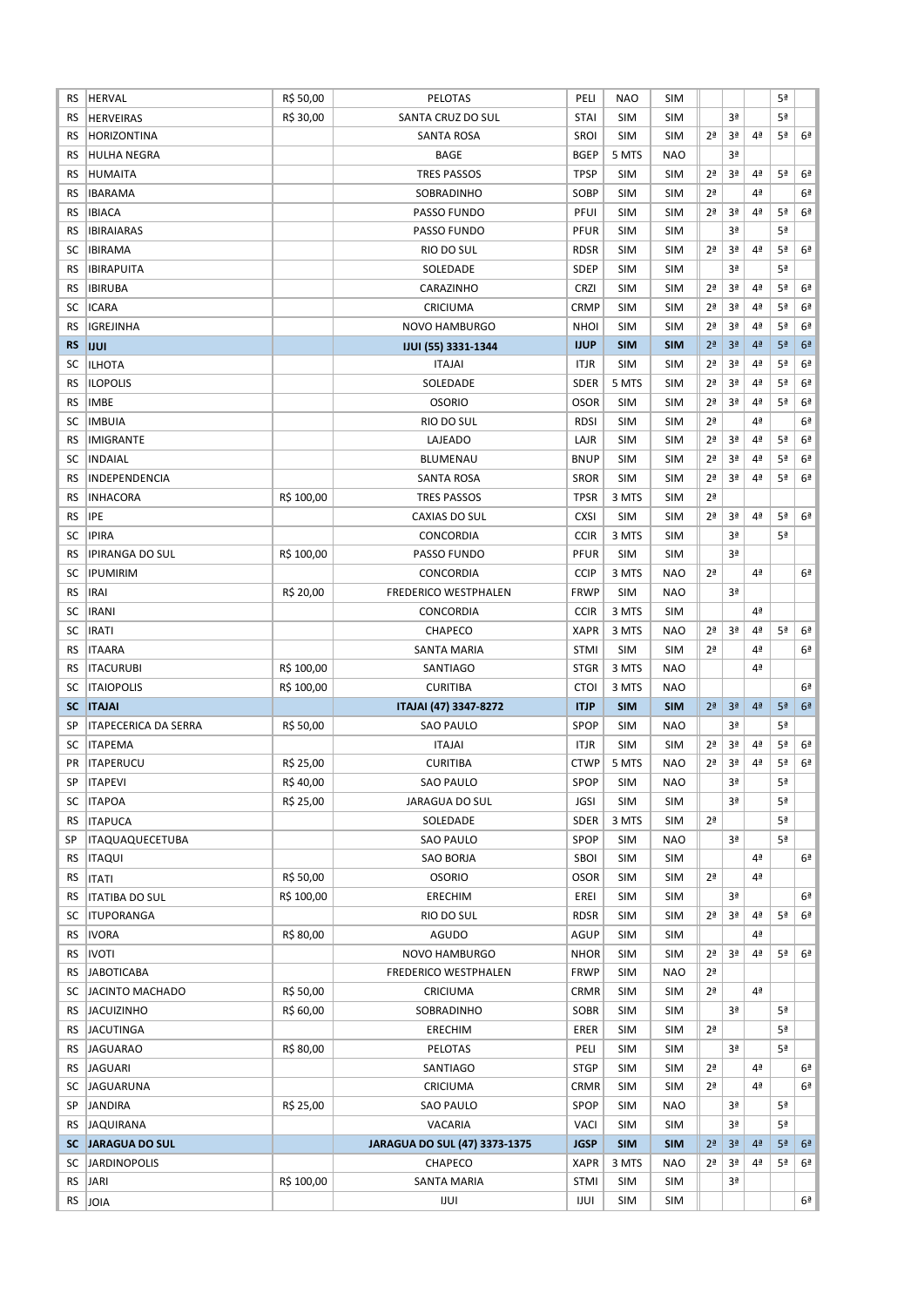| SC              | <b>JOINVILLE</b>             |            | <b>JARAGUA DO SUL</b>            | <b>JGSR</b>                | <b>SIM</b>            | <b>SIM</b>               | 2ª                   | 3ª             | 4ª             | 5ª             | 6 <sup>a</sup> |
|-----------------|------------------------------|------------|----------------------------------|----------------------------|-----------------------|--------------------------|----------------------|----------------|----------------|----------------|----------------|
| SC              | <b>JOSE BOITEUX</b>          |            | RIO DO SUL                       | <b>RDSI</b>                | <b>SIM</b>            | <b>SIM</b>               |                      | 3ª             |                | 5ª             |                |
| RS              | <b>JULIO DE CASTILHOS</b>    |            | SANTA MARIA                      | <b>STMR</b>                | <b>SIM</b>            | <b>SIM</b>               | 2 <sup>a</sup>       |                | 4ª             |                | 6ª             |
| SC              | <b>JUPIA</b>                 |            | CHAPECO                          | <b>XAPI</b>                | 3 MTS                 | <b>NAO</b>               | 2ª                   | 3ª             | 4ª             | 5ª             | 6 <sup>a</sup> |
| SP              | <b>JUQUITIBA</b>             | R\$ 120,00 | <b>SAO PAULO</b>                 | SPOR                       | <b>SIM</b>            | <b>NAO</b>               |                      | 3ª             |                |                | 6 <sup>a</sup> |
| <b>SC</b>       | <b>LAGES</b>                 |            | LAGES (49) 3225-5725             | <b>LGSP</b>                | <b>SIM</b>            | <b>SIM</b>               | 2 <sup>a</sup>       | 3 <sup>a</sup> | 4 <sup>a</sup> | 5 <sup>a</sup> | 6 <sup>a</sup> |
| RS              | LAGOA BONITA DO SUL          |            | SOBRADINHO                       | SOBP                       | <b>SIM</b>            | <b>SIM</b>               | 2 <sup>a</sup>       |                | 4ª             |                | 6ª             |
| RS              | LAGOA DOS TRES CANTOS        |            | CARAZINHO                        | <b>CRZI</b>                | 4 MTS                 | <b>SIM</b>               | 2 <sup>a</sup>       |                | 4ª             |                | 6 <sup>a</sup> |
| RS              | LAGOA VERMELHA               |            | <b>VACARIA</b>                   | <b>VACI</b>                | <b>SIM</b>            | <b>SIM</b>               | 2ª                   | 3ª             | 4ª             | 5ª             | 6 <sup>2</sup> |
| RS              | <b>LAGOAO</b>                | R\$ 100,00 | SOBRADINHO                       | SOBP                       | <b>SIM</b>            | <b>SIM</b>               |                      | 3ª             |                | 5ª             |                |
| <b>RS</b>       | <b>LAJEADO</b>               |            | LAJEADO (51) 3714-1939           | <b>LAJP</b>                | <b>SIM</b>            | <b>SIM</b>               | 2 <sup>a</sup>       | 3ª             | 4 <sup>2</sup> | 5 <sup>a</sup> | 6 <sup>a</sup> |
| <b>RS</b>       | LAJEADO DO BUGRE             | R\$ 60,00  | <b>FREDERICO WESTPHALEN</b>      | <b>FRWI</b>                | <b>SIM</b>            | <b>NAO</b>               | 2ª                   |                |                |                |                |
| PR              | LAPA                         | R\$ 25,00  | <b>CURITIBA</b>                  | <b>CTOR</b>                | 5 MTS                 | <b>NAO</b>               | 2 <sup>a</sup>       |                | 4ª             |                | 6ª             |
| SC              | LAURENTINO                   |            | RIO DO SUL                       | <b>RDSP</b>                | <b>SIM</b>            | <b>SIM</b>               | 2ª                   | 3ª             | 4ª             | 5ª             | 6 <sup>a</sup> |
| SC              | LAURO MULLER                 |            | CRICIUMA                         | CRMR                       | <b>SIM</b>            | <b>SIM</b>               |                      | 3ª             |                | 5ª             |                |
| RS              | LAVRAS DO SUL                | R\$ 80,00  | SANTA MARIA                      | <b>STMI</b>                | <b>SIM</b>            | <b>SIM</b>               |                      |                |                |                | 6ª             |
| SC              | LEOBERTO LEAL                | R\$40,00   | RIO DO SUL                       | <b>RDSI</b>                | <b>SIM</b>            | <b>SIM</b>               |                      |                | 4ª             |                | 6ª             |
| RS              |                              |            | SARANDI                          | SARR                       | <b>SIM</b>            | <b>SIM</b>               |                      |                |                | 5ª             |                |
| SC              | <b>LIBERATO SALZANO</b>      |            | <b>CONCORDIA</b>                 | <b>CCIR</b>                | 3 MTS                 | <b>NAO</b>               | 2 <sup>a</sup>       |                | 4ª             |                | 6ª             |
|                 | LINDOIA DO SUL               |            |                                  |                            |                       |                          |                      |                |                |                |                |
| RS              | LINDOLFO COLLOR              |            | <b>NOVO HAMBURGO</b>             | <b>NHOR</b>                | <b>SIM</b>            | <b>SIM</b>               | 2 <sup>a</sup>       |                | 4ª             |                | 6ª             |
| RS              | <b>LINHA NOVA</b>            |            | <b>NOVO HAMBURGO</b>             | <b>NHOR</b>                | <b>SIM</b>            | <b>SIM</b>               |                      |                | 4ª             |                |                |
| SC              | <b>LONTRAS</b>               |            | RIO DO SUL                       | <b>RDSP</b>                | <b>SIM</b>            | <b>SIM</b>               | 2 <sup>a</sup>       | 3ª             | 4ª             | 5ª             | 6 <sup>a</sup> |
| SC              | LUIZ ALVES                   |            | <b>BLUMENAU</b>                  | <b>BNUP</b>                | <b>SIM</b>            | <b>SIM</b>               |                      |                |                | 5ª             |                |
| <b>RS</b>       | MACAMBARA                    |            | SAO BORJA                        | SBOI                       | <b>SIM</b>            | <b>SIM</b>               |                      |                |                |                | 6 <sup>a</sup> |
| RS              | MACHADINHO                   |            | PASSO FUNDO                      | PFUI                       | <b>SIM</b>            | <b>SIM</b>               |                      | 3ª             |                | 5 <sup>a</sup> |                |
| SC              | <b>MAFRA</b>                 | R\$ 25,00  | <b>CURITIBA</b>                  | <b>CTOI</b>                | 3 MTS                 | <b>NAO</b>               | 2ª                   | 3ª             | 4ª             | 5ª             | 6 <sup>a</sup> |
| SP              | <b>MAIRIPORA</b>             |            | <b>SAO PAULO</b>                 | SPOP                       | <b>SIM</b>            | <b>NAO</b>               | 2ª                   |                | 4ª             |                | 6ª             |
| RS              | <b>MAMPITUBA</b>             | R\$ 30,00  | <b>OSORIO</b>                    | <b>OSOR</b>                | <b>SIM</b>            | <b>SIM</b>               |                      | 3ª             |                | 5 <sup>a</sup> |                |
| PR              | <b>MANDIRITUBA</b>           | R\$ 25,00  | <b>CURITIBA</b>                  | <b>CTOR</b>                | 5 MTS                 | <b>NAO</b>               | 2ª                   | 3ª             | 4ª             | 5ª             | 6 <sup>a</sup> |
| RS              | <b>MANOEL VIANA</b>          | R\$ 50,00  | ALEGRETE                         | ALGI                       | 4 MTS                 | <b>NAO</b>               | 2 <sup>a</sup>       |                |                |                |                |
| RS              | <b>MAQUINE</b>               |            | <b>OSORIO</b>                    | <b>OSOR</b>                | <b>SIM</b>            | <b>SIM</b>               | 2ª                   | 3ª             | 4ª             | 5ª             | 6 <sup>2</sup> |
| SC              | MARACAJA                     |            | CRICIUMA                         | <b>CRMP</b>                | <b>SIM</b>            | <b>SIM</b>               | 2ª                   |                | 4ª             |                | 6 <sup>a</sup> |
| RS              | MARATA                       |            | LAJEADO                          | LAJI                       | <b>SIM</b>            | <b>SIM</b>               | 2ª                   | 3ª             | 4ª             | 5ª             | 6 <sup>a</sup> |
| <b>RS</b>       | <b>MARAU</b>                 |            | MARAU (54) 3342-1306             | <b>MAUP</b>                | <b>SIM</b>            | <b>SIM</b>               | 2 <sup>a</sup>       | 3ª             | 4 <sup>2</sup> | 5 <sup>a</sup> | 6 <sup>a</sup> |
|                 |                              |            |                                  |                            |                       |                          |                      |                | 4ª             | 5ª             | 6 <sup>a</sup> |
| SC              | <b>MARAVILHA</b>             |            | <b>CHAPECO</b>                   | <b>XAPR</b>                | 3 MTS                 | <b>NAO</b>               | 2ª                   | Зª             |                |                |                |
| RS              | <b>MARCELINO RAMOS</b>       |            | <b>ERECHIM</b>                   | EREI                       | <b>SIM</b>            | <b>SIM</b>               |                      | 3ª             |                |                | 6 <sup>a</sup> |
| <b>RS</b>       | <b>MARIANA PIMENTEL</b>      |            | ELDORADO DO SUL                  | <b>ELDR</b>                | <b>SIM</b>            | <b>SIM</b>               | 2 <sup>a</sup>       |                | 4ª             |                | 6 <sup>2</sup> |
| <b>RS</b>       | MARIANO MORO                 | R\$ 100,00 | ERECHIM                          | EREI                       | <b>SIM</b>            | <b>SIM</b>               |                      | 3ª             |                |                | 6ª             |
| <b>RS</b>       | <b>MARQUES DE SOUZA</b>      |            | LAJEADO                          | LAJR                       | <b>SIM</b>            | <b>SIM</b>               | 2ª                   | 3ª             | 4ª             | 5ª             | 6ª             |
| SC              | MASSARANDUBA                 |            | JARAGUA DO SUL                   | JGSP                       | <b>SIM</b>            | <b>SIM</b>               | 2ª                   | Зª             | 4ª             | 5ª             | 6ª             |
| RS              | <b>MATA</b>                  | R\$ 30,00  | SANTA MARIA                      | <b>STMI</b>                | <b>SIM</b>            | <b>SIM</b>               |                      | Зª             |                | 5ª             |                |
| PR              | <b>MATINHOS</b>              |            | <b>CURITIBA</b>                  | CTLR                       | 5,5 MTS               | <b>NAO</b>               | 2ª                   | 3ª             | 4 <sup>a</sup> | 5ª             | 6ª             |
| RS              | <b>MATO CASTELHANO</b>       |            | PASSO FUNDO                      | PFUR                       | <b>SIM</b>            | <b>SIM</b>               | 2ª                   |                | 4 <sup>a</sup> |                | 6ª             |
| RS              | <b>MATO LEITAO</b>           |            | LAJEADO                          | LAJR                       | <b>SIM</b>            | <b>SIM</b>               | 2ª                   | 3ª             | 4 <sup>a</sup> | 5ª             | 6ª             |
| RS              |                              | R\$ 50,00  | SAO LUIZ GONZAGA                 | <b>SLGI</b>                | <b>SIM</b>            | <b>SIM</b>               | 2ª                   |                |                | 5ª             |                |
| SP              | <b>MATO QUEIMADO</b>         |            |                                  | <b>SPOP</b>                |                       | <b>NAO</b>               | 2ª                   |                | 4ª             |                | 6 <sup>a</sup> |
|                 | <b>MAUA</b>                  |            | <b>SAO PAULO</b>                 |                            | <b>SIM</b>            |                          |                      | 3ª             |                | 5ª             |                |
| RS              | MAXIMILIANO DE ALMEIDA       |            | PASSO FUNDO                      | PFUI                       | <b>SIM</b>            | <b>SIM</b>               |                      |                | 4ª             |                |                |
| SC              | <b>MELEIRO</b>               | R\$40,00   | CRICIUMA                         | <b>CRMP</b>                | <b>SIM</b>            | <b>SIM</b>               | 2ª<br>2 <sup>a</sup> |                | 4ª             |                | 6ª<br>6ª       |
| RS              | MINAS DO LEAO                |            | ELDORADO DO SUL                  | <b>ELDR</b>                | <b>SIM</b>            | <b>SIM</b>               |                      |                |                |                |                |
| <b>RS</b>       | MIRAGUAI                     |            | <b>TRES PASSOS</b>               | <b>TPSP</b>                | <b>SIM</b>            | <b>SIM</b>               |                      | 3ª             |                | 5ª             |                |
| SC              | MIRIM DOCE                   | R\$ 20,00  | RIO DO SUL                       | <b>RDSI</b>                | <b>SIM</b>            | SIM                      |                      | 3ª             |                | 5ª             |                |
| SP              | MOGI DAS CRUZES              | R\$ 50,00  | <b>SAO PAULO</b>                 | <b>SPOR</b>                | <b>SIM</b>            | <b>NAO</b>               |                      | 3ª             |                | 5 <sup>a</sup> |                |
| <b>RS</b>       | <b>MONTAURI</b>              |            | <b>GUAPORE</b>                   | LAJI                       | <b>SIM</b>            | <b>SIM</b>               | 2ª                   |                | 4 <sup>a</sup> |                | 6ª             |
| RS              | MONTE ALEGRE DOS CAMPOS      | R\$ 80,00  | VACARIA                          | <b>VACI</b>                | <b>SIM</b>            | <b>SIM</b>               |                      |                | 4ª             |                |                |
| RS              | MONTE BELO DO SUL            |            | GARIBALDI                        | GARP                       | <b>SIM</b>            | <b>SIM</b>               |                      | 3ª             |                | 5 <sup>a</sup> |                |
| RS              | MONTENEGRO                   |            | LAJEADO                          | LAJI                       | <b>SIM</b>            | SIM                      | 2ª                   | 3ª             | 4ª             | 5ª             | 6 <sup>a</sup> |
| <b>RS</b>       | <b>MORMACO</b>               |            | SOLEDADE                         | SDEP                       | 3 MTS                 | SIM                      |                      | 3ª             |                | 5ª             |                |
| PR<br><b>RS</b> | MORRETES<br>MORRINHOS DO SUL |            | <b>CURITIBA</b><br><b>OSORIO</b> | <b>CTLR</b><br><b>OSOR</b> | 5,5 MTS<br><b>SIM</b> | <b>NAO</b><br><b>SIM</b> |                      | Зª<br>Зª       |                | 5ª<br>5ª       |                |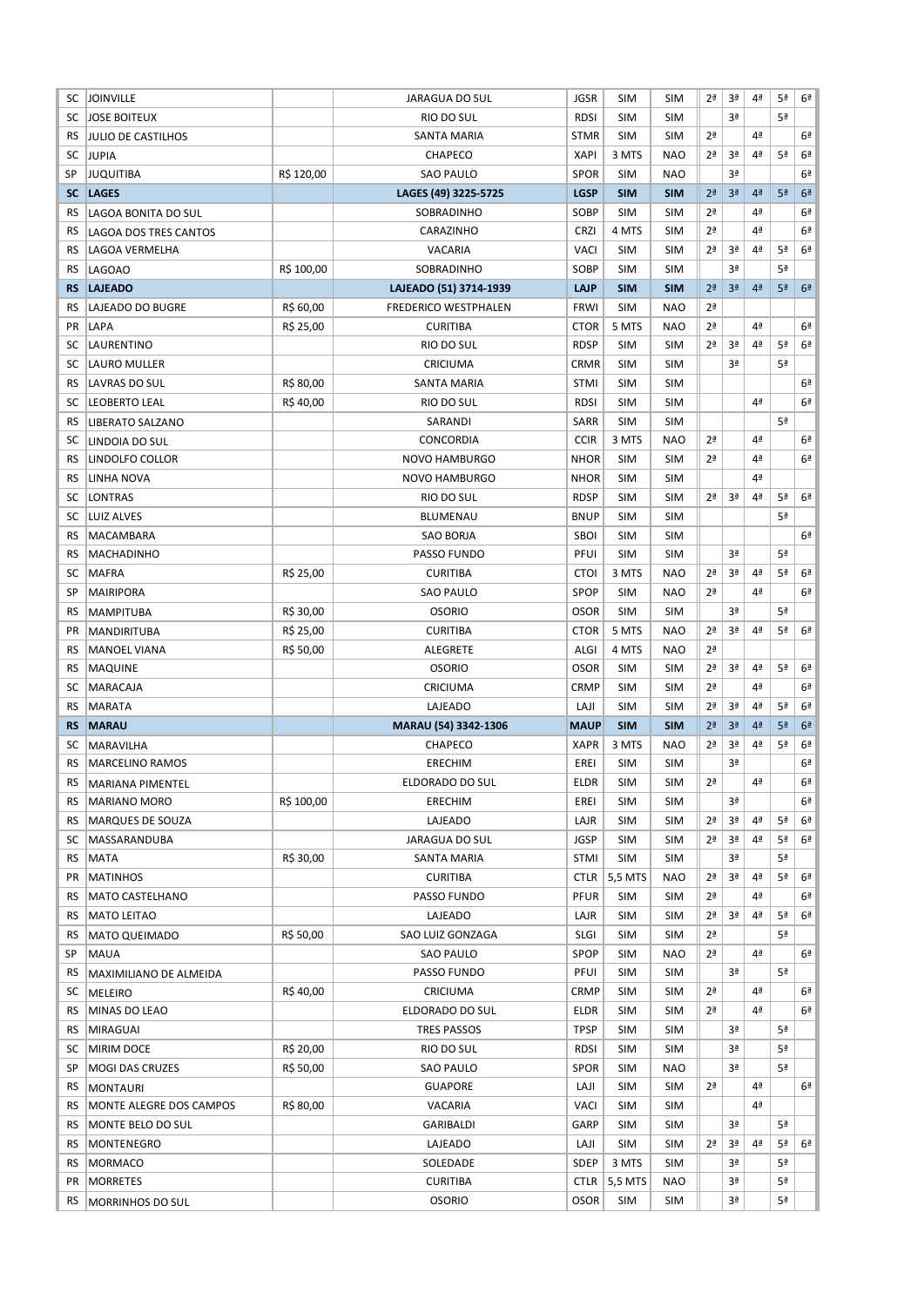| SC.       | <b>MORRO DA FUMACA</b>  |            | CRICIUMA                            | <b>CRMP</b> | SIM        | <b>SIM</b> |                | Зª             |                | 5ª             |                |
|-----------|-------------------------|------------|-------------------------------------|-------------|------------|------------|----------------|----------------|----------------|----------------|----------------|
| SC        | <b>MORRO GRANDE</b>     | R\$ 60,00  | CRICIUMA                            | <b>CRMP</b> | <b>SIM</b> | <b>SIM</b> |                |                | 4ª             |                |                |
| RS        | <b>MORRO REDONDO</b>    |            | <b>PELOTAS</b>                      | PELI        | <b>SIM</b> | <b>SIM</b> | 2 <sup>a</sup> |                | 4ª             |                | 6ª             |
| RS        | <b>MORRO REUTER</b>     |            | <b>NOVO HAMBURGO</b>                | <b>NHOI</b> | <b>SIM</b> | <b>SIM</b> | 2ª             | 3ª             | 4 <sup>a</sup> | 5ª             | 6ª             |
| RS        | <b>MOSTARDAS</b>        | R\$ 20,00  | <b>OSORIO</b>                       | <b>OSOI</b> | <b>SIM</b> | <b>SIM</b> | 2 <sup>a</sup> |                | 4ª             |                | 6ª             |
| RS        | <b>MUCUM</b>            |            | LAJEADO                             | LAJI        | SIM        | <b>SIM</b> | 2ª             | 3ª             | 4ª             | 5ª             | 6ª             |
| RS        | <b>MUITOS CAPOES</b>    |            | <b>VACARIA</b>                      | <b>VACI</b> | SIM        | <b>SIM</b> | 2ª             | 3ª             | 4ª             | 5ª             | 6 <sup>a</sup> |
| RS.       | <b>MULITERNO</b>        |            | PASSO FUNDO                         | PFUI        | <b>SIM</b> | <b>SIM</b> | 2ª             |                | 4ª             |                | 6ª             |
| RS        | NAO-ME-TOQUE            |            | CARAZINHO                           | <b>CRZP</b> | 5 MTS      | <b>SIM</b> | 2ª             | 3ª             | 4ª             | 5ª             | 6ª             |
| SC        | <b>NAVEGANTES</b>       |            | <b>ITAJAI</b>                       | <b>ITJP</b> | <b>SIM</b> | <b>SIM</b> | 2ª             | 3ª             | 4ª             | 5ª             | 6ª             |
| <b>RS</b> | NICOLAU VERGUEIRO       |            | SOLEDADE                            | <b>SDER</b> | 3 MTS      | <b>SIM</b> |                | 3ª             |                | 5ª             |                |
| RS        | <b>NONOAI</b>           | R\$ 120,00 | <b>FREDERICO WESTPHALEN</b>         | <b>FRWR</b> | 3 MTS      | <b>NAO</b> |                |                |                | 5ª             |                |
| RS.       | NOVA ALVORADA           |            | <b>MARAU</b>                        | <b>MAUR</b> | <b>SIM</b> | <b>SIM</b> | 2ª             | 3ª             | 4ª             | 5ª             | 6 <sup>a</sup> |
| RS        | <b>NOVA ARACA</b>       |            | <b>GARIBALDI</b>                    | <b>GARI</b> | 4 MTS      | <b>SIM</b> | 2ª             | 3ª             | 4 <sup>a</sup> | 5ª             | 6ª             |
| RS        | <b>NOVA BASSANO</b>     |            | GARIBALDI                           | GARR        | <b>SIM</b> | <b>SIM</b> | 2ª             | Зª             | 4ª             | 5ª             | 6ª             |
| RS        | NOVA BOA VISTA          |            | SARANDI                             | <b>SARP</b> | <b>SIM</b> | <b>SIM</b> |                |                |                | 5ª             |                |
| <b>RS</b> | <b>NOVA BRESCIA</b>     |            | LAJEADO                             | LAJI        | <b>SIM</b> | <b>SIM</b> | 2ª             | 3ª             | 4 <sup>a</sup> | 5ª             | 6ª             |
|           |                         |            |                                     | <b>TPSP</b> |            |            |                |                | 4ª             |                | 6ª             |
| <b>RS</b> | NOVA CANDELARIA         |            | <b>TRES PASSOS</b><br>CHAPECO       | <b>XAPP</b> | SIM        | <b>SIM</b> | 2ª             | 3ª             | 4ª             | 5ª             | 6ª             |
| SC        | <b>NOVA ERECHIM</b>     |            |                                     |             | 3 MTS      | <b>NAO</b> |                |                |                |                |                |
| RS        | NOVA ESPERANCA DO SUL   |            | SANTIAGO                            | <b>STGP</b> | <b>SIM</b> | <b>SIM</b> | 2ª             |                | 4ª             |                | 6ª             |
| RS        | <b>NOVA HARTZ</b>       |            | <b>NOVO HAMBURGO</b>                | <b>NHOR</b> | <b>SIM</b> | <b>SIM</b> | 2 <sup>a</sup> | 3ª             | 4ª             | 5ª             | 6ª             |
| SC        | <b>NOVA ITABERABA</b>   |            | CHAPECO                             | <b>XAPR</b> | 3 MTS      | <b>NAO</b> | 2ª             | 3ª             | 4ª             | 5ª             | 6ª             |
| <b>RS</b> | <b>NOVA PADUA</b>       |            | CAXIAS DO SUL                       | <b>CXSR</b> | 4,5 MTS    | <b>SIM</b> | 2ª             |                |                | 5ª             |                |
| RS        | NOVA PALMA              |            | <b>AGUDO</b>                        | <b>AGUP</b> | SIM        | <b>SIM</b> | 2 <sup>a</sup> | 3ª             | 4ª             | 5ª             | 6 <sup>a</sup> |
| RS        | <b>NOVA PETROPOLIS</b>  |            | <b>NOVO HAMBURGO</b>                | <b>NHOI</b> | <b>SIM</b> | <b>SIM</b> | 2ª             | 3ª             | 4ª             | 5ª             | 6 <sup>a</sup> |
| RS        | <b>NOVA PRATA</b>       |            | <b>GARIBALDI</b>                    | GARR        | <b>SIM</b> | <b>SIM</b> | 2ª             | 3ª             | 4ª             | 5ª             | 6 <sup>a</sup> |
| RS        | <b>NOVA RAMADA</b>      | R\$ 80,00  | IJUI                                | IJUI        | <b>SIM</b> | <b>SIM</b> |                |                |                | 5ª             |                |
|           | <b>NOVA ROMA DO SUL</b> | R\$ 20,00  | <b>CAXIAS DO SUL</b>                | <b>CXSI</b> | 4 MTS      | <b>SIM</b> |                | 3ª             |                | 5ª             |                |
| RS        |                         |            |                                     |             |            |            |                |                |                |                |                |
| <b>RS</b> | <b>NOVA SANTA RITA</b>  |            | PORTO ALEGRE                        | POAP        | <b>SIM</b> | <b>SIM</b> | 2ª             | 3ª             | 4ª             | 5ª             | 6ª             |
| SC        | <b>NOVA TRENTO</b>      |            | <b>ITAJAI</b>                       | ITJI        | SIM        | <b>SIM</b> |                | 3ª             |                | 5ª             |                |
| SC        | NOVA VENEZA             |            | CRICIUMA                            | <b>CRMP</b> | SIM        | <b>SIM</b> | 2ª             | 3ª             | 4ª             | 5ª             | 6ª             |
| RS        | <b>NOVO BARREIRO</b>    |            | SARANDI                             | SARP        | SIM        | <b>SIM</b> | 2ª             |                | 4ª             |                | 6ª             |
| RS        | <b>NOVO CABRAIS</b>     |            | AGUDO                               | <b>AGUP</b> | SIM        | <b>SIM</b> | 2ª             |                | 4ª             |                | 6ª             |
| <b>RS</b> | <b>NOVO HAMBURGO</b>    |            | <b>NOVO HAMBURGO (51) 3191-1818</b> | <b>NHOP</b> | <b>SIM</b> | <b>SIM</b> | 2 <sup>a</sup> | 3 <sup>a</sup> | 4 <sup>2</sup> | 5 <sup>a</sup> | 6 <sup>2</sup> |
| SC        | <b>NOVO HORIZONTE</b>   |            | <b>CHAPECO</b>                      | <b>XAPR</b> | 3 MTS      | <b>NAO</b> | 2ª             | 3ª             | 4ª             | 5ª             | 6 <sup>a</sup> |
| <b>RS</b> | NOVO MACHADO            | R\$ 50,00  | <b>SANTA ROSA</b>                   | <b>SROI</b> | <b>SIM</b> | <b>SIM</b> |                |                | 4ª             |                |                |
| RS        | <b>NOVO TIRADENTES</b>  | R\$ 120,00 | <b>FREDERICO WESTPHALEN</b>         | <b>FRWR</b> | SIM        | <b>NAO</b> | 2 <sup>a</sup> |                |                |                |                |
| RS        | <b>NOVO XINGU</b>       |            | SARANDI                             | <b>SARP</b> | SIM        | <b>SIM</b> |                |                |                | 5ª             |                |
| SC        | <b>ORLEANS</b>          |            | CRICIUMA                            | <b>CRMP</b> | SIM        | <b>SIM</b> |                | 3ª             |                | 5ª             |                |
| SP        | OSASCO                  |            | SAO PAULO                           | <b>SPOP</b> | <b>SIM</b> | <b>NAO</b> | 2 <sup>a</sup> |                | 4ª             |                | 6ª             |
| <b>RS</b> | <b>OSORIO</b>           |            | OSORIO (51) 3663-1032               | <b>OSOP</b> | <b>SIM</b> | <b>SIM</b> | 2 <sup>a</sup> | 3 <sup>a</sup> | 4 <sup>2</sup> | 5 <sup>a</sup> | 6 <sup>2</sup> |
| SC        | <b>OTACILIO COSTA</b>   |            | LAGES                               | LGSR        | <b>SIM</b> | <b>SIM</b> |                | 3ª             |                | 5ª             |                |
| RS        | <b>PAIM FILHO</b>       |            | PASSO FUNDO                         | PFUI        | SIM        | <b>SIM</b> |                | 3ª             |                | 5ª             |                |
| SC        | PAINEL                  |            | LAGES                               | LGSP        | SIM        | <b>SIM</b> |                |                |                | 5ª             |                |
| SC        | PALHOCA                 |            | <b>FLORIANIPOLIS</b>                | <b>FLNP</b> | 3 MTS      | NAO        | 2ª             | 3ª             | 4 <sup>a</sup> | 5ª             | 6ª             |
| RS        | PALMARES DO SUL         |            | <b>OSORIO</b>                       | <b>OSOR</b> | SIM        | <b>SIM</b> | 2ª             |                | 4ª             |                | 6ª             |
| SC        | PALMEIRA                |            | LAGES                               | LGSP        | <b>SIM</b> | <b>SIM</b> |                | 3ª             |                | 5ª             |                |
| RS        | PALMEIRA DAS MISSOES    |            | SARANDI                             | SARP        | <b>SIM</b> | <b>SIM</b> | 2 <sup>a</sup> |                | 4ª             |                | 6ª             |
| RS.       | PALMITINHO              |            | FREDERICO WESTPHALEN                | <b>FRWP</b> | <b>SIM</b> | <b>NAO</b> | 2ª             |                | 4ª             |                | 6ª             |
| RS.       | <b>PANAMBI</b>          |            | PANAMBI (55) 3375-6650              | <b>PBIP</b> | 5 MTS      | <b>SIM</b> | 2 <sup>a</sup> | 3 <sup>a</sup> | 4 <sup>2</sup> | 5 <sup>a</sup> | 6 <sup>2</sup> |
| RS        | <b>PANTANO GRANDE</b>   |            | SANTA CRUZ DO SUL                   | <b>STAI</b> | SIM        | <b>SIM</b> | 2ª             | 3ª             | 4ª             | 5ª             | 6ª             |
| RS        | PARAI                   |            | GARIBALDI                           | <b>GARI</b> | 4 MTS      | <b>SIM</b> | 2ª             | Зª             | 4ª             | 5ª             | 6ª             |
| SC        | PARAISO                 |            | CHAPECO                             | <b>XAPI</b> | 3 MTS      | <b>NAO</b> | 2ª             | 3ª             | 4ª             | 5ª             | 6ª             |
| RS        | PARAISO DO SUL          |            | AGUDO                               | <b>AGUP</b> | <b>SIM</b> | <b>SIM</b> | 2ª             | 3ª             | 4ª             | 5ª             | 6ª             |
| PR        | PARANAGUA               |            | <b>CURITIBA</b>                     | <b>CTLR</b> | 5,5 MTS    | <b>NAO</b> | 2ª             | 3ª             | 4ª             | 5ª             | 6ª             |
| RS        | PARECI NOVO             |            | LAJEADO                             | LAJI        | SIM        | <b>SIM</b> | 2ª             | 3ª             | 4ª             | 5ª             | 6 <sup>a</sup> |
| RS        | PAROBE                  |            | NOVO HAMBURGO                       | <b>NHOI</b> | SIM        | <b>SIM</b> | 2ª             | 3ª             | 4ª             | 5ª             | 6ª             |
| RS        | PASSA SETE              |            | SOBRADINHO                          | SOBP        | <b>SIM</b> | <b>SIM</b> | 2ª             | 3ª             | 4ª             | 5ª             | 6ª             |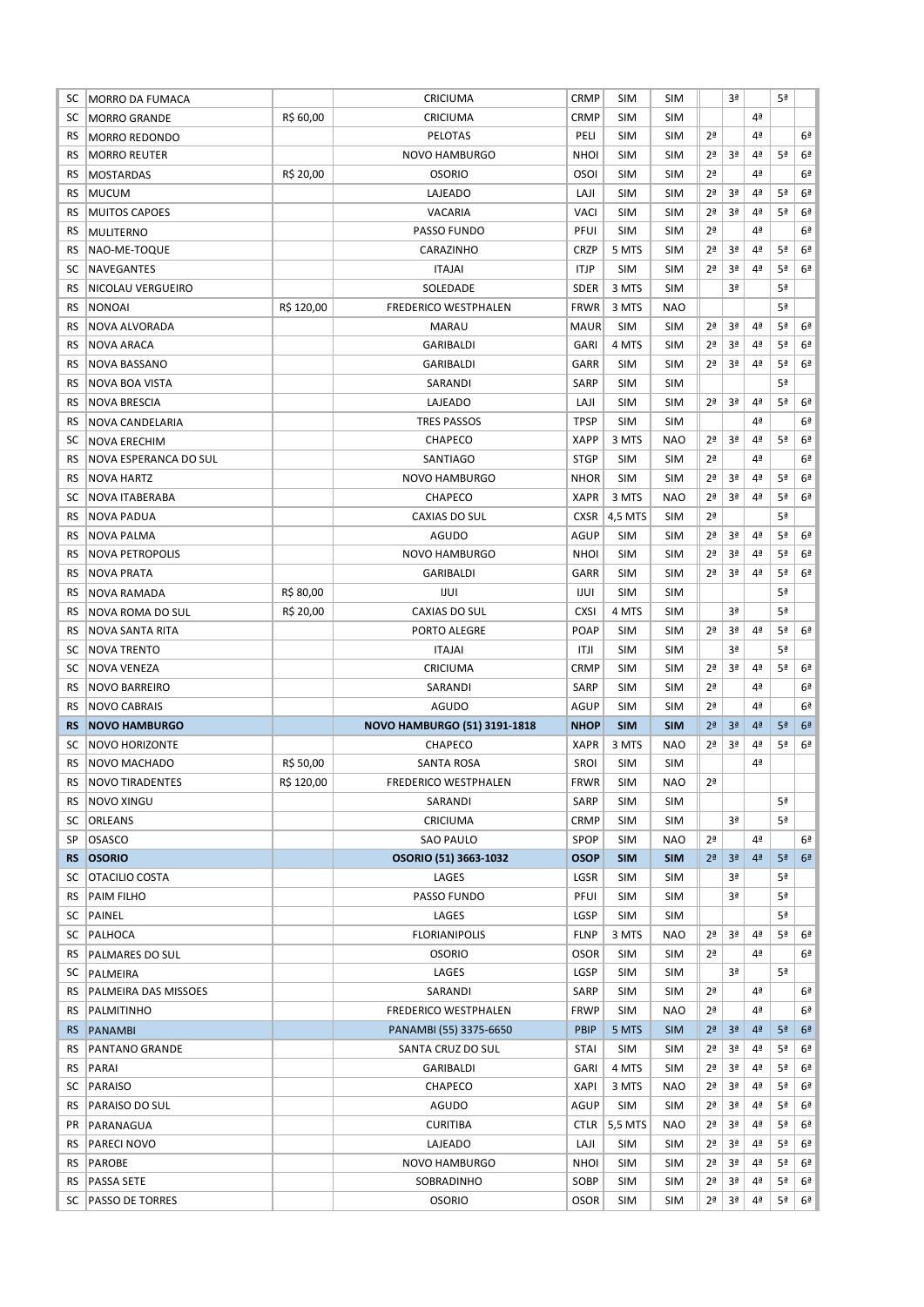| RS        | PASSO DO SOBRADO                         |            | SANTA CRUZ DO SUL           | <b>STAR</b> | <b>SIM</b> | <b>SIM</b>               | 2ª             |                | 4ª             |    | 6ª             |
|-----------|------------------------------------------|------------|-----------------------------|-------------|------------|--------------------------|----------------|----------------|----------------|----|----------------|
| <b>RS</b> | <b>PASSO FUNDO</b>                       |            | PASSO FUNDO (54) 3313-9329  | <b>PFUP</b> | <b>SIM</b> | <b>SIM</b>               | 2 <sup>a</sup> | 3 <sup>a</sup> | 4ª             | 5ª | 6 <sup>2</sup> |
| <b>PR</b> | PATO BRANCO                              |            | <b>CHAPECO</b>              | <b>XAPI</b> | 5 MTS      | <b>NAO</b>               | 2 <sup>a</sup> | 3ª             | 4ª             | 5ª | 6 <sup>2</sup> |
| RS        | <b>PAULO BENTO</b>                       |            | <b>ERECHIM</b>              | <b>ERER</b> | <b>SIM</b> | <b>SIM</b>               | 2 <sup>a</sup> |                |                | 5ª |                |
| <b>RS</b> | PAVERAMA                                 |            | LAJEADO                     | LAJI        | <b>SIM</b> | <b>SIM</b>               | 2 <sup>a</sup> | 3ª             | 4ª             | 5ª | 6 <sup>a</sup> |
| RS        | <b>PEDRAS ALTAS</b>                      | R\$ 150,00 | <b>PELOTAS</b>              | PELI        | <b>SIM</b> | <b>NAO</b>               |                |                |                |    | 6 <sup>a</sup> |
| SC        | <b>PEDRAS GRANDES</b>                    |            | CRICIUMA                    | <b>CRMP</b> | <b>SIM</b> | <b>SIM</b>               | 2 <sup>a</sup> |                | 4ª             |    |                |
| RS        | PEDRO OSORIO                             | R\$ 25,00  | PELOTAS                     | PELI        | <b>SIM</b> | <b>NAO</b>               |                | 3ª             |                | 5ª |                |
| RS        | PEJUCARA                                 | R\$40,00   | <b>PANAMBI</b>              | PBIP        | 5 MTS      | <b>SIM</b>               |                | 3ª             |                | 5ª |                |
| <b>RS</b> | <b>PELOTAS</b>                           |            | PELOTAS (53) 3199-8972      | <b>PELP</b> | <b>SIM</b> | <b>SIM</b>               | 2 <sup>a</sup> | 3 <sup>a</sup> | 4 <sup>2</sup> | 5ª | 6 <sup>a</sup> |
| SC        | <b>PENHA</b>                             |            | <b>ITAJAI</b>               | <b>ITJR</b> | <b>SIM</b> | <b>SIM</b>               | 2 <sup>a</sup> | 3ª             | 4 <sup>a</sup> | 5ª | 6ª             |
| SC        | PERITIBA                                 |            | <b>CONCORDIA</b>            | <b>CCIP</b> | 3 MTS      | <b>SIM</b>               |                | 3ª             |                | 5ª |                |
| SC        | PETROLANDIA                              |            | RIO DO SUL                  | <b>RDSI</b> | <b>SIM</b> | <b>SIM</b>               | 2 <sup>a</sup> | 3ª             |                | 5ª |                |
| RS        | PICADA CAFE                              |            | NOVO HAMBURGO               | <b>NHOI</b> | <b>SIM</b> | <b>SIM</b>               | 2 <sup>a</sup> | 3ª             | 4 <sup>a</sup> | 5ª | 6 <sup>a</sup> |
| <b>PR</b> | PIEN                                     | R\$ 50,00  | <b>CURITIBA</b>             | <b>CTOR</b> | 5 MTS      | <b>NAO</b>               | 2 <sup>a</sup> |                | 4ª             |    | 6ª             |
| PR        | <b>PINHAIS</b>                           |            | <b>CURITIBA</b>             | <b>CTBP</b> | <b>SIM</b> | <b>NAO</b>               | 2ª             | 3ª             | 4 <sup>a</sup> | 5ª | 6 <sup>a</sup> |
| <b>RS</b> | PINHAL                                   | R\$ 20,00  | FREDERICO WESTPHALEN        | <b>FRWP</b> | <b>SIM</b> | <b>NAO</b>               | 2 <sup>a</sup> |                | 4ª             |    | 6ª             |
| RS        | PINHAL DA SERRA                          | R\$ 80,00  | VACARIA                     | <b>VACI</b> | <b>SIM</b> | <b>SIM</b>               |                | 3ª             |                | 5ª |                |
| RS        | PINHAL GRANDE                            | R\$ 120,00 | AGUDO                       | <b>AGUR</b> | <b>SIM</b> | <b>SIM</b>               |                |                |                | 5ª |                |
| SC        | PINHALZINHO                              |            | CHAPECO                     | <b>XAPR</b> | 3 MTS      | <b>NAO</b>               | 2 <sup>a</sup> | 3ª             | 4 <sup>a</sup> | 5ª | 6 <sup>a</sup> |
| <b>RS</b> | PINHEIRINHO DO VALE                      | R\$40,00   | <b>FREDERICO WESTPHALEN</b> | <b>FRWP</b> | <b>SIM</b> | <b>NAO</b>               |                |                | 4ª             |    |                |
| RS        | PINHEIRO MACHADO                         |            | <b>BAGE</b>                 | <b>BGER</b> | 5 MTS      | <b>NAO</b>               |                | 3ª             |                |    |                |
| <b>RS</b> | PINTO BANDEIRA                           |            | <b>GARIBALDI</b>            | GARR        | 4 MTS      | <b>SIM</b>               |                | 3ª             |                | 5ª |                |
| RS        | <b>PIRAPO</b>                            | R\$ 75,00  | <b>SAO LUIZ GONZAGA</b>     | <b>SLGI</b> | <b>SIM</b> | <b>SIM</b>               |                | 3ª             |                |    |                |
| SP        | PIRAPORA DO BOM JESUS                    | R\$ 80,00  | <b>SAO PAULO</b>            | <b>SPOR</b> | <b>SIM</b> | <b>NAO</b>               |                | 3ª             |                |    | 6ª             |
| PR        | PIRAQUARA                                |            | <b>CURITIBA</b>             | <b>CTBP</b> | <b>SIM</b> | <b>NAO</b>               | 2 <sup>a</sup> | 3ª             | 4ª             | 5ª | 6 <sup>a</sup> |
| RS        | PIRATINI                                 | R\$ 50,00  | PELOTAS                     | PELI        | <b>SIM</b> | <b>NAO</b>               |                |                | 4 <sup>a</sup> |    |                |
| SC        | PIRATUBA                                 |            | CONCORDIA                   | <b>CCIR</b> | 3 MTS      | <b>SIM</b>               |                | 3ª             |                | 5ª |                |
| <b>RS</b> | <b>PLANALTO</b>                          | R\$ 20,00  | <b>FREDERICO WESTPHALEN</b> | <b>FRWP</b> | <b>SIM</b> | <b>NAO</b>               |                | 3ª             |                | 5ª |                |
| SP        | <b>POA</b>                               |            | <b>SAO PAULO</b>            | <b>SPOP</b> | <b>SIM</b> | <b>NAO</b>               |                | 3ª             |                | 5ª |                |
| <b>RS</b> | POCO DAS ANTAS                           |            | LAJEADO                     | LAJI        | <b>SIM</b> | <b>SIM</b>               | 2ª             | 3ª             | 4ª             | 5ª | 6 <sup>a</sup> |
| SC        | POMERODE                                 |            | <b>BLUMENAU</b>             | <b>BNUP</b> | <b>SIM</b> | <b>SIM</b>               | 2ª             | 3ª             | 4 <sup>a</sup> | 5ª | 6 <sup>a</sup> |
| <b>PR</b> | PONTAL DO PARANA                         |            | <b>CURITIBA</b>             | <b>CTLR</b> | 5,5 MTS    | <b>NAO</b>               | 2ª             | 3ª             | 4ª             | 5ª | 6ª             |
| RS        | <b>PONTAO</b>                            | R\$ 30,00  | PASSO FUNDO                 | PFUI        | <b>SIM</b> | <b>SIM</b>               |                | 3ª             |                |    |                |
|           |                                          |            |                             | LGSP        | <b>SIM</b> |                          |                | 3ª             |                |    | 6ª             |
| SC.<br>SC | <b>PONTE ALTA</b><br>PONTE ALTA DO NORTE | R\$ 50,00  | LAGES<br>LAGES              | LGSR        | <b>SIM</b> | <b>SIM</b><br><b>SIM</b> |                |                |                |    | 6 <sup>a</sup> |
|           |                                          |            |                             | <b>ERER</b> |            |                          | 2 <sup>a</sup> |                |                |    |                |
| RS        | <b>PONTE PRETA</b>                       | R\$ 100,00 | <b>ERECHIM</b>              |             | <b>SIM</b> | <b>SIM</b>               |                |                |                | 5ª |                |
| RS        | PORTAO                                   |            | NOVO HAMBURGO               |             |            |                          |                | 3ª             | 4ª             | 5ª | 6 <sup>a</sup> |
| <b>RS</b> |                                          |            |                             | <b>NHOR</b> | SIM        | <b>SIM</b>               | 2ª             |                |                |    | 6 <sup>2</sup> |
| RS        | <b>PORTO ALEGRE</b>                      |            | PORTO ALEGRE (51) 3600-8001 | <b>POAP</b> | <b>SIM</b> | <b>SIM</b>               | 2 <sup>a</sup> | 3 <sup>a</sup> | 4 <sup>2</sup> | 5ª |                |
|           | PORTO LUCENA                             | R\$ 80,00  | SANTA ROSA                  | SROI        | <b>SIM</b> | SIM                      |                |                |                | 5ª |                |
| RS        | PORTO MAUA                               |            | SANTA ROSA                  | SROI        | <b>SIM</b> | <b>SIM</b>               |                |                | 4ª             |    |                |
| RS        | PORTO VERA CRUZ                          | R\$ 100,00 | SANTA ROSA                  | <b>SROR</b> | 2 MTS      | <b>SIM</b>               |                |                |                | 5ª |                |
| RS.       | <b>PORTO XAVIER</b>                      | R\$ 60,00  | SANTA ROSA                  | SROI        | SIM        | <b>SIM</b>               |                |                |                | 5ª |                |
| RS        | POUSO NOVO                               |            | SOLEDADE                    | <b>SDEP</b> | 3 MTS      | <b>SIM</b>               |                | 3ª             |                |    | 6ª             |
| SC        | POUSO REDONDO                            |            | RIO DO SUL                  | <b>RDSR</b> | SIM        | <b>SIM</b>               | 2 <sup>a</sup> | 3ª             | 4ª             | 5ª | 6ª             |
| SC        | PRAIA GRANDE                             | R\$ 80,00  | CRICIUMA                    | <b>CRMI</b> | <b>SIM</b> | <b>SIM</b>               |                | 3ª             |                | 5ª |                |
| SC        | <b>PRESIDENTE GETULIO</b>                |            | RIO DO SUL                  | <b>RDSR</b> | <b>SIM</b> | <b>SIM</b>               | 2ª             | 3ª             | 4 <sup>a</sup> | 5ª | 6 <sup>2</sup> |
| RS        | PRESIDENTE LUCENA                        |            | NOVO HAMBURGO               | <b>NHOI</b> | <b>SIM</b> | <b>SIM</b>               | 2ª             |                | 4ª             |    | 6ª             |
| SC        | PRESIDENTE NEREU                         |            | RIO DO SUL                  | <b>RDSI</b> | <b>SIM</b> | <b>SIM</b>               |                |                | 4ª             |    | 6ª             |
| RS        | <b>PROGRESSO</b>                         |            | LAJEADO                     | LAJI        | <b>SIM</b> | <b>SIM</b>               | 2ª             | 3ª             | 4 <sup>a</sup> | 5ª | 6 <sup>2</sup> |
| RS.       | <b>PROTASIO ALVES</b>                    | R\$ 30,00  | GARIBALDI                   | <b>GARI</b> | 4 MTS      | <b>SIM</b>               | 2ª             |                |                |    |                |
| RS        | PUTINGA                                  |            | SOLEDADE                    | <b>SDER</b> | 5 MTS      | <b>SIM</b>               | 2ª             | 3ª             | 4 <sup>a</sup> | 5ª | 6 <sup>a</sup> |
| RS        | QUARAI                                   | R\$ 50,00  | ALEGRETE                    | ALGI        | 4 MTS      | <b>NAO</b>               |                |                | 4ª             |    |                |
| PR        | QUATRO BARRAS                            |            | <b>CURITIBA</b>             | <b>CTBP</b> | <b>SIM</b> | <b>NAO</b>               | 2ª             | 3ª             | 4ª             | 5ª | 6 <sup>a</sup> |
| RS.       | <b>QUATRO IRMAOS</b>                     | R\$ 100,00 | <b>ERECHIM</b>              | ERER        | SIM        | <b>SIM</b>               | 2ª             |                |                | 5ª |                |
| RS.       | <b>QUEVEDOS</b>                          | R\$ 100,00 | SANTA MARIA                 | <b>STMI</b> | SIM        | <b>SIM</b>               |                | 3ª             |                |    |                |
| SC        | <b>QUILOMBO</b>                          |            | CHAPECO                     | <b>XAPR</b> | 3 MTS      | <b>NAO</b>               | 2 <sup>a</sup> | 3ª             | 4 <sup>a</sup> | 5ª | 6 <sup>a</sup> |
| RS        | <b>QUINZE DE NOVEMBRO</b>                |            | CARAZINHO                   | <b>CRZI</b> | 5 MTS      | <b>NAO</b>               | 2ª             |                | 4ª             |    | 6 <sup>2</sup> |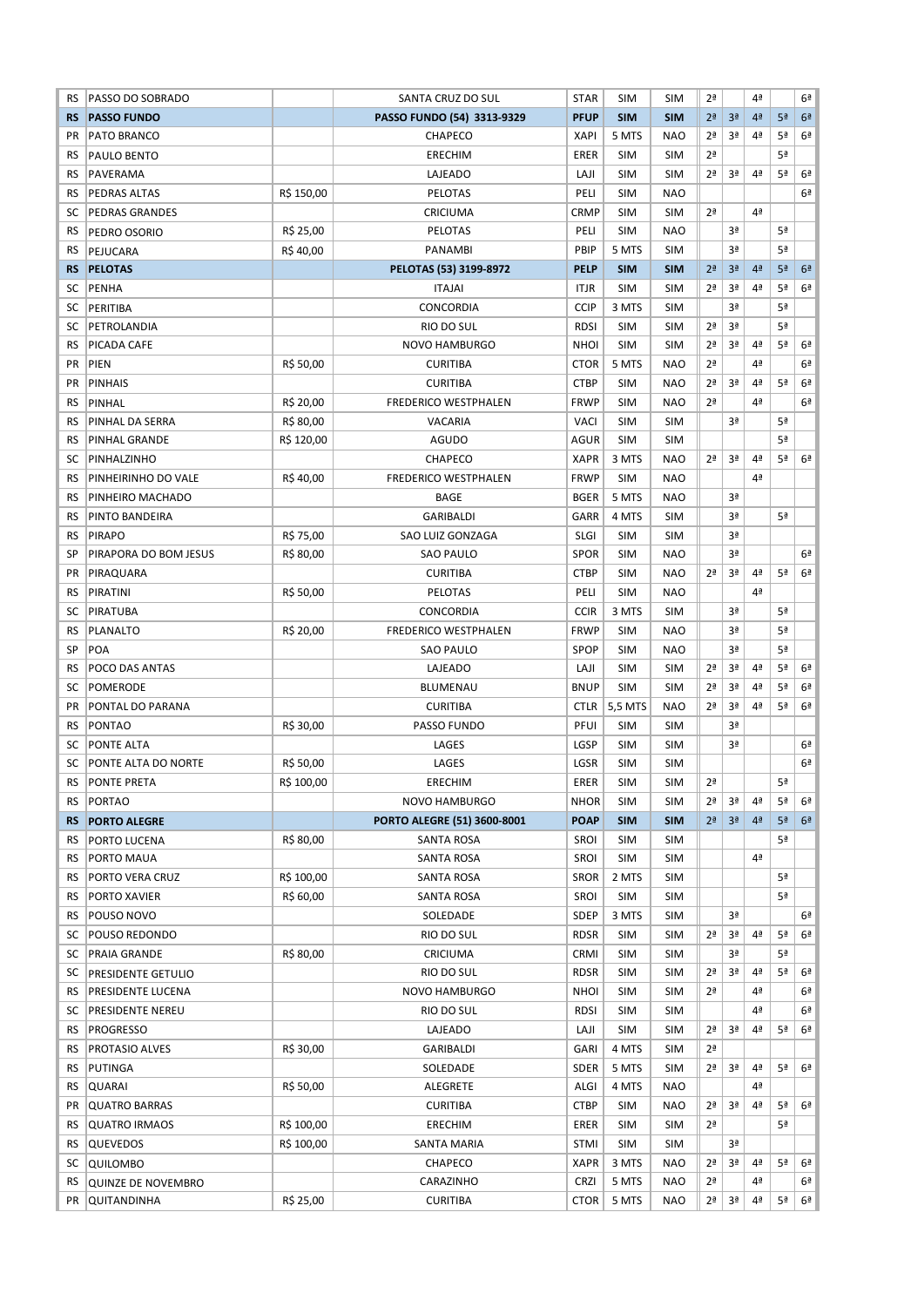| RS        | REDENTORA                    |            | <b>TRES PASSOS</b>                   | <b>TPSR</b> | <b>SIM</b> | <b>SIM</b> |                | 3ª             |                | 5ª             |                |
|-----------|------------------------------|------------|--------------------------------------|-------------|------------|------------|----------------|----------------|----------------|----------------|----------------|
| <b>RS</b> | <b>RELVADO</b>               |            | LAJEADO                              | LAJI        | <b>SIM</b> | <b>SIM</b> | 2 <sup>a</sup> | 3ª             | 4ª             | 5ª             | 6 <sup>a</sup> |
| RS        | <b>RESTINGA SECA</b>         |            | AGUDO                                | AGUP        | <b>SIM</b> | <b>SIM</b> | 2 <sup>a</sup> | 3ª             | 4ª             | 5ª             | 6 <sup>a</sup> |
| SP        | <b>RIBEIRAO PIRES</b>        | R\$ 50,00  | <b>SAO PAULO</b>                     | SPOR        | <b>SIM</b> | <b>NAO</b> |                | 3ª             |                |                | 6 <sup>2</sup> |
| PR        | RIO BRANCO DO SUL            | R\$ 25,00  | <b>CURITIBA</b>                      | <b>CTWP</b> | 5 MTS      | <b>NAO</b> | 2 <sup>a</sup> | 3ª             | 4 <sup>a</sup> | 5ª             | 6ª             |
| SC        | RIO DO CAMPO                 | R\$ 50,00  | RIO DO SUL                           | <b>RDSI</b> | <b>SIM</b> | <b>SIM</b> | 2 <sup>a</sup> |                | 4 <sup>a</sup> |                | 6ª             |
| SC        | RIO DO OESTE                 |            | RIO DO SUL                           | <b>RDSP</b> | <b>SIM</b> | <b>SIM</b> | 2 <sup>a</sup> | 3ª             | 4 <sup>a</sup> | 5ª             | 6 <sup>a</sup> |
| <b>SC</b> | <b>RIO DO SUL</b>            |            | RIO DO SUL (47) 3522-6633            | <b>RDSP</b> | <b>SIM</b> | <b>SIM</b> | 2 <sup>a</sup> | 3 <sup>a</sup> | 4 <sup>2</sup> | 5ª             | 6 <sup>2</sup> |
| SC        | <b>RIO DOS CEDROS</b>        |            | <b>BLUMENAU</b>                      | <b>BNUP</b> | <b>SIM</b> | <b>SIM</b> | 2 <sup>a</sup> | 3ª             | 4 <sup>a</sup> | 5ª             | 6 <sup>a</sup> |
| RS        | RIO DOS INDIOS               | R\$ 120,00 | <b>FREDERICO WESTPHALEN</b>          | <b>FRWR</b> | 3 MTS      | <b>NAO</b> |                |                |                | 5 <sup>a</sup> |                |
| RS        | <b>RIO GRANDE</b>            |            | <b>PELOTAS</b>                       | <b>PELR</b> | <b>SIM</b> | <b>SIM</b> | 2 <sup>a</sup> | 3ª             | 4 <sup>a</sup> | 5ª             | 6 <sup>a</sup> |
| SP        | RIO GRANDE DA SERRA          | R\$ 80,00  | <b>SAO PAULO</b>                     | <b>SPOR</b> | <b>SIM</b> | <b>NAO</b> |                | 3ª             |                |                | 6 <sup>a</sup> |
| SC        | <b>RIO NEGRINHO</b>          | R\$ 25,00  | JARAGUA DO SUL                       | <b>JGSR</b> | <b>SIM</b> | <b>SIM</b> | 2 <sup>a</sup> |                | 4ª             |                | 6ª             |
| <b>PR</b> | <b>RIO NEGRO</b>             | R\$ 25,00  | <b>CURITIBA</b>                      | <b>CTOI</b> | 5 MTS      | <b>NAO</b> | 2 <sup>a</sup> | 3ª             | 4ª             | 5ª             | 6 <sup>2</sup> |
| RS        | <b>RIO PARDO</b>             |            | SANTA CRUZ DO SUL                    | <b>STAR</b> | <b>SIM</b> | <b>SIM</b> | 2 <sup>a</sup> | 3ª             | 4ª             | 5ª             | 6ª             |
| SC        | <b>RIO RUFINO</b>            | R\$ 50,00  | LAGES                                | LGSR        | <b>SIM</b> | <b>SIM</b> |                |                |                | 5ª             |                |
| RS        | <b>RIOZINHO</b>              |            | <b>NOVO HAMBURGO</b>                 | <b>NHOI</b> | <b>SIM</b> | <b>SIM</b> | 2 <sup>a</sup> |                | 4 <sup>a</sup> |                | 6ª             |
| RS        | <b>ROCA SALES</b>            |            | LAJEADO                              | LAJR        | <b>SIM</b> | <b>SIM</b> | 2 <sup>a</sup> | 3ª             | 4 <sup>a</sup> | 5ª             | 6ª             |
| SC        | <b>RODEIO</b>                |            | <b>BLUMENAU</b>                      | <b>BNUP</b> | <b>SIM</b> | <b>SIM</b> | 2 <sup>a</sup> | 3ª             | 4 <sup>a</sup> | 5ª             | 6ª             |
| <b>RS</b> | RODEIO BONITO                | R\$ 20.00  | <b>FREDERICO WESTPHALEN</b>          | <b>FRWP</b> | <b>SIM</b> | <b>NAO</b> | 2 <sup>a</sup> |                | 4 <sup>a</sup> |                | 6ª             |
| RS        | <b>ROLADOR</b>               | R\$ 80,00  | SAO LUIZ GONZAGA                     | <b>SLGI</b> | <b>SIM</b> | <b>SIM</b> |                |                |                | 5ª             |                |
| RS        | <b>ROLANTE</b>               |            | <b>NOVO HAMBURGO</b>                 | <b>NHOR</b> | <b>SIM</b> | <b>SIM</b> | 2 <sup>a</sup> | 3ª             | 4ª             | 5ª             | 6 <sup>a</sup> |
| RS        | RONDA ALTA                   |            | SARANDI                              | SARP        | <b>SIM</b> | <b>SIM</b> |                | 3ª             |                |                |                |
| RS        | <b>RONDINHA</b>              |            | SARANDI                              | SARP        | <b>SIM</b> | <b>SIM</b> |                | 3ª             |                |                |                |
| RS        |                              |            | SAO LUIZ GONZAGA                     | <b>SLGR</b> | <b>SIM</b> | <b>SIM</b> |                | 3ª             |                |                |                |
|           | ROQUE GONZALES               |            |                                      |             |            |            |                | 3ª             |                |                | 6ª             |
| RS        | ROSARIO DO SUL               |            | <b>SAO GABRIEL</b>                   | SGAI        | <b>SIM</b> | <b>SIM</b> |                |                |                |                |                |
| RS        | SAGRADA FAMILIA              | R\$ 60,00  | <b>FREDERICO WESTPHALEN</b>          | <b>FRWI</b> | <b>SIM</b> | <b>NAO</b> | 2 <sup>a</sup> |                |                |                |                |
| RS        | SALDANHA MARINHO             |            | PANAMBI                              | PBIR        | 5 MTS      | <b>SIM</b> | 2 <sup>a</sup> | 3ª             | 4ª             | 5ª             | 6 <sup>a</sup> |
| SP        | SALESOPOLIS                  | R\$ 60,00  | <b>SAO PAULO</b>                     | <b>SPOR</b> | <b>SIM</b> | <b>NAO</b> |                | 3ª             |                |                | 6 <sup>2</sup> |
| SC        | SALETE                       | R\$ 30,00  | RIO DO SUL                           | <b>RDSI</b> | <b>SIM</b> | <b>SIM</b> |                | 3ª             |                | 5 <sup>a</sup> |                |
| RS        | SALTO DO JACUI               |            | SOBRADINHO                           | SOBP        | <b>SIM</b> | <b>SIM</b> | 2 <sup>a</sup> | 3ª             | 4ª             | 5ª             | 6ª             |
| RS        | SALVADOR DAS MISSOES         |            | SAO LUIZ GONZAGA                     | <b>SLGR</b> | <b>SIM</b> | <b>SIM</b> |                | 3ª             |                | 5ª             |                |
| <b>RS</b> | <b>SALVADOR DO SUL</b>       |            | GARIBALDI                            | GARR        | <b>SIM</b> | <b>SIM</b> | 2 <sup>a</sup> | 3ª             | 4 <sup>a</sup> | 5ª             | 6 <sup>2</sup> |
| RS        | SANANDUVA                    |            | PASSO FUNDO                          | PFUI        | <b>SIM</b> | <b>SIM</b> | 2 <sup>a</sup> | 3ª             | 4 <sup>a</sup> | 5ª             | 6ª             |
| SC        | SANGAO                       |            | CRICIUMA                             | <b>CRMI</b> | <b>SIM</b> | <b>SIM</b> | 2ª             | 3ª             | 4 <sup>a</sup> | 5ª             | 6ª             |
| RS        | SANTA BARBARA DO SUL         |            | PANAMBI                              | PBIP        | 5 MTS      | <b>SIM</b> | 2ª             | 3ª             | 4 <sup>a</sup> | 5ª             | 6 <sup>a</sup> |
| SC        | <b>SANTA CECILIA</b>         | R\$ 100,00 | LAGES                                | LGSI        | <b>SIM</b> | <b>SIM</b> |                |                |                |                | 6ª             |
| RS        | <b>SANTA CECILIA DO SUL</b>  |            | PASSO FUNDO                          | PFUI        | <b>SIM</b> | <b>SIM</b> |                | 3ª             |                | 5ª             |                |
| RS        | <b>SANTA CLARA DO SUL</b>    |            | LAJEADO                              | LAJR        | <b>SIM</b> | <b>SIM</b> | 2ª             | 3ª             | 4 <sup>a</sup> | 5ª             | 6ª             |
| <b>RS</b> | <b>SANTA CRUZ DO SUL</b>     |            | SANTA CRUZ DO SUL (51) 3719-4301     | <b>STAP</b> | <b>SIM</b> | <b>SIM</b> | 2 <sup>a</sup> | 3 <sup>a</sup> | 4 <sup>a</sup> | 5 <sup>a</sup> | 6 <sup>2</sup> |
| SP        | SANTA ISABEL                 | R\$ 50,00  | SAO PAULO                            | <b>SPOR</b> | <b>SIM</b> | <b>NAO</b> |                | 3ª             |                |                | 6ª             |
| RS.       | SANTA MARGARIDA DO SUL       |            | <b>SAO GABRIEL</b>                   | SGAR        | <b>SIM</b> | <b>SIM</b> |                |                | 4 <sup>a</sup> |                |                |
| <b>RS</b> | <b>SANTA MARIA</b>           |            | SANTA MARIA (55) 3214-1729           | <b>STMP</b> | <b>SIM</b> | <b>SIM</b> | 2 <sup>a</sup> | 3 <sup>a</sup> | 4 <sup>a</sup> | 5ª             | 6 <sup>2</sup> |
| RS.       | SANTA MARIA DO HERVAL        |            | NOVO HAMBURGO                        | <b>NHOI</b> | <b>SIM</b> | <b>SIM</b> | 2 <sup>a</sup> |                | 4 <sup>a</sup> |                | 6ª             |
| RS        | <b>SANTA ROSA</b>            |            | SANTA ROSA (55) 3520-4090            | <b>SROP</b> | <b>SIM</b> | <b>SIM</b> | 2 <sup>a</sup> | 3 <sup>a</sup> | 4 <sup>a</sup> | 5ª             | 6 <sup>2</sup> |
| SC        | SANTA ROSA DO SUL            | R\$ 50,00  | <b>CRICIUMA</b>                      | <b>CRMR</b> | <b>SIM</b> | <b>SIM</b> |                | 3ª             |                | 5ª             |                |
| RS.       | <b>SANTA TEREZA</b>          |            | <b>GARIBALDI</b>                     | GARR        | <b>SIM</b> | <b>SIM</b> |                | 3ª             |                | 5ª             |                |
| SC        | <b>SANTA TEREZINHA</b>       | R\$ 60,00  | RIO DO SUL                           | <b>RDSI</b> | SIM        | SIM        | 2 <sup>a</sup> |                | 4 <sup>a</sup> |                | 6ª             |
| SC        | SANTA TEREZINHA DO PROGRESSO |            | CHAPECO                              | <b>XAPR</b> | 3 MTS      | <b>NAO</b> | 2 <sup>a</sup> | 3ª             | 4ª             | 5ª             | 6ª             |
| RS        | SANTA VITORIA DO PALMAR      | R\$ 180,00 | PELOTAS                              | PELI        | <b>SIM</b> | <b>NAO</b> |                | 3ª             |                | 5ª             |                |
| RS        | SANTANA DA BOA VISTA         | R\$ 80,00  | SANTA MARIA                          | <b>STMI</b> | <b>SIM</b> | <b>SIM</b> |                |                | 4 <sup>a</sup> |                |                |
| SP        | SANTANA DE PARNAIBA          |            | <b>SAO PAULO</b>                     | <b>SPOR</b> | <b>SIM</b> | <b>NAO</b> | 2 <sup>a</sup> |                | 4ª             |                | 6ª             |
| <b>RS</b> | <b>SANTANA DO LIVRAMENTO</b> |            | SANTANA DO LIVRAMENTO (55) 3242-3302 | <b>STLP</b> | 4 MTS      | <b>NAO</b> |                | 3 <sup>a</sup> | 4 <sup>a</sup> |                | 6 <sup>2</sup> |
| <b>RS</b> | <b>SANTIAGO</b>              |            | SANTIAGO (55) 3251-6789              | <b>STGP</b> | <b>SIM</b> | <b>SIM</b> | 2 <sup>a</sup> | 3 <sup>a</sup> | 4 <sup>a</sup> | 5 <sup>a</sup> | 6 <sup>2</sup> |
| SC        | SANTIAGO DO SUL              |            | CHAPECO                              | <b>XAPR</b> | 3 MTS      | <b>NAO</b> | 2ª             | 3ª             | 4 <sup>a</sup> | 5ª             | 6ª             |
| SP        | SANTO ANDRE                  |            | <b>SAO PAULO</b>                     | SPOP        | <b>SIM</b> | <b>NAO</b> | 2 <sup>a</sup> |                | 4 <sup>a</sup> |                | 6ª             |
| <b>RS</b> | <b>SANTO ANGELO</b>          |            | IJUI                                 | IJUI        | <b>SIM</b> | <b>SIM</b> | 2 <sup>a</sup> | 3ª             | 4 <sup>a</sup> | 5ª             | 6ª             |
| <b>RS</b> | SANTO ANTONIO DA PATRULHA    |            | <b>OSORIO</b>                        | <b>OSOP</b> | <b>SIM</b> | SIM        | 2ª             | 3ª             | 4ª             | 5ª             | 6 <sup>a</sup> |
| RS        | SANTO ANTONIO DAS MISSOES    |            | SAO LUIZ GONZAGA                     | <b>SLGI</b> | <b>SIM</b> | SIM        |                |                | 4 <sup>a</sup> |                | 6ª             |
|           |                              |            |                                      |             |            |            |                |                |                |                |                |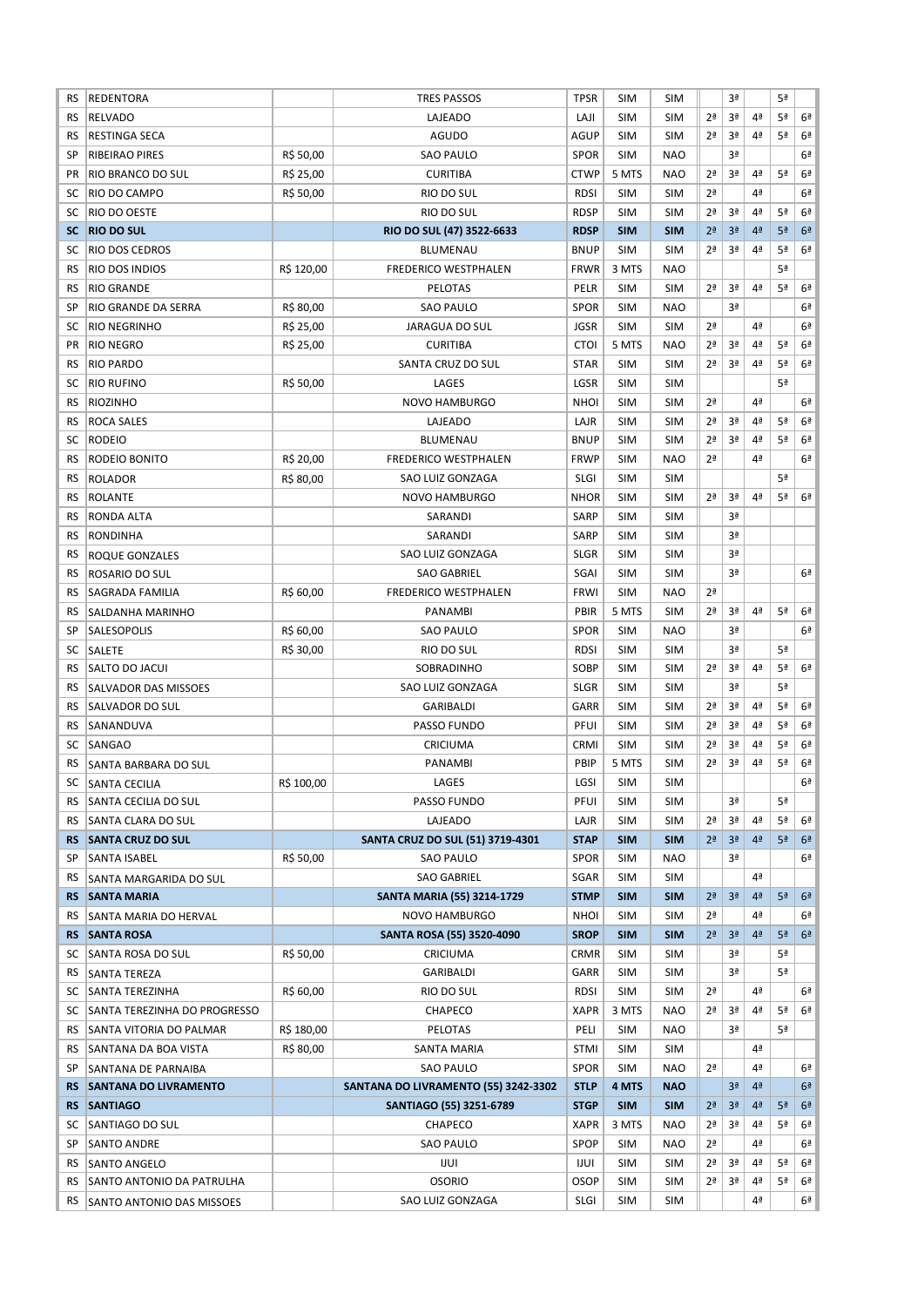| RS        | SANTO ANTONIO DO PALMA                           | R\$40,00   | <b>MARAU</b>                    | <b>MAUR</b> | <b>SIM</b> | <b>SIM</b> | 2 <sup>a</sup> |                |                | 5ª             |                |
|-----------|--------------------------------------------------|------------|---------------------------------|-------------|------------|------------|----------------|----------------|----------------|----------------|----------------|
| RS        | SANTO ANTONIO DO PLANALTO                        |            | CARAZINHO                       | <b>CRZP</b> | 3 MTS      | <b>NAO</b> | 2 <sup>a</sup> |                | 4ª             |                | 6 <sup>a</sup> |
| RS        | <b>SANTO AUGUSTO</b>                             |            | <b>TRES PASSOS</b>              | <b>TPSR</b> | <b>SIM</b> | <b>SIM</b> |                | 3ª             |                | 5ª             |                |
| RS        | <b>SANTO CRISTO</b>                              |            | <b>SANTA ROSA</b>               | <b>SROP</b> | <b>SIM</b> | <b>SIM</b> | 2 <sup>a</sup> | 3ª             | 4ª             | 5ª             | 6 <sup>a</sup> |
| RS        | SANTO EXPEDITO DO SUL                            | R\$ 85,00  | PASSO FUNDO                     | <b>PFUI</b> | <b>SIM</b> | <b>SIM</b> | 2 <sup>a</sup> |                | 4ª             |                |                |
| SC        |                                                  | R\$ 25,00  | <b>JARAGUA DO SUL</b>           | <b>JGSR</b> | <b>SIM</b> | <b>SIM</b> | 2 <sup>a</sup> |                | 4ª             |                | 6 <sup>a</sup> |
| SP        | <b>SAO BENTO DO SUL</b><br>SAO BERNARDO DO CAMPO |            | <b>SAO PAULO</b>                | SPOP        | <b>SIM</b> | <b>NAO</b> | 2 <sup>a</sup> |                | 4ª             |                | 6 <sup>a</sup> |
|           |                                                  |            |                                 |             |            |            |                |                |                |                |                |
| <b>RS</b> | <b>SAO BORJA</b>                                 |            | SAO BORJA (55) 3430-1494        | <b>SBOP</b> | <b>SIM</b> | <b>SIM</b> | 2 <sup>a</sup> |                | 4 <sup>2</sup> |                | 6 <sup>a</sup> |
| SP        | SAO CAETANO DO SUL                               |            | <b>SAO PAULO</b>                | <b>SPOP</b> | <b>SIM</b> | <b>NAO</b> | 2 <sup>a</sup> |                | 4ª             |                | 6 <sup>a</sup> |
| SC        | <b>SAO CRISTOVAO DO SUL</b>                      |            | LAGES                           | LGSR        | <b>SIM</b> | <b>SIM</b> |                | 3ª             |                |                | 6 <sup>a</sup> |
| RS        | <b>SAO DOMINGOS DO SUL</b>                       | R\$40,00   | <b>MARAU</b>                    | <b>MAUI</b> | <b>SIM</b> | <b>SIM</b> | 2 <sup>a</sup> |                |                | 5ª             |                |
| <b>RS</b> | <b>SAO FRANCISCO DE ASSIS</b>                    |            | SANTIAGO                        | <b>STGR</b> | <b>SIM</b> | <b>SIM</b> | 2 <sup>a</sup> |                |                | 5ª             |                |
| <b>RS</b> | <b>SAO FRANCISCO DE PAULA</b>                    |            | <b>NOVO HAMBURGO</b>            | <b>NHOI</b> | <b>SIM</b> | <b>SIM</b> | 2 <sup>a</sup> | 3 <sup>a</sup> | 4ª             | 5ª             | 6ª             |
| <b>RS</b> | SAO FRANCISCO DO SUL                             |            | JARAGUA DO SUL                  | <b>JGSR</b> | <b>SIM</b> | <b>SIM</b> | 2 <sup>a</sup> |                | 4ª             |                | 6 <sup>a</sup> |
| <b>RS</b> | <b>SAO GABRIEL</b>                               |            | SAO GABRIEL (55) 3232-0296      | <b>SGAP</b> | <b>SIM</b> | <b>SIM</b> | 2 <sup>a</sup> | 3 <sup>a</sup> | 4 <sup>2</sup> | 5 <sup>a</sup> | 6 <sup>2</sup> |
| RS        | SAO JERONIMO                                     |            | ELDORADO DO SUL                 | <b>ELDR</b> | <b>SIM</b> | <b>SIM</b> | 2 <sup>a</sup> | 3ª             | 4ª             | 5ª             | 6 <sup>a</sup> |
| SC        | <b>SAO JOAO BATISTA</b>                          |            | <b>ITAJAI</b>                   | ITJI        | <b>SIM</b> | <b>SIM</b> |                | 3ª             |                | 5ª             |                |
| <b>RS</b> | SAO JOAO DA URTIGA                               |            | PASSO FUNDO                     | PFUI        | <b>SIM</b> | <b>SIM</b> |                | 3ª             |                | 5ª             |                |
| <b>RS</b> | <b>SAO JOAO DO POLESINE</b>                      |            | AGUDO                           | <b>AGUP</b> | <b>SIM</b> | <b>SIM</b> | 2 <sup>a</sup> | 3ª             | 4ª             | 5ª             | 6 <sup>a</sup> |
| SC        | SAO JOAO DO SUL                                  | R\$ 60,00  | CRICIUMA                        | <b>CRMR</b> | <b>SIM</b> | <b>SIM</b> |                | 3ª             |                | 5ª             |                |
| SC        | SAO JOAQUIM                                      |            | LAGES                           | LGSR        | <b>SIM</b> | <b>SIM</b> |                |                |                | 5ª             |                |
| RS        | <b>SAO JORGE</b>                                 |            | GARIBALDI                       | <b>GARI</b> | 4 MTS      | <b>SIM</b> |                | 3ª             |                | 5ª             |                |
| SC        | SAO JOSE                                         |            | <b>FLORIANIPOLIS</b>            | <b>FLNP</b> | 3 MTS      | <b>NAO</b> | 2 <sup>a</sup> | 3ª             | 4ª             | 5ª             | 6 <sup>a</sup> |
| <b>RS</b> | <b>SAO JOSE DAS MISSOES</b>                      |            | SARANDI                         | <b>SARP</b> | 5 MTS      | <b>SIM</b> |                |                |                | 5ª             |                |
| SC        | <b>SAO JOSE DO CERRITO</b>                       | R\$ 30,00  | LAGES                           | LGSP        | <b>SIM</b> | <b>SIM</b> |                |                | 4ª             |                |                |
| RS        | SAO JOSE DO HERVAL                               |            | SOLEDADE                        | SDEP        | 3 MTS      | <b>SIM</b> | 2 <sup>a</sup> | 3ª             | 4ª             | 5ª             | 6 <sup>2</sup> |
| RS        | <b>SAO JOSE DO HORTENCIO</b>                     |            | <b>NOVO HAMBURGO</b>            | <b>NHOI</b> | <b>SIM</b> | <b>SIM</b> | 2ª             |                | 4ª             |                | 6ª             |
| RS.       | <b>SAO JOSE DO INHACORA</b>                      | R\$ 60,00  | <b>TRES PASSOS</b>              | <b>TPSI</b> | <b>SIM</b> | <b>SIM</b> |                |                | 4ª             |                | 6 <sup>a</sup> |
| RS        | SAO JOSE DO NORTE                                | R\$ 120,00 | <b>OSORIO</b>                   | <b>OSOI</b> | <b>SIM</b> | <b>SIM</b> |                | 3ª             |                | 5ª             |                |
| <b>RS</b> | <b>SAO JOSE DO OURO</b>                          |            | PASSO FUNDO                     | PFUI        | <b>SIM</b> | <b>SIM</b> | 2 <sup>a</sup> |                | 4ª             |                |                |
| <b>RS</b> | <b>SAO JOSE DO SUL</b>                           |            | LAJEADO                         | LAJI        | <b>SIM</b> | <b>SIM</b> | 2 <sup>a</sup> | 3ª             | 4ª             | 5ª             | 6 <sup>a</sup> |
| <b>RS</b> | SAO JOSE DOS AUSENTES                            |            |                                 |             | <b>SIM</b> | <b>SIM</b> |                | 3ª             |                | 5ª             |                |
|           | <b>SAO JOSE DOS PINHAIS</b>                      |            | VACARIA                         | VACI        |            |            | 2 <sup>a</sup> | 3ª             | 4ª             | 5ª             | 6 <sup>a</sup> |
| PR        |                                                  |            | <b>CURITIBA</b>                 | <b>CTBP</b> | <b>SIM</b> | <b>NAO</b> |                |                |                |                |                |
| RS        | <b>SAO LEOPOLDO</b>                              |            | <b>NOVO HAMBURGO</b>            | <b>NHOP</b> | <b>SIM</b> | <b>SIM</b> | 2 <sup>a</sup> | 3ª             | 4ª             | 5ª             | 6ª             |
| SP        | SAO LOURENCO DA SERRA                            | R\$ 80,00  | <b>SAO PAULO</b>                | <b>SPOR</b> | <b>SIM</b> | <b>NAO</b> |                | 3ª             |                |                | 6ª             |
| SC        | <b>SAO LOURENCO DO OESTE</b>                     |            | CHAPECO                         | <b>XAPI</b> | 3 MTS      | <b>NAO</b> | 2 <sup>a</sup> | 3 <sup>a</sup> | 4ª             | 5ª             | 6 <sup>a</sup> |
| RS        | <b>SAO LOURENCO DO SUL</b>                       |            | PELOTAS                         | PELI        | <b>SIM</b> | <b>SIM</b> | 2 <sup>a</sup> | 3ª             | 4ª             | 5ª             | 6 <sup>a</sup> |
| SC        | <b>SAO LUDGERO</b>                               |            | CRICIUMA                        | <b>CRMR</b> | SIM        | <b>SIM</b> | 2ª             | 3ª             | 4ª             | 5ª             | 6ª             |
| <b>RS</b> | <b>SAO LUIZ GONZAGA</b>                          |            | SAO LUIZ GONZAGA (55) 3352-7568 | <b>SLGP</b> | <b>SIM</b> | <b>SIM</b> | 2 <sup>a</sup> | 3 <sup>a</sup> | 4 <sup>2</sup> | 5 <sup>a</sup> | 6 <sup>2</sup> |
| RS        | <b>SAO MARCOS</b>                                |            | CAXIAS DO SUL                   | <b>CXSI</b> | <b>SIM</b> | <b>SIM</b> | 2ª             | 3ª             | 4 <sup>a</sup> | 5ª             | 6ª             |
| RS        | <b>SAO MARTINHO</b>                              |            | <b>TRES PASSOS</b>              | <b>TPSR</b> | <b>SIM</b> | <b>SIM</b> |                |                | 4ª             |                | 6ª             |
| RS        | <b>SAO MARTINHO DA SERRA</b>                     | R\$ 85,00  | SANTA MARIA                     | <b>STMI</b> | <b>SIM</b> | <b>SIM</b> | 2ª             |                |                |                |                |
| SC        | SAO MIGUEL DA BOA VISTA                          |            | CHAPECO                         | <b>XAPI</b> | 3 MTS      | <b>NAO</b> | 2 <sup>a</sup> | 3ª             | 4ª             | 5ª             | 6 <sup>a</sup> |
| RS        | SAO MIGUEL DAS MISSOES                           |            | SAO LUIZ GONZAGA                | <b>SLGI</b> | SIM        | <b>SIM</b> | 2ª             |                |                | 5ª             |                |
| SC        | SAO MIGUEL DO OESTE                              |            | CHAPECO                         | XAPI        | 3 MTS      | <b>NAO</b> | 2 <sup>a</sup> | 3ª             | 4ª             | 5ª             | 6 <sup>a</sup> |
| RS        | SAO NICOLAU                                      |            | SAO LUIZ GONZAGA                | <b>SLGI</b> | <b>SIM</b> | <b>SIM</b> |                | 3ª             |                |                |                |
| SP.       | <b>SAO PAULO</b>                                 |            | SAO PAULO (11) 2482-0122        | <b>SPOP</b> | <b>SIM</b> | <b>NAO</b> | 2 <sup>a</sup> | 3 <sup>a</sup> | 4 <sup>a</sup> | 5 <sup>a</sup> | 6 <sup>2</sup> |
| RS        | SAO PAULO DAS MISSOES                            |            | SANTA ROSA                      | SROI        | <b>SIM</b> | <b>SIM</b> |                | 3ª             |                | 5ª             |                |
| RS.       | <b>SAO PEDRO DA SERRA</b>                        |            | GARIBALDI                       | GARR        | <b>SIM</b> | <b>SIM</b> | 2ª             | 3ª             | 4ª             | 5ª             | 6 <sup>a</sup> |
| RS.       | SAO PEDRO DAS MISSOES                            | R\$ 70,00  | SARANDI                         | SARR        | 5 MTS      | <b>SIM</b> |                |                |                | 5ª             |                |
| RS        | <b>SAO PEDRO DO BUTIA</b>                        |            | SAO LUIZ GONZAGA                | <b>SLGR</b> | <b>SIM</b> | <b>SIM</b> |                | 3ª             |                | 5ª             |                |
| RS.       | SAO PEDRO DO SUL                                 |            | SANTA MARIA                     | <b>STMI</b> | <b>SIM</b> | <b>SIM</b> |                | 3ª             |                | 5ª             |                |
| RS        | SAO SEBASTIAO DO CAI                             |            | <b>NOVO HAMBURGO</b>            | <b>NHOI</b> | SIM        | <b>SIM</b> | 2ª             | 3ª             | 4ª             | 5ª             | 6ª             |
| RS.       | SAO SEPE                                         |            | SANTA MARIA                     | <b>STMR</b> | SIM        | <b>SIM</b> | 2ª             |                | 4ª             |                | 6ª             |
| RS.       | SAO VALENTIM                                     |            | ERECHIM                         | ERER        | SIM        | <b>SIM</b> | 2ª             |                |                | 5ª             |                |
| RS.       | SAO VALENTIM DO SUL                              |            | <b>GUAPORE</b>                  | LAJR        | <b>SIM</b> | <b>SIM</b> | 2ª             | 3ª             | 4ª             | 5ª             | 6ª             |
| RS.       | SAO VALERIO DO SUL                               | R\$ 150,00 | TRES PASSOS                     | TPSP        | 3 MTS      | <b>SIM</b> |                |                | 4ª             |                |                |
| RS        | SAO VENDELINO                                    |            | NOVO HAMBURGO                   | <b>NHOI</b> | <b>SIM</b> | <b>SIM</b> | 2ª             |                | 4ª             |                | 6ª             |
| RS        | <b>SAO VICENTE DO SUL</b>                        |            | SANTIAGO                        | <b>STGR</b> | SIM        | <b>SIM</b> | 2ª             |                | 4ª             |                | 6ª             |
|           |                                                  |            |                                 |             |            |            |                |                |                |                |                |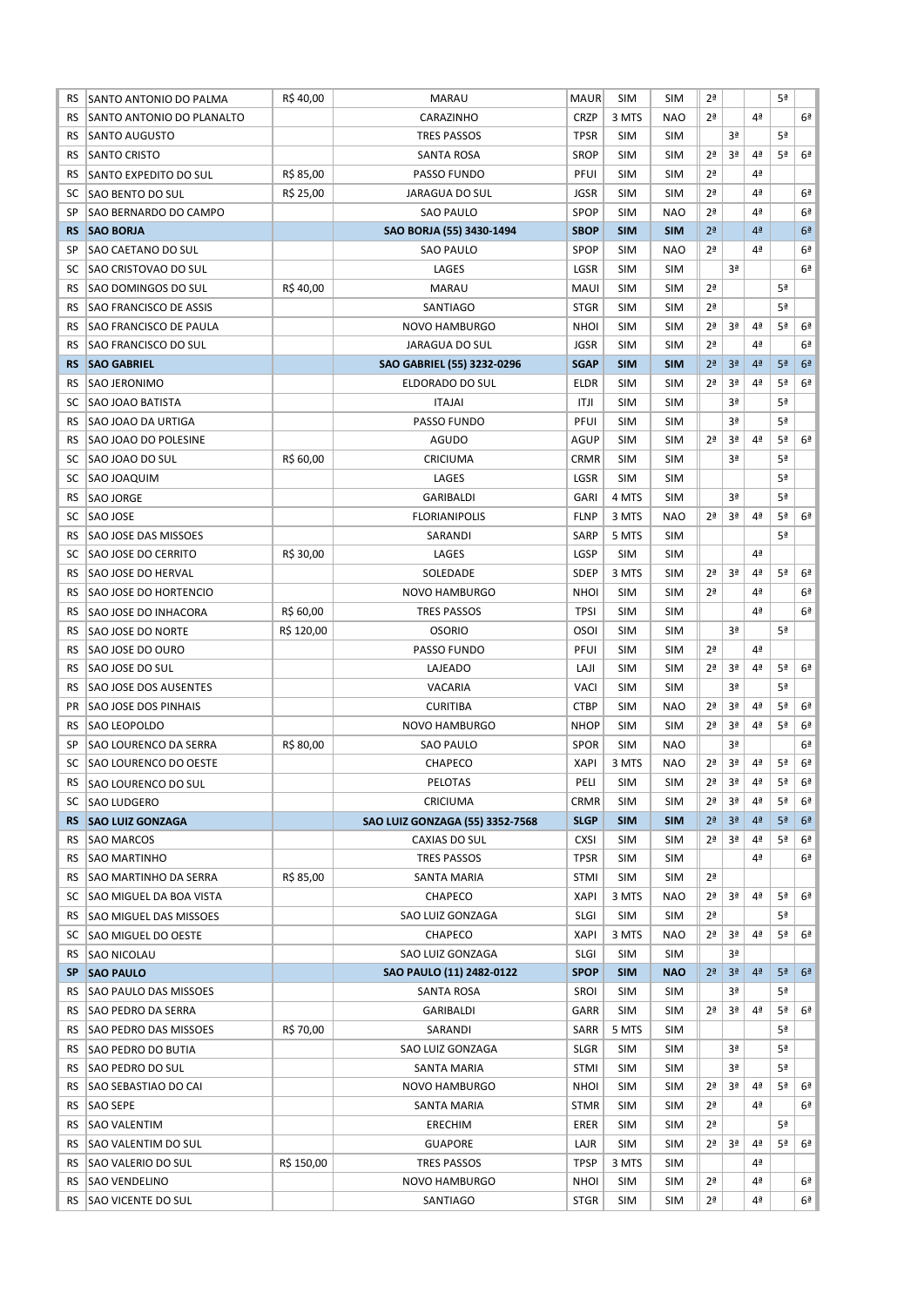| RS        | SAPIRANGA                |           | <b>NOVO HAMBURGO</b>         | <b>NHOR</b> | <b>SIM</b> | <b>SIM</b> | 2ª             | 3ª             | 4ª             | 5ª             | 6ª             |
|-----------|--------------------------|-----------|------------------------------|-------------|------------|------------|----------------|----------------|----------------|----------------|----------------|
| <b>RS</b> | SAPUCAIA DO SUL          |           | NOVO HAMBURGO                | <b>NHOP</b> | <b>SIM</b> | <b>SIM</b> | 2 <sup>a</sup> | 3ª             | 4ª             | 5ª             | 6ª             |
| <b>RS</b> | <b>SARANDI</b>           |           | SARANDI (54) 3361-2545       | <b>SARP</b> | <b>SIM</b> | <b>SIM</b> | 2 <sup>a</sup> | 3 <sup>a</sup> | 4 <sup>2</sup> | 5 <sup>a</sup> | 6 <sup>2</sup> |
| SC        | <b>SCHROEDER</b>         |           | JARAGUA DO SUL               | <b>JGSP</b> | <b>SIM</b> | <b>SIM</b> | 2 <sup>a</sup> | 3ª             | 4ª             | 5ª             | 6ª             |
| SC        | <b>SEARA</b>             |           | CHAPECO                      | <b>XAPP</b> | 3 MTS      | <b>NAO</b> | 2ª             | 3ª             | 4ª             | 5ª             | 6ª             |
| <b>RS</b> | SEBERI                   |           | <b>FREDERICO WESTPHALEN</b>  | <b>FRWP</b> | <b>SIM</b> | <b>NAO</b> | 2 <sup>a</sup> | 3ª             | 4ª             | 5ª             | 6 <sup>a</sup> |
| RS        | <b>SEDE NOVA</b>         |           | <b>TRES PASSOS</b>           | <b>TPSP</b> | 3 MTS      | <b>SIM</b> | 2 <sup>a</sup> |                |                |                |                |
| RS        | <b>SEGREDO</b>           |           | SOBRADINHO                   | SOBP        | <b>SIM</b> | <b>SIM</b> | 2 <sup>a</sup> | 3ª             | 4ª             | 5ª             | 6 <sup>a</sup> |
| RS        | <b>SELBACH</b>           |           | CARAZINHO                    | <b>CRZI</b> | 4 MTS      | <b>NAO</b> | 2 <sup>a</sup> | 3ª             | 4ª             | 5ª             | 6 <sup>a</sup> |
| RS        | SENADOR SALGADO FILHO    | R\$ 60,00 | <b>SANTA ROSA</b>            | <b>SROR</b> | 2 MTS      | <b>SIM</b> | 2 <sup>a</sup> |                |                |                |                |
| RS        | <b>SENTINELA DO SUL</b>  |           | CAMAQUA                      | <b>CMQI</b> | <b>SIM</b> | <b>SIM</b> |                | 3ª             |                | 5ª             |                |
| <b>RS</b> | <b>SERAFINA CORREA</b>   |           | <b>GUAPORE</b>               | LAJP        | <b>SIM</b> | <b>SIM</b> | 2 <sup>a</sup> | 3ª             | 4ª             | 5ª             | 6 <sup>a</sup> |
| <b>RS</b> | <b>SERIO</b>             |           | LAJEADO                      | LAJI        | <b>SIM</b> | <b>SIM</b> | 2 <sup>a</sup> | 3ª             | 4ª             | 5ª             | 6 <sup>a</sup> |
|           |                          |           |                              | PFUR        |            |            |                | 3ª             |                |                |                |
| RS        | <b>SERTAO</b>            |           | PASSO FUNDO                  |             | <b>SIM</b> | <b>SIM</b> | 2 <sup>a</sup> |                | 4ª             | 5ª             | 6ª             |
| RS        | SERTAO SANTANA           |           | ELDORADO DO SUL              | <b>ELDR</b> | <b>SIM</b> | <b>SIM</b> | 2 <sup>a</sup> |                | 4ª             |                | 6 <sup>a</sup> |
| RS        | SETE DE SETEMBRO         |           | SAO LUIZ GONZAGA             | <b>SLGR</b> | <b>SIM</b> | <b>SIM</b> |                | 3ª             |                | 5ª             |                |
| RS        | SEVERIANO DE ALMEIDA     |           | <b>ERECHIM</b>               | ERER        | <b>SIM</b> | <b>SIM</b> |                | 3ª             |                |                | 6 <sup>a</sup> |
| SC        | <b>SIDEROPOLIS</b>       |           | CRICIUMA                     | <b>CRMP</b> | <b>SIM</b> | <b>SIM</b> | 2 <sup>a</sup> | 3ª             | 4ª             | 5ª             | 6 <sup>a</sup> |
| <b>RS</b> | <b>SILVEIRA MARTINS</b>  |           | <b>SANTA MARIA</b>           | <b>STMI</b> | <b>SIM</b> | <b>SIM</b> |                | 3ª             |                | 5ª             |                |
| <b>RS</b> | <b>SINIMBU</b>           |           | SANTA CRUZ DO SUL            | <b>STAR</b> | <b>SIM</b> | <b>SIM</b> | 2 <sup>a</sup> |                | 4ª             |                | 6 <sup>a</sup> |
| <b>RS</b> | <b>SOBRADINHO</b>        |           | SOBRADINHO (51) 3742-2756    | <b>SOBP</b> | <b>SIM</b> | <b>SIM</b> | 2 <sup>a</sup> | 3 <sup>a</sup> | 4 <sup>2</sup> | 5 <sup>a</sup> | 6 <sup>2</sup> |
| <b>RS</b> | <b>SOLEDADE</b>          |           | SOLEDADE (54) 3381-1580      | <b>SDEP</b> | <b>SIM</b> | <b>SIM</b> | 2 <sup>a</sup> | 3 <sup>a</sup> | 4 <sup>2</sup> | 5 <sup>a</sup> | 6 <sup>2</sup> |
| SC        | SOMBRIO                  |           | CRICIUMA                     | <b>CRMR</b> | <b>SIM</b> | <b>SIM</b> | 2 <sup>a</sup> | 3ª             | 4ª             | 5ª             | 6 <sup>a</sup> |
| SP        | <b>SUZANO</b>            |           | <b>SAO PAULO</b>             | <b>SPOR</b> | <b>SIM</b> | <b>NAO</b> |                | 3ª             |                | 5ª             |                |
| <b>RS</b> | <b>TABAI</b>             |           | LAJEADO                      | LAJI        | <b>SIM</b> | <b>SIM</b> | 2 <sup>a</sup> | 3ª             | 4ª             | 5ª             | 6 <sup>a</sup> |
| SP        | <b>TABOAO DA SERRA</b>   |           | <b>SAO PAULO</b>             | SPOP        | <b>SIM</b> | <b>NAO</b> | 2 <sup>a</sup> |                | 4ª             |                | 6 <sup>a</sup> |
| SC        | <b>TAIO</b>              |           | RIO DO SUL                   | <b>RDSI</b> | <b>SIM</b> | <b>SIM</b> | 2 <sup>a</sup> | 3ª             | 4ª             | 5ª             | 6ª             |
| RS        | <b>TAPEJARA</b>          |           | PASSO FUNDO                  | PFUI        | <b>SIM</b> | <b>SIM</b> | 2 <sup>a</sup> | 3ª             | 4ª             | 5ª             | 6ª             |
| RS        | <b>TAPERA</b>            |           | CARAZINHO                    | <b>CRZI</b> | <b>SIM</b> | <b>SIM</b> | 2ª             | 3ª             | 4 <sup>a</sup> | 5ª             | 6ª             |
| <b>RS</b> | <b>TAPES</b>             |           | CAMAQUA                      | CMQI        | <b>SIM</b> | <b>SIM</b> | 2 <sup>a</sup> |                | 4ª             |                | 6ª             |
| RS        | TAQUARA                  |           | NOVO HAMBURGO                | <b>NHOI</b> | <b>SIM</b> | <b>SIM</b> | 2 <sup>a</sup> | 3ª             | 4ª             | 5ª             | 6 <sup>2</sup> |
| RS        | <b>TAQUARI</b>           |           | LAJEADO                      | LAJI        | <b>SIM</b> | <b>SIM</b> | 2ª             | 3ª             | 4 <sup>a</sup> | 5ª             | 6ª             |
|           |                          |           | <b>FREDERICO WESTPHALEN</b>  | <b>FRWP</b> | <b>SIM</b> | <b>NAO</b> | 2 <sup>a</sup> |                | 4ª             |                | 6ª             |
| RS        | <b>TAQUARUCU DO SUL</b>  |           |                              |             |            |            |                |                | 4ª             |                |                |
| RS        | <b>TAVARES</b>           | R\$ 20,00 | <b>OSORIO</b>                | <b>OSOI</b> | <b>SIM</b> | <b>SIM</b> | 2 <sup>a</sup> |                |                |                | 6 <sup>a</sup> |
| RS        | <b>TENENTE PORTELA</b>   |           | <b>TRES PASSOS</b>           | <b>TPSP</b> | <b>SIM</b> | <b>SIM</b> |                | 3ª             |                | 5ª             |                |
| RS        | <b>TERRA DE AREIA</b>    |           | <b>OSORIO</b>                | <b>OSOP</b> | <b>SIM</b> | <b>SIM</b> | 2 <sup>a</sup> | 3ª             | 4ª             | 5ª             | 6ª             |
| <b>RS</b> | <b>TEUTONIA</b>          |           | LAJEADO                      | LAJR        | <b>SIM</b> | <b>SIM</b> | 2 <sup>a</sup> | 3ª             | 4ª             | 5ª             | 6 <sup>a</sup> |
| SC        | <b>TIGRINHOS</b>         |           | CHAPECO                      | <b>XAPR</b> | 3 MTS      | <b>NAO</b> | 2ª             | 3ª             | 4 <sup>a</sup> | 5ª             | 6ª             |
| PR.       | <b>TIJUCAS DO SUL</b>    | R\$ 50,00 | <b>CURITIBA</b>              | <b>CTOR</b> | 5 MTS      | <b>NAO</b> | 2 <sup>a</sup> |                | 4ª             |                | 6ª             |
| SC        | TIMBE DO SUL             | R\$ 70,00 | CRICIUMA                     | <b>CRMR</b> | SIM        | <b>SIM</b> | 2ª             |                |                |                |                |
| SC        | <b>TIMBO</b>             |           | BLUMENAU                     | <b>BNUP</b> | SIM        | <b>SIM</b> | 2ª             | 3ª             | 4ª             | 5ª             | 6 <sup>2</sup> |
| <b>RS</b> | <b>TIO HUGO</b>          |           | SOLEDADE                     | SDEP        | 5 MTS      | <b>SIM</b> |                | 3ª             |                | 5ª             |                |
| RS        | <b>TIRADENTES DO SUL</b> |           | <b>TRES PASSOS</b>           | <b>TPSP</b> | <b>SIM</b> | <b>SIM</b> |                |                | 4ª             |                | 6 <sup>2</sup> |
| RS.       | <b>TOROPI</b>            | R\$ 50,00 | <b>SANTA MARIA</b>           | <b>STMI</b> | SIM        | <b>SIM</b> |                | 3ª             |                | 5ª             |                |
| RS        | <b>TORRES</b>            |           | <b>OSORIO</b>                | <b>OSOR</b> | <b>SIM</b> | <b>SIM</b> | 2ª             | 3ª             | 4 <sup>a</sup> | 5ª             | 6ª             |
| RS        | TRAMANDAI                |           | <b>OSORIO</b>                | <b>OSOR</b> | <b>SIM</b> | <b>SIM</b> | 2ª             | 3ª             | 4 <sup>a</sup> | 5ª             | 6ª             |
| RS        | TRAVESSEIRO              |           | LAJEADO                      | LAJI        | <b>SIM</b> | <b>SIM</b> | 2ª             | 3ª             | 4ª             | 5ª             | 6ª             |
| RS.       | <b>TRES ARROIOS</b>      |           | <b>ERECHIM</b>               | ERER        | <b>SIM</b> | <b>SIM</b> |                | 3ª             |                |                |                |
| RS        | TRES CACHOEIRAS          |           | <b>OSORIO</b>                | <b>OSOR</b> | SIM        | <b>SIM</b> | 2ª             | 3ª             | 4ª             | 5ª             | 6ª             |
| <b>RS</b> | <b>TRES COROAS</b>       |           | NOVO HAMBURGO                | <b>NHOI</b> | <b>SIM</b> | <b>SIM</b> | 2ª             | 3ª             | 4ª             | 5ª             | 6ª             |
| <b>RS</b> | TRES DE MAIO             |           | SANTA ROSA                   | <b>SROR</b> | <b>SIM</b> | <b>SIM</b> | 2ª             | 3ª             | 4ª             | 5ª             | 6ª             |
| <b>RS</b> | <b>TRES FORQUILHAS</b>   |           | <b>OSORIO</b>                | <b>OSOR</b> | <b>SIM</b> | <b>SIM</b> | 2ª             |                | 4ª             |                |                |
| <b>RS</b> | <b>TRES PALMEIRAS</b>    | R\$ 70,00 | SARANDI                      | SARR        | SIM        | <b>SIM</b> |                | 3ª             |                |                |                |
| <b>RS</b> | <b>TRES PASSOS</b>       |           | TRES PASSOS (55) 9 9683-0454 | <b>TPSP</b> | <b>SIM</b> | <b>SIM</b> | 2 <sup>a</sup> | 3 <sup>a</sup> | 4ª             | 5 <sup>a</sup> | 6 <sup>2</sup> |
| SC        | <b>TREVISO</b>           |           | CRICIUMA                     | <b>CRMP</b> | <b>SIM</b> | <b>SIM</b> |                | 3ª             |                |                |                |
|           |                          | R\$ 70,00 |                              | SARR        |            | <b>SIM</b> |                | 3ª             |                |                |                |
| <b>RS</b> | TRINDADE DO SUL          |           | SARANDI                      |             | SIM        |            |                | 3ª             | 4 <sup>a</sup> | 5ª             | 6ª             |
| RS.       | <b>TRIUNFO</b>           |           | LAJEADO                      | LAJI        | SIM        | <b>SIM</b> | 2ª             |                |                |                |                |
| SC        | <b>TROMBUDO CENTRAL</b>  |           | RIO DO SUL                   | <b>RDSR</b> | SIM        | <b>SIM</b> | 2ª             | 3ª             | 4 <sup>a</sup> | 5ª             | 6ª             |
| SC        | <b>TUBARAO</b>           |           | CRICIUMA                     | <b>CRMR</b> | <b>SIM</b> | <b>SIM</b> | 2ª             | 3ª             | 4ª             | 5ª             | 6ª             |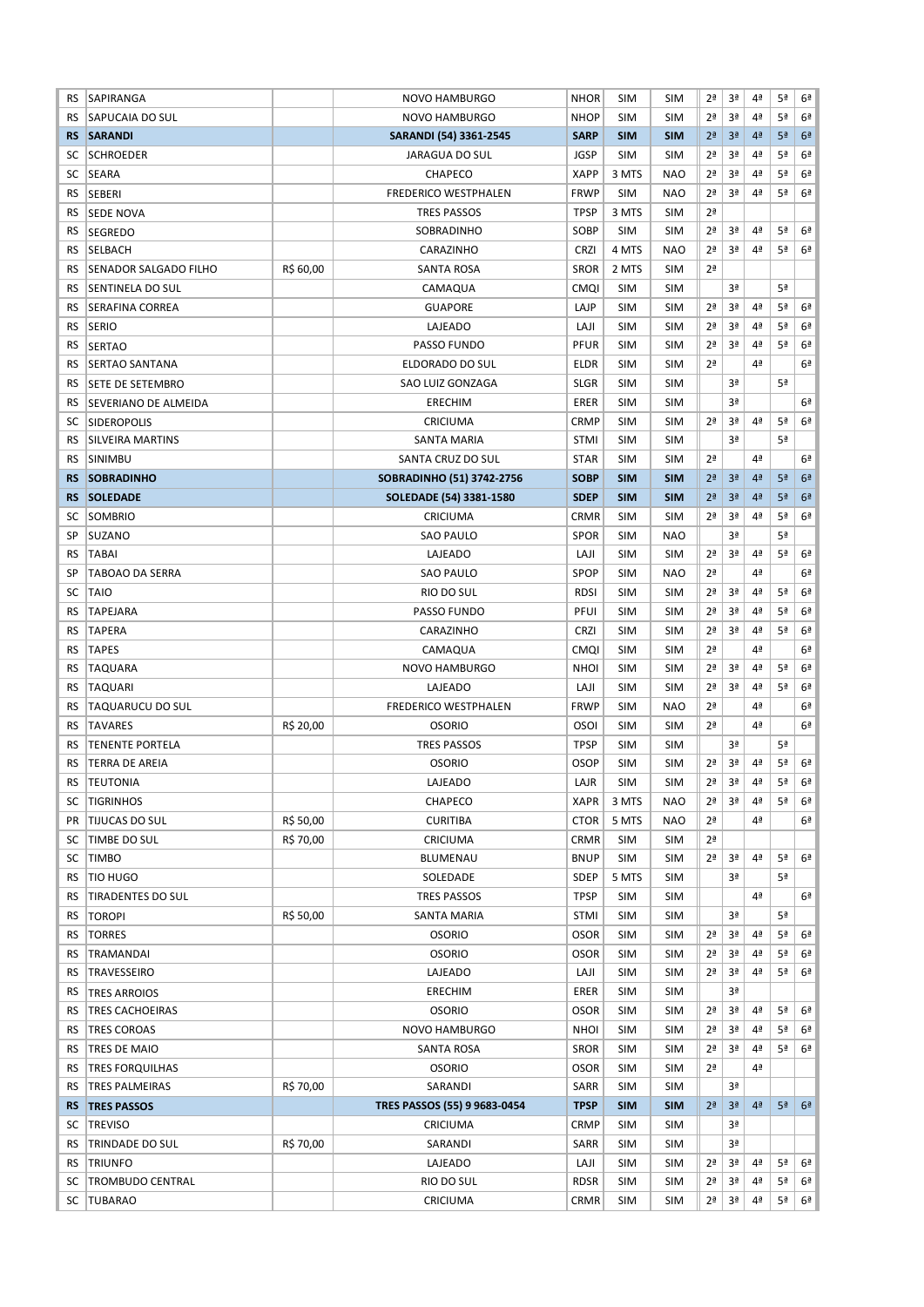| RS        | TUCUNDUVA                     |            | <b>SANTA ROSA</b>                | <b>SROR</b> | <b>SIM</b> | <b>SIM</b> | 2ª             |                | 4 <sup>a</sup> |                | 6 <sup>2</sup> |
|-----------|-------------------------------|------------|----------------------------------|-------------|------------|------------|----------------|----------------|----------------|----------------|----------------|
| RS        | <b>TUNAS</b>                  | R\$ 60,00  | SOBRADINHO                       | SOBP        | <b>SIM</b> | <b>SIM</b> |                |                | 4ª             |                |                |
| PR        | <b>TUNAS DO PARANA</b>        | R\$ 50,00  | <b>CURITIBA</b>                  | <b>CTWI</b> | 5 MTS      | <b>NAO</b> |                | 3ª             |                | 5ª             |                |
| RS        | <b>TUPANCI DO SUL</b>         | R\$ 80,00  | PASSO FUNDO                      | PFUI        | <b>SIM</b> | <b>SIM</b> | 2 <sup>a</sup> |                | 4 <sup>a</sup> |                |                |
| <b>RS</b> | <b>TUPANCIRETA</b>            |            | SANTA MARIA                      | <b>STMR</b> | <b>SIM</b> | <b>SIM</b> | 2 <sup>a</sup> |                | 4ª             |                | 6ª             |
| RS        | <b>TUPANDI</b>                |            | LAJEADO                          | LAJI        | <b>SIM</b> | <b>SIM</b> | 2 <sup>a</sup> | 3ª             | 4 <sup>a</sup> | 5ª             | 6 <sup>2</sup> |
| RS        | <b>TUPARENDI</b>              |            | SANTA ROSA                       | <b>SROP</b> | <b>SIM</b> | <b>SIM</b> | 2 <sup>a</sup> |                | 4ª             |                | 6ª             |
| RS        | <b>TURUCU</b>                 |            | PELOTAS                          | <b>PELR</b> | <b>SIM</b> | <b>NAO</b> |                | 3ª             | 4 <sup>a</sup> | 5ª             | 6 <sup>2</sup> |
| SC        | <b>TURVO</b>                  | R\$40,00   | CRICIUMA                         | <b>CRMR</b> | <b>SIM</b> | <b>SIM</b> | 2 <sup>a</sup> |                | 4 <sup>a</sup> |                |                |
| RS        | <b>UBIRETAMA</b>              | R\$ 100,00 | <b>SANTA ROSA</b>                | <b>SROR</b> | 2 MTS      | <b>SIM</b> |                |                |                |                | 6 <sup>2</sup> |
| RS        | UNIAO DA SERRA                |            | <b>GUAPORE</b>                   | LAJI        | <b>SIM</b> | <b>SIM</b> |                | 3ª             |                | 5ª             |                |
| SC        | UNIAO DO OESTE                |            | CHAPECO                          | <b>XAPR</b> | 3 MTS      | <b>NAO</b> | 2 <sup>a</sup> | 3ª             | 4 <sup>a</sup> | 5ª             | 6 <sup>a</sup> |
| RS        | UNISTALDA                     | R\$ 80,00  | SANTIAGO                         | <b>STGP</b> | 3 MTS      | <b>NAO</b> |                | 3ª             |                |                |                |
| SC        | <b>URUBICI</b>                | R\$40,00   | LAGES                            | LGSI        | <b>SIM</b> | <b>SIM</b> |                |                |                | 5ª             |                |
| <b>RS</b> | <b>URUGUAIANA</b>             |            | <b>URUGUAIANA (55) 3414-2022</b> | <b>URGP</b> | <b>NAO</b> | <b>SIM</b> | 2 <sup>a</sup> |                | 4 <sup>2</sup> |                | 6 <sup>a</sup> |
| SC        | <b>URUPEMA</b>                | R\$40,00   | LAGES                            | LGSR        | <b>SIM</b> | <b>SIM</b> |                |                |                | 5 <sup>a</sup> |                |
| SC        | <b>URUSSANGA</b>              |            | CRICIUMA                         | <b>CRMP</b> | <b>SIM</b> | <b>SIM</b> |                | 3ª             |                | 5ª             |                |
| <b>RS</b> | <b>VACARIA</b>                |            | VACARIA (54) 3232-9324           | <b>VACP</b> | <b>SIM</b> | <b>SIM</b> | 2 <sup>a</sup> | 3 <sup>a</sup> | 4 <sup>2</sup> | 5 <sup>a</sup> | 6 <sup>2</sup> |
| RS        | VALE DO SOL                   |            | SANTA CRUZ DO SUL                | <b>STAR</b> | <b>SIM</b> | <b>SIM</b> | 2ª             | 3ª             | 4 <sup>a</sup> | 5ª             | 6 <sup>2</sup> |
| RS        | <b>VALE REAL</b>              |            | NOVO HAMBURGO                    | <b>NHOI</b> | <b>SIM</b> | <b>SIM</b> | 2ª             | 3ª             | 4 <sup>a</sup> | 5ª             | 6 <sup>2</sup> |
| RS        | <b>VALE VERDE</b>             |            | SANTA CRUZ DO SUL                | <b>STAR</b> | <b>SIM</b> | <b>SIM</b> | 2 <sup>a</sup> |                | 4ª             |                | 6 <sup>a</sup> |
| RS        | VANINI                        |            | <b>MARAU</b>                     | <b>MAUI</b> | <b>SIM</b> | <b>SIM</b> | 2 <sup>a</sup> |                |                | 5 <sup>a</sup> |                |
| SP        | <b>VARGEM GRANDE PAULISTA</b> | R\$ 50,00  | <b>SAO PAULO</b>                 | SPOP        | <b>SIM</b> | <b>NAO</b> |                | 3ª             |                | 5ª             |                |
| RS        | <b>VENANCIO AIRES</b>         |            | LAJEADO                          | LAJR        | <b>SIM</b> | <b>SIM</b> | 2 <sup>a</sup> | 3ª             | 4 <sup>a</sup> | 5 <sup>a</sup> | 6 <sup>2</sup> |
| RS        | <b>VERA CRUZ</b>              |            | SANTA CRUZ DO SUL                | <b>STAP</b> | <b>SIM</b> | <b>SIM</b> | 2ª             | 3ª             | 4 <sup>a</sup> | 5ª             | 6 <sup>2</sup> |
| RS        | <b>VERANOPOLIS</b>            |            | GARIBALDI                        | GARR        | <b>SIM</b> | <b>SIM</b> | 2ª             | 3ª             | 4 <sup>a</sup> | 5 <sup>a</sup> | 6 <sup>2</sup> |
| RS        | <b>VESPASIANO CORREA</b>      |            | <b>GUAPORE</b>                   | LAJR        | <b>SIM</b> | <b>SIM</b> | 2ª             | 3ª             | 4 <sup>a</sup> | 5ª             | 6 <sup>2</sup> |
| RS        | <b>VIADUTOS</b>               |            | <b>ERECHIM</b>                   | ERER        | <b>SIM</b> | <b>SIM</b> |                | 3ª             |                |                |                |
| RS        | <b>VIAMAO</b>                 |            | PORTO ALEGRE                     | POAI        | <b>SIM</b> | <b>SIM</b> | 2 <sup>a</sup> | 3ª             | 4 <sup>a</sup> | 5 <sup>a</sup> | 6 <sup>a</sup> |
| RS        | <b>VICENTE DUTRA</b>          |            | <b>FREDERICO WESTPHALEN</b>      | <b>FRWP</b> | <b>SIM</b> | <b>NAO</b> |                |                |                | 5ª             |                |
| RS        | <b>VICTOR GRAEFF</b>          |            | CARAZINHO                        | <b>CRZP</b> | 4 MTS      | <b>NAO</b> | 2 <sup>a</sup> | 3ª             | 4 <sup>a</sup> | 5ª             | 6 <sup>2</sup> |
| SC        | <b>VIDAL RAMOS</b>            |            | RIO DO SUL                       | <b>RDSI</b> | <b>SIM</b> | <b>SIM</b> | 2 <sup>a</sup> |                | 4 <sup>a</sup> |                | 6 <sup>2</sup> |
| RS        | <b>VILA FLORES</b>            |            | GARIBALDI                        | GARR        | <b>SIM</b> | <b>SIM</b> | 2 <sup>a</sup> | 3ª             | 4 <sup>a</sup> | 5ª             | 6 <sup>2</sup> |
| RS        | <b>VILA LANGARO</b>           |            | PASSO FUNDO                      | <b>PFUR</b> | <b>SIM</b> | <b>SIM</b> | 2ª             |                | 4 <sup>a</sup> |                | 6ª             |
| <b>RS</b> | <b>VILA MARIA</b>             |            | <b>MARAU</b>                     | <b>MAUP</b> | <b>SIM</b> | <b>SIM</b> | 2 <sup>a</sup> | 3ª             | 4 <sup>a</sup> | 5ª             | 6 <sup>2</sup> |
| <b>RS</b> | VILA NOVA DO SUL              |            | <b>SAO GABRIEL</b>               | SGAI        | <b>SIM</b> | <b>SIM</b> |                |                | 4 <sup>a</sup> |                |                |
| <b>RS</b> | <b>VISTA ALEGRE</b>           |            | FREDERICO WESTPHALEN             | <b>FRWP</b> | <b>SIM</b> | <b>NAO</b> | 2 <sup>a</sup> |                | 4ª             |                | 6ª             |
| RS.       | VISTA ALEGRE DO PRATA         | R\$ 20,00  | <b>GUAPORE</b>                   | LAJI        | <b>SIM</b> | <b>SIM</b> | 2 <sup>a</sup> |                | 4ª             |                | 6 <sup>2</sup> |
| RS.       | <b>VISTA GAUCHA</b>           |            | <b>TRES PASSOS</b>               | <b>TPSP</b> | 3 MTS      | <b>SIM</b> |                | 3ª             |                |                |                |
| SC        | <b>VITOR MEIRELES</b>         | R\$40,00   | RIO DO SUL                       | <b>RDSI</b> | <b>SIM</b> | SIM        | 2ª             |                | 4 <sup>a</sup> |                | 6ª             |
| RS        | VITORIA DAS MISSOES           | R\$ 30,00  | SAO LUIZ GONZAGA                 | <b>SLGI</b> | <b>SIM</b> | <b>SIM</b> | 2 <sup>a</sup> |                |                | 5ª             |                |
| PR        | <b>VITORINO</b>               |            | CHAPECO                          | <b>XAPI</b> | 5 MTS      | <b>NAO</b> | 2 <sup>a</sup> | 3ª             | 4 <sup>a</sup> | 5ª             | 6 <sup>a</sup> |
| RS.       | WESTFALIA                     |            | LAJEADO                          | LAJR        | <b>SIM</b> | <b>SIM</b> | 2ª             | 3ª             | 4 <sup>a</sup> | 5ª             | 6ª             |
| SC        | <b>WITMARSUM</b>              | R\$ 30,00  | RIO DO SUL                       | <b>RDSI</b> | <b>SIM</b> | <b>SIM</b> | 2ª             |                | 4 <sup>a</sup> |                | 6 <sup>2</sup> |
|           | RS   XANGRI-LA                |            | <b>OSORIO</b>                    | <b>OSOR</b> | <b>SIM</b> | <b>SIM</b> | 2ª             | 3ª             | 4 <sup>a</sup> | 5ª             | 6ª             |
|           | SC XANXERE                    |            | CHAPECO                          | <b>XAPP</b> | 3 MTS      | <b>NAO</b> | 2ª             | 3ª             | 4 <sup>a</sup> | 5ª             | 6ª             |
|           | SC XAXIM                      |            | CHAPECO                          | <b>XAPP</b> | 3 MTS      | <b>NAO</b> | 2 <sup>a</sup> | Зª             | 4ª             | 5ª             | 6 <sup>a</sup> |